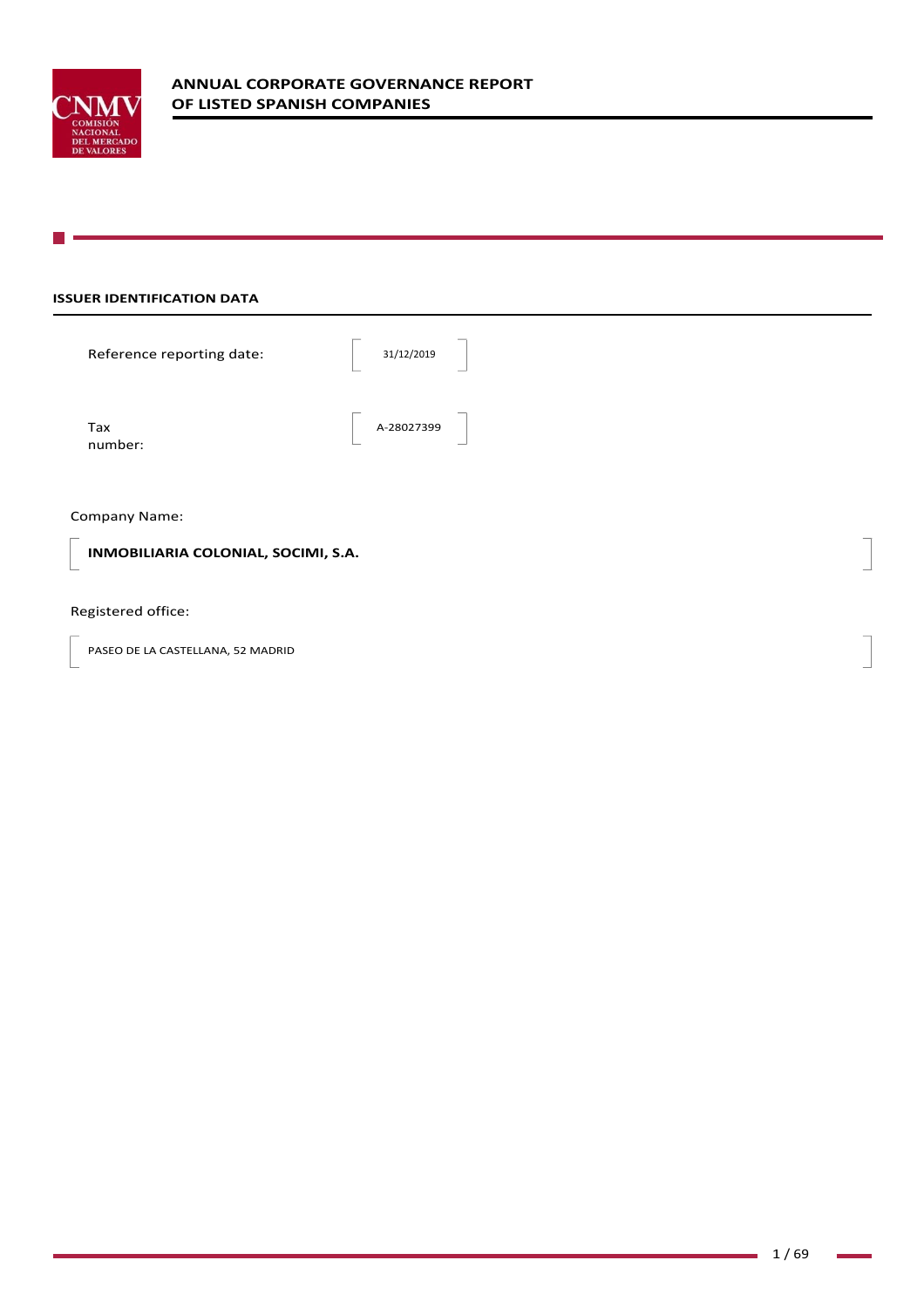

### **A. OWNERSHIP STRUCTURE**

## A.1. Fill in the following table on the company's share capital:

| Date of last | Share capital $(\epsilon)$ | Number of   | Number of voting |
|--------------|----------------------------|-------------|------------------|
| change       |                            | shares      | rights           |
| 14/11/2018   | 1,270,286,952.50           | 508,114,781 | 508,114,781      |

Indicate whether there are different types of shares with different associated rights:

| $\lbrack$ | Yes |
|-----------|-----|
| [X]       | Nο  |

A.2. State the direct and indirect holders of a significant stake at year-end, excluding directors:

| Name or<br>company                           |               | % voting rights<br>attached to the shares |               | % voting rights through<br>financial instruments |        |
|----------------------------------------------|---------------|-------------------------------------------|---------------|--------------------------------------------------|--------|
| name                                         | <b>Direct</b> | Indirect                                  | <b>Direct</b> | Indirect                                         | rights |
| of the shareholder                           |               |                                           |               |                                                  |        |
| AGUILA, LTD                                  |               | 5.68                                      |               | 1.86                                             | 7.54   |
| BlackRock, Inc                               |               | 3.02                                      |               | 0.75                                             | 3.77   |
| PGGM<br>VERMOGENSE<br>MSBEHEER B.V.          |               | 5.01                                      |               |                                                  | 5.01   |
| PGGM LISTED<br>REAL ESTATE PF<br><b>FUND</b> | 5.01          |                                           |               |                                                  | 5.01   |
| Qatar<br>Investment<br>Authority             |               | 20.21                                     |               |                                                  | 20.21  |
| INMO, S.L.                                   |               | 5.71                                      |               |                                                  | 5.71   |
| DIC Holding LLC                              | 4.29          |                                           |               |                                                  | 4.29   |

Details of the indirect stake: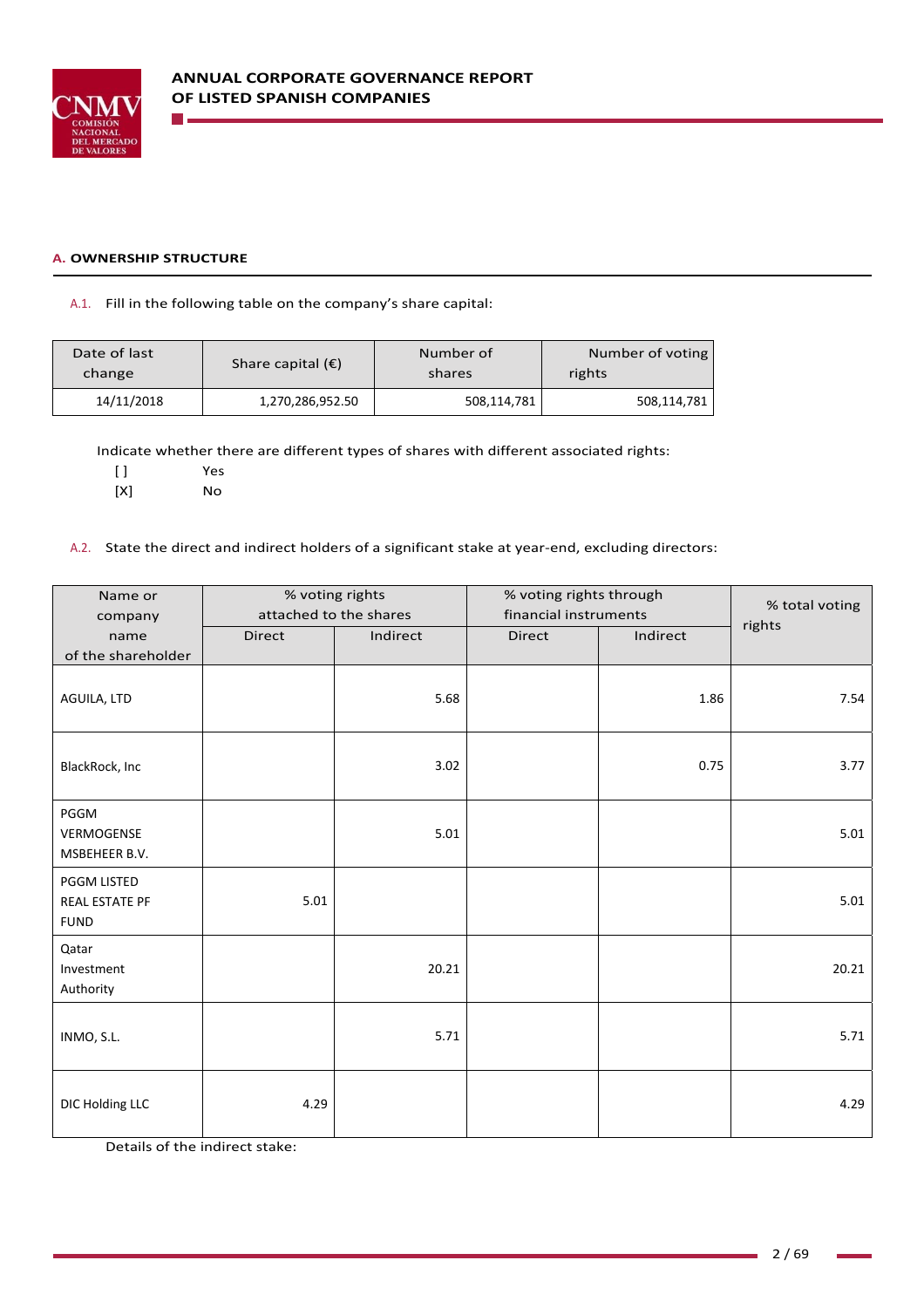

Indicate the most significant movements in the shareholder structure during the year:

Most significant movements

N/A

| Name or<br>corporate name<br>of indirect holder | Name or corporate<br>name<br>of direct holder | % voting rights<br>attached<br>to the shares | % voting rights<br>through financial<br>instrument<br>s | % total voting<br>rights |
|-------------------------------------------------|-----------------------------------------------|----------------------------------------------|---------------------------------------------------------|--------------------------|
| Qatar Investment<br>Authority                   | DIC Holding LLC                               | 4.29                                         |                                                         | 4.29                     |
| Qatar Investment<br>Authority                   | <b>Qatar Holding Netherlands</b><br>BV        | 15.92                                        |                                                         | 15.92                    |
| AGUILA, LTD                                     | PARK, S.A.R.L.                                | 5.68                                         |                                                         | 5.68                     |
| AGUILA, LTD                                     | SIERRA NEVADA<br>(BERMUDA) LP                 |                                              | 1.86                                                    | 1.86                     |
| INMO, S.L.                                      | TRUDONBA XXI, S.L.                            | 5.71                                         |                                                         | 5.71                     |
| BlackRock, Inc                                  | <b>BlackRock holding</b>                      | 3.02                                         | 0.75                                                    | 3.77                     |
| PGGM<br>VERMOGENSEMSBEHEE<br>R B.V.             | PGGM LISTED REAL ESTATE<br>PF FUND            | 5.01                                         |                                                         | 5.01                     |

A.3. Fill in the following tables on the members of the company's Board of Directors who own voting shares in the company:

| Name or company<br>name of the<br>director | attached<br>the shares | % voting rights<br>to |               | % voting rights<br>through<br>financial<br>instruments | % total voting<br>rights |        | % voting rights that<br>may be transferred<br>through financial<br>instrument<br>S |
|--------------------------------------------|------------------------|-----------------------|---------------|--------------------------------------------------------|--------------------------|--------|------------------------------------------------------------------------------------|
|                                            | Direct                 | Indirect              | <b>Direct</b> | Indirect                                               |                          | Direct | Indirect                                                                           |
| Mr Juan José<br>Brugera Clavero            | 0.05                   | 0.00                  | 0.02          | 0.00                                                   | 0.07                     | 0.00   | 0.00                                                                               |
| Mr Pedro<br>Viñolas Serra                  | 0.08                   | 0.00                  | 0.05          | 0.00                                                   | 0.13                     | 0.00   | 0.00                                                                               |
| Mr Carlos<br>Fernández<br>González         | 0.00                   | 15.75                 | 0.00          | 0.00                                                   | 15.75                    | 0.00   | 0.00                                                                               |
| Mr Javier López<br>Casado                  | 0.00                   | 0.00                  | 0.00          | 0.00                                                   | 0.00                     | 0.00   | 0.00                                                                               |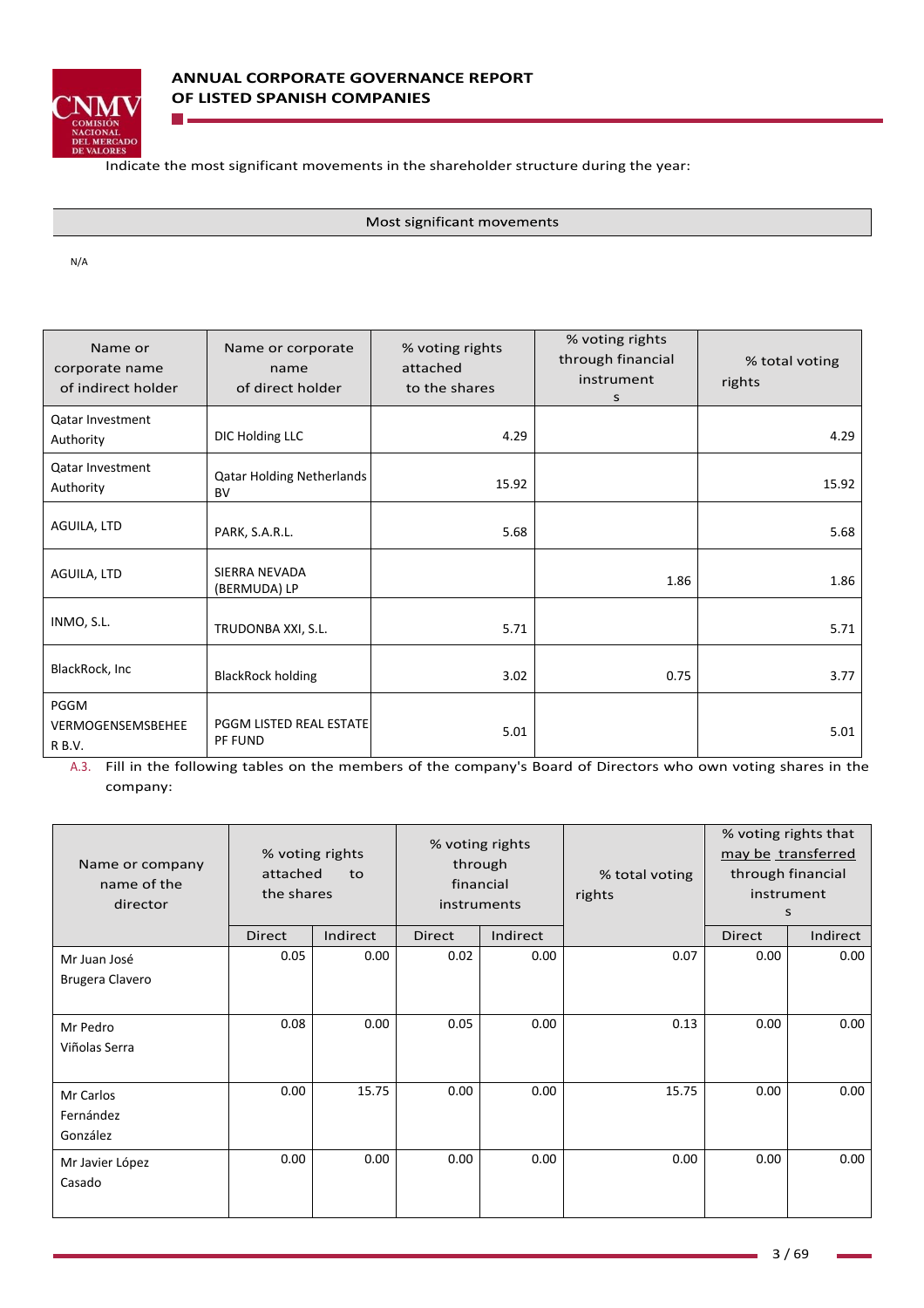

# **ANNUAL CORPORATE GOVERNANCE REPORT OF LISTED SPANISH COMPANIES**

| DE VALURES        |      |      |      |      |      |      |      |
|-------------------|------|------|------|------|------|------|------|
| Mr Carlos         | 0.00 | 0.00 | 0.00 | 0.00 | 0.00 | 0.00 | 0.00 |
| Fernández-Lerga   |      |      |      |      |      |      |      |
| Garralda          |      |      |      |      |      |      |      |
| Mr Luis           | 0.00 | 0.00 | 0.00 | 0.00 | 0.00 | 0.00 | 0.00 |
| Maluquer          |      |      |      |      |      |      |      |
| Trepat            |      |      |      |      |      |      |      |
| Mr Javier         | 0.00 | 0.00 | 0.00 | 0.00 | 0.00 | 0.00 | 0.00 |
| Iglesias de Ussel |      |      |      |      |      |      |      |
| Ordis             |      |      |      |      |      |      |      |

| % of total voting rights held by the board of directors | 15.95 |
|---------------------------------------------------------|-------|
|                                                         |       |

Details of the indirect stake:

| Name or company<br>name of the<br>director | Name or<br>company<br>name of the<br>direct holder | % voting rights<br>attached<br>to<br>the shares | % voting rights<br>through<br>financial<br>instruments | % total voting<br>rights | % voting rights<br>that may be<br>transferred<br>through financial<br>instruments |
|--------------------------------------------|----------------------------------------------------|-------------------------------------------------|--------------------------------------------------------|--------------------------|-----------------------------------------------------------------------------------|
| Mr Carlos<br>Fernández-Lerga<br>Garralda   | Eur-Consultores,<br>S.L.                           | 0.00                                            | 0.00                                                   | 0.00                     | 0.00                                                                              |
| Mr Luis<br><b>Maluquer Trepat</b>          | Ms Ms Marta<br>Maluquer<br>Domingo                 | 0.00                                            | 0.00                                                   | 0.00                     | 0.00                                                                              |
| Mr Carlos<br>Fernández<br>González         | Grupo Finaccess<br>S.A.P.I. de C.V.                | 15.75                                           | 0.00                                                   | 15.75                    | 0.00                                                                              |

All the directors reported in this section have voting rights on shares of the company, although in some cases this stake is less than 0.01 of the share capital of Inmobiliaria Colonial, SOCIMI, S.A.

A.4. Indicate, as applicable, any family, commercial, contractual or corporate relationships between owners of significant stakes, insofar as these are known by the company, unless they are insignificant or arise from ordinary trading or exchange activities, except for those reported in section A.6:

| Name or company name of the related party | Type of<br>relationship | <b>Brief description</b> |
|-------------------------------------------|-------------------------|--------------------------|
|                                           |                         |                          |

A.5. Indicate, as applicable, any commercial, contractual or corporate relationships between owners of significant stakes, and the company and/or its group, unless they are insignificant or arise from ordinary trading or exchange activities: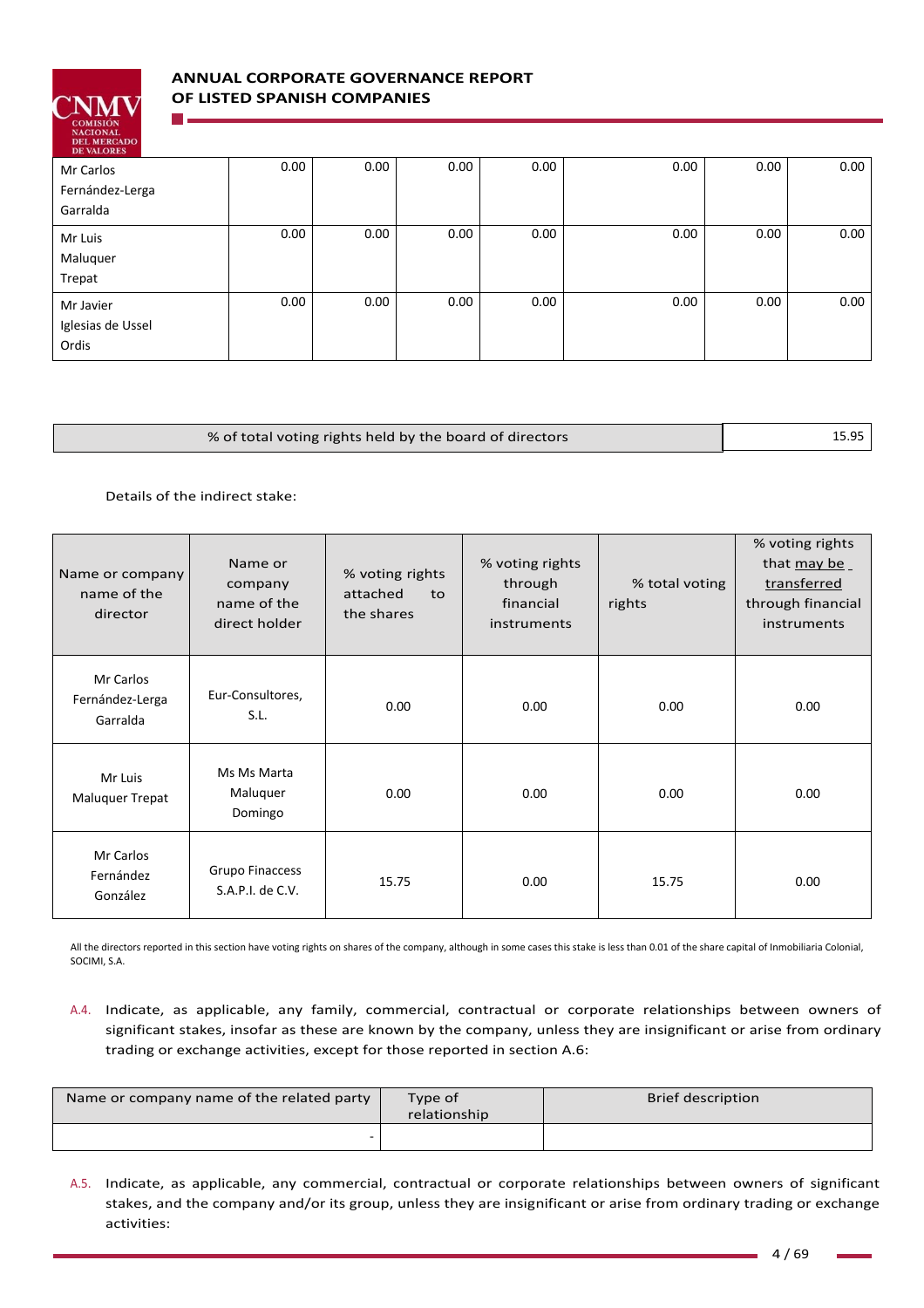

| Name or company name of the related party | Type of<br>relationship | <b>Brief description</b>                                                                                                                                                                                                       |
|-------------------------------------------|-------------------------|--------------------------------------------------------------------------------------------------------------------------------------------------------------------------------------------------------------------------------|
| <b>Qatar Investment Authority</b>         | Corporate               | 14 November 2018 was the effective date of a series<br>of commitments of Qatar Holding LLC and DIC<br>Holding LLC with respect to Colonial affecting certain<br>shares of the Company owned by them (see section<br>A.7 below) |
| Inmo, S.L.                                | Corporate               | Colonial and the company Inmo, S.L., a real-estate<br>affiliate of the Puig family, are conducting a joint<br>project to build a 21-floor building of 14,000 square<br>metres in the city of Barcelona.                        |

A.6. Describe the relationships, unless insignificant for both parties, between the significant shareholders, or their representatives, on the Board and the directors, or their representatives, when the administrators are a legal entity.

Explain, where appropriate, how the significant shareholders are represented. In particular, specify any directors who have been appointed to represent significant shareholders, those whose appointment was promoted by significant shareholders, or those who were related to significant shareholders and/or entities in their group, indicating the nature of such relationship. Indicate, in particular, the existence, identity and position, if any, of members on the Board, or directors' representatives, of the listed company who are also members of the governing body, or their representatives, in companies with a significant stake in the listed company or in group companies of such significant shareholders:

| Name or company name of<br>the director              | Name or company name<br>of the shareholder                  | Company name of the<br>group company of the                     | Description of the<br>relationship/position                                             |
|------------------------------------------------------|-------------------------------------------------------------|-----------------------------------------------------------------|-----------------------------------------------------------------------------------------|
| or representative, related<br>Mr Adnane<br>Mousannif | significant related<br><b>Qatar Investment</b><br>Authority | significant shareholder<br><b>Qatar Investment</b><br>Authority | Colonial's proprietary<br>director proposed by<br><b>Qatar Investment</b><br>Authority. |
| Mr Adnane<br>Mousannif                               | <b>Qatar Investment</b><br>Authority                        | Elypont                                                         | Director                                                                                |
| Sheikh Ali Jassim<br>M. J. Al-Thani                  | <b>Qatar Investment</b><br>Authority                        | <b>Qatar Investment</b><br>Authority                            | Colonial's proprietary<br>director proposed by<br><b>Qatar Investment</b><br>Authority. |
| Sheikh Ali Jassim<br>M. J. Al-Thani                  | Qatar Investment<br>Authority                               | Al Nuran Bank                                                   | Director                                                                                |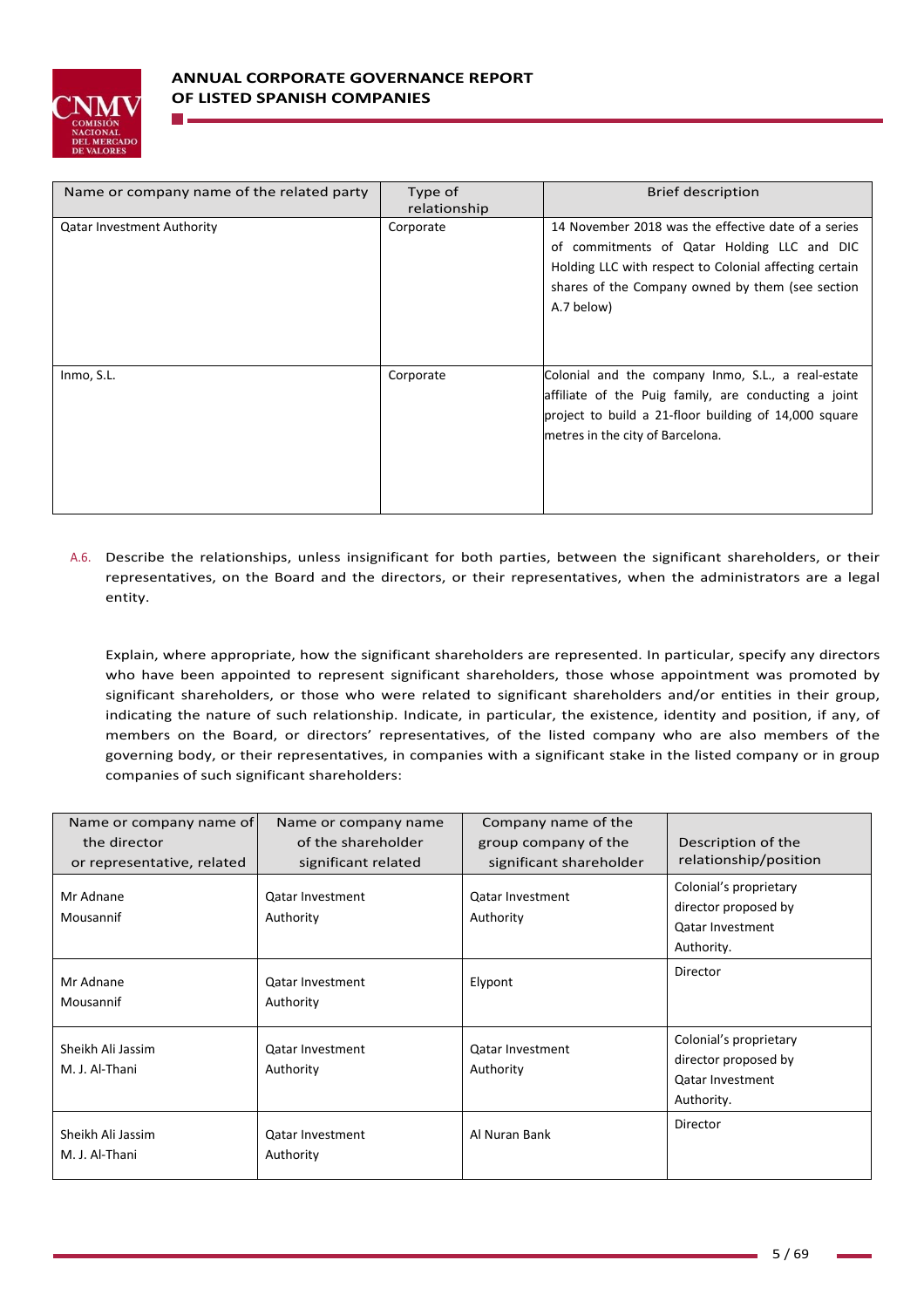

n L

# **ANNUAL CORPORATE GOVERNANCE REPORT OF LISTED SPANISH COMPANIES**

| DE VALORES                          |                                      |                                         |                                                                                                                                                                                |
|-------------------------------------|--------------------------------------|-----------------------------------------|--------------------------------------------------------------------------------------------------------------------------------------------------------------------------------|
| Sheikh Ali Jassim<br>M. J. Al-Thani | <b>Qatar Investment</b><br>Authority | 26 Champs Elysees                       | Director                                                                                                                                                                       |
| Sheikh Ali Jassim<br>M. J. Al-Thani | <b>Qatar Investment</b><br>Authority | Happag Lloyd                            | Director                                                                                                                                                                       |
| Sheikh Ali Jassim<br>M. J. Al-Thani | <b>Qatar Investment</b><br>Authority | Rayyan Islamic Bank                     | Director                                                                                                                                                                       |
| Mr Juan Carlos<br>García Cañizares  | Aguila Ltd                           | Aguila Ltd                              | Colonial's proprietary<br>director proposed by<br>Aguila Ltd                                                                                                                   |
| Mr Juan Carlos<br>García Cañizares  | Aguila Ltd                           | Bevco Lux, S.A.R.L.                     | Director                                                                                                                                                                       |
| Mr Juan Carlos<br>García Cañizares  | Aguila Ltd                           | SIN International<br>Holdings, S.A.R.L. | Director                                                                                                                                                                       |
| Mr Juan Carlos<br>García Cañizares  | Aguila Ltd                           | Park, S.A.R.L.                          | Director                                                                                                                                                                       |
| Mr Carlos<br>Fernández<br>González  | Grupo Finaccess S.A.P.I.<br>de C.V.  | Grupo Finaccess S.A.P.I.<br>de C.V.     | Colonial's proprietary<br>director proposed by<br>Grupo Finaccess S.A.P.I.<br>de C.V., of which he is<br>Chairman of the Board of<br><b>Directors and Managing</b><br>Director |
| Mr Javier López<br>Casado           | Grupo Finaccess S.A.P.I.<br>de C.V.  | Grupo Finaccess S.A.P.I.<br>de C.V.     | Colonial's proprietary<br>Director proposed by<br>Grupo Finaccess S.A. P.I.<br>de C.V.                                                                                         |

- A.7. Indicate whether the company has been notified of any shareholders' agreements pursuant to Articles 530 and 531 of the Spanish Limited Liability Companies Law. If so, provide a brief description and list the shareholders that are party to the agreement:
	- [X] Yes [ ] No

| Parties to the                 | % of the share | Brief description of the agreement                  | End date                       |
|--------------------------------|----------------|-----------------------------------------------------|--------------------------------|
| shareholders'                  | capital        |                                                     | of the agreement, if any       |
| agreement                      | affected       |                                                     |                                |
| DIC HOLDING LLC (DIC) and      | 11.12          | QH and DIC lock-up clauses: during a period of 6    | The obligations provided for   |
| <b>HOLDING</b><br><b>QATAR</b> |                | months following the closing date, QH and DIC       | in Clauses "Transfer of shares |
| NETHERLANDS BV (QH)            |                | shall not transfer, either in whole or in part, the | after the Initial Period" and  |
|                                |                | shares of Colonial, except in the case of any       | "Share transfer prohibition to |
|                                |                | transfer of shares of Colonial to a company         | a Competitor" of this          |
|                                |                | belonging to their respective Group. Transfer of    | Agreement shall remain in      |

6 / 69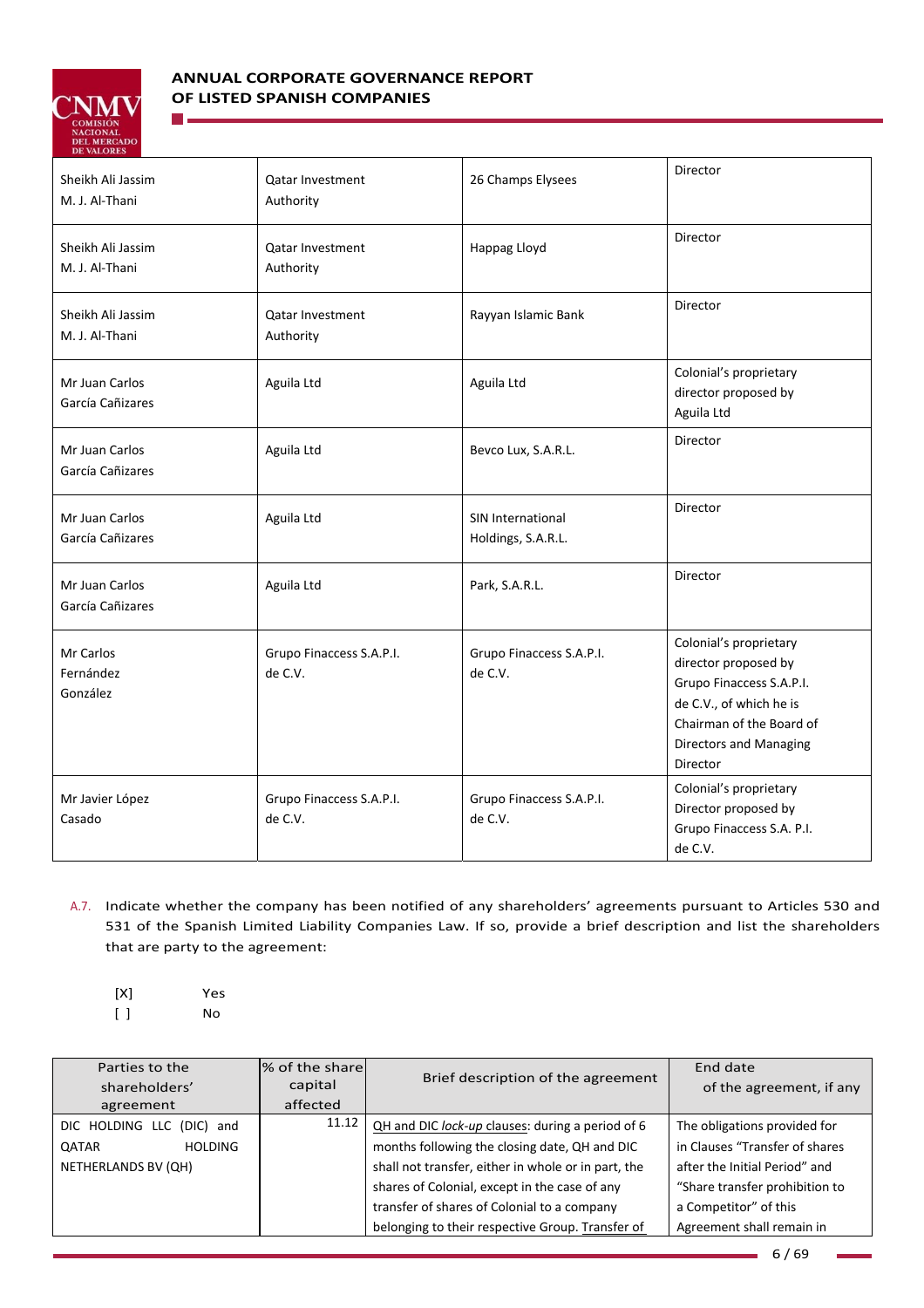

n.

|  | shares after the initial period: after the initial   | force until the earlier of (i) |
|--|------------------------------------------------------|--------------------------------|
|  | period, any transfer by QH and/or DIC of             | the end of a 4 year period as  |
|  | Colonial's shares shall be carried out in an orderly | from the Completion Date;      |
|  | manner and in accordance with normal                 | and (ii) the entry into an     |
|  | commercial practice in Spanish listed companies      | agreement by the Parties to    |
|  | and with applicable Spanish stock exchange           | terminate the effect of said   |
|  | regulations. Prohibition of transfer of shares to a  | Clauses.                       |
|  | competitor: QH and DIC shall be entitled to          |                                |
|  | transfer their shares in Colonial to any             |                                |
|  | counterparty without restriction, except in the      |                                |
|  | extraordinary case of a transfer to a competitor in  |                                |
|  | the context of a block sale or bilateral             |                                |
|  | negotiation.                                         |                                |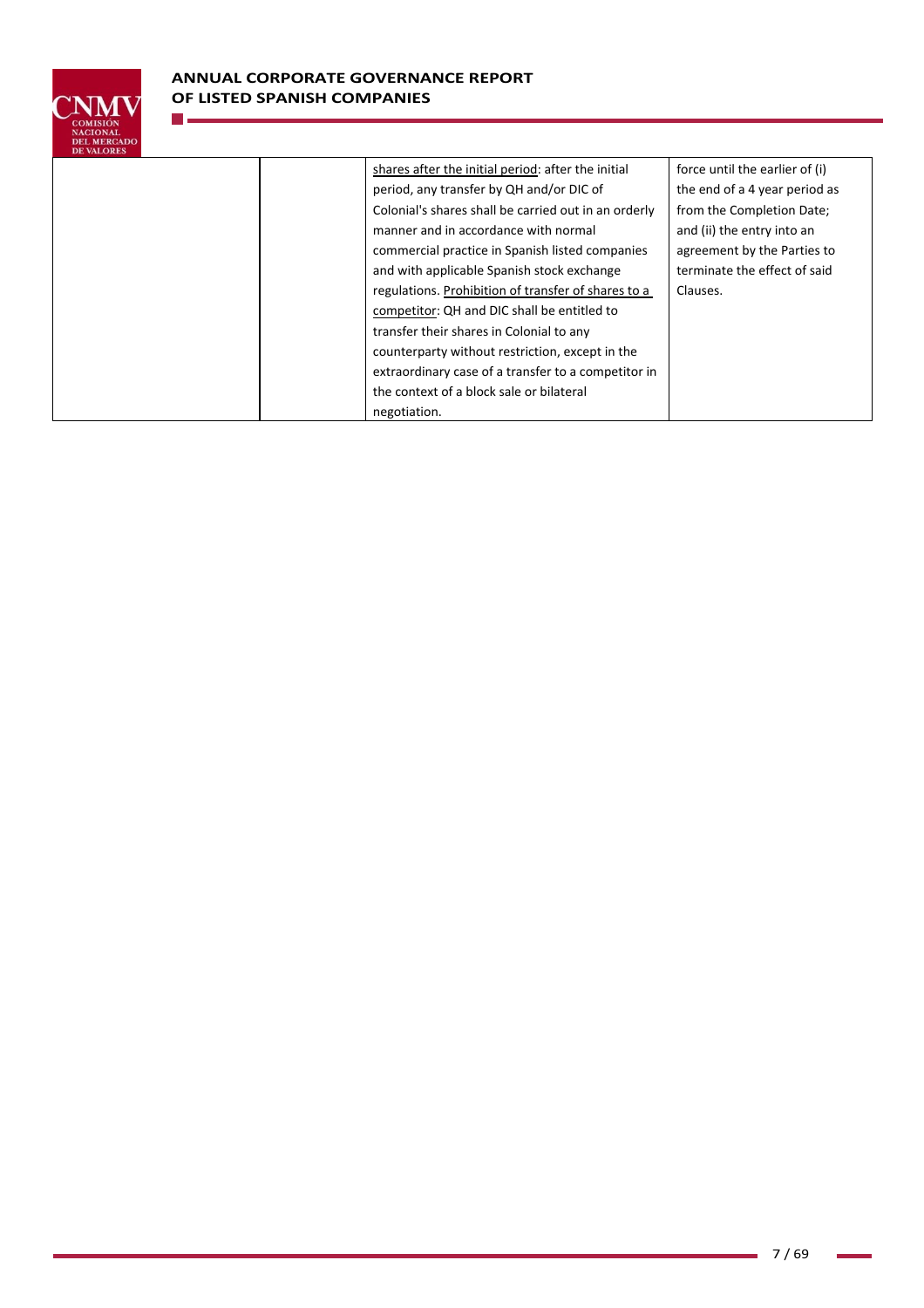

Indicate whether the company is aware of the existence of any concerted actions among its shareholders. Give a brief description as applicable:

[ ] Yes [X] No

Expressly indicate any amendments to or termination of such covenants, agreements or concerted actions during the year:

N/A

A.8. Indicate whether any individual or legal entities currently exercise control or could exercise control over the company pursuant to Article 5 of the Securities Market Law. If so, identify them:

[ ] Yes [X] No

A.9. Complete the following tables on the company's treasury shares:

At year‐end:

| Number of     | Number of indirect | Total % of    |
|---------------|--------------------|---------------|
| direct shares | shares $(*)$       | share capital |
| 578,866       | -                  | 0.11          |

(\*) Through:

| Name or corporate name of the<br>direct holder of an ownership<br>interest | Number of direct shares |
|----------------------------------------------------------------------------|-------------------------|
| N/A                                                                        |                         |

Explain the significant changes that occurred during the year:

#### Explain the significant changes

As part of the share delivery plan approved by the General Meeting of Shareholders held on 21 January 2014, in May 2019 a total of 493,894 shares of the company's treasury shares were delivered to the beneficiaries of the plan, including the executive directors. In addition, on 18 December 2019, 300,000 shares were acquired as part of the implementation of the share delivery plan.

## A.10. Give details of the applicable conditions and current timeline for the general meeting to authorise the Board of Directors to issue, buy back or transfer treasury shares:

The General Meeting of Shareholders of Inmobiliaria Colonial, SOCIMI, S.A. (the "Company" or "Inmobiliaria Colonial") held on 29 June 2017 granted authorisation to the Board of Directors, under item five of the agenda, for the derivative acquisition of treasury shares. With respect to the terms and conditions of the authorisation: i) the nominal value of the shares acquired, directly or indirectly, in addition to those already held by the Company and its subsidiaries, may not exceed 10% of the share capital subscribed or any maximum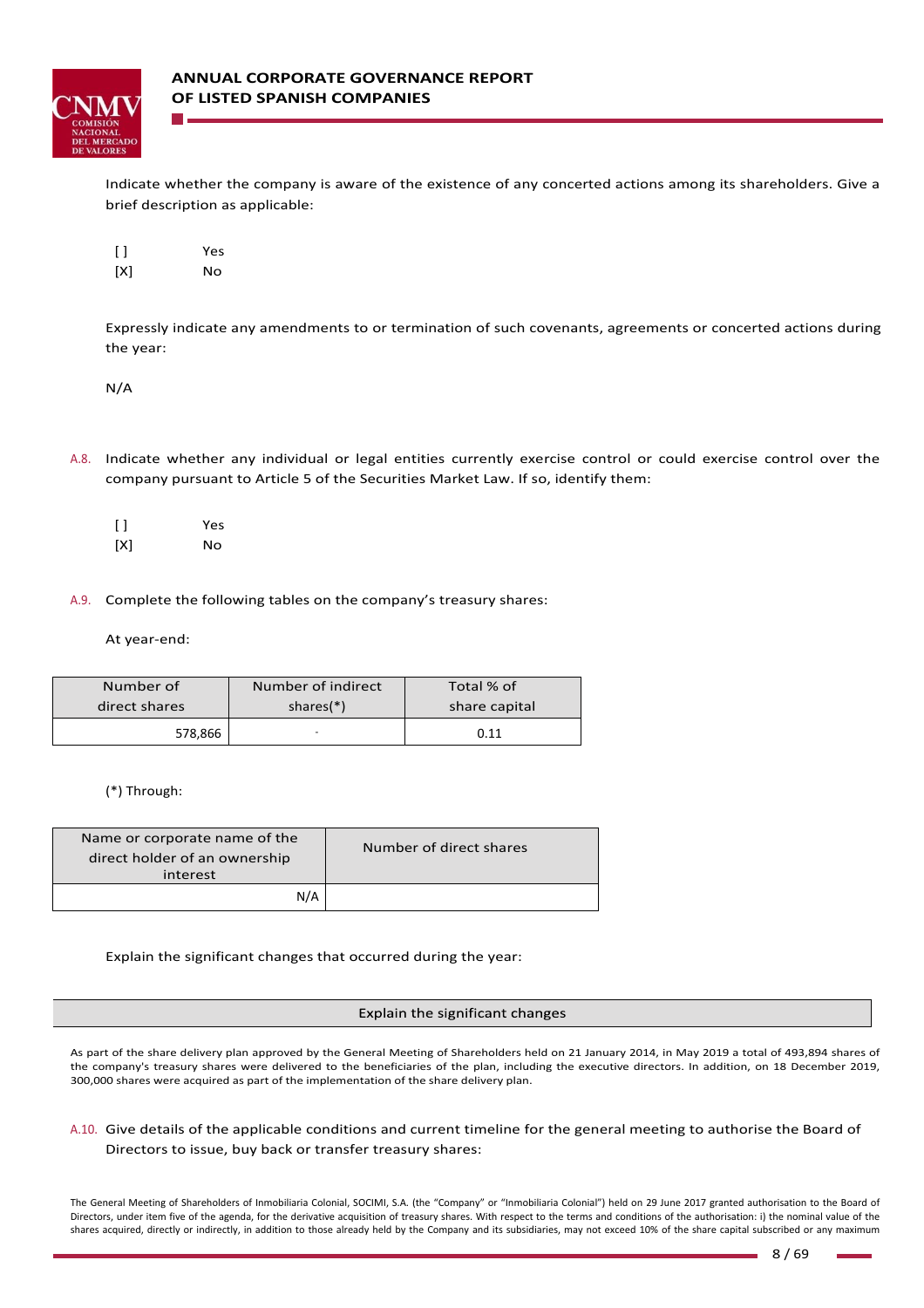

# **ANNUAL CORPORATE GOVERNANCE REPORT OF LISTED SPANISH COMPANIES**

amount that may be legally established; ii) the minimum price or consideration for acquisition shall be €0.01 per share and the maximum price or consideration for acquisition shall be the equivalent of the listing price of treasury shares acquired on an official regulated secondary market at the time of acquisition; iii) the procedure for acquisition may be purchase/sale, swap or any other method against payment, as circumstances advise, and iv) the duration of the authorisation is 5 years. The authorisation granted expressly provides that the shares acquired may be used in whole or in part for delivery or transfer to the directors, executives or employees of the Company or Group companies, directly or as a result of their option rights, within the scope of the Company's share price‐based remuneration systems.

With regard to the authorisation to issue shares, the General Meeting of Shareholders of Inmobiliaria Colonial, SOCIMI, S.A. held on 14 June 2019 authorised the Board of Directors, in accordance with article 297.1b) of the Spanish Limited Liability Companies Law, to increase share capital through monetary contributions up to half the amount of share capital, within a maximum period of five years, on one or more occasions, and at the time and in the amount it deems appropriate. Within the maximum indicated amount, the Board of Directors holds the power to disapply preemptive rights up to a maximum of 20% of the share capital.

### A.11. Estimated floating capital:

|                                   | %     |
|-----------------------------------|-------|
| <b>Estimated floating capital</b> | 39.48 |

A.12. Give details of any restrictions (statutory, legal or otherwise) on the transfer of securities and/or voting rights. In particular, detail the existence of any kinds of restrictions that could hinder the company takeover through the purchase of its shares in the market, as well as any prior authorisation or communication rules that, with regard to the purchase or transfer of financial instruments in the company, would be applicable under the industry regulations.

| [X]                  | Yes |
|----------------------|-----|
| $\lbrack \, \rbrack$ | Nο  |

#### Description of the restrictions

Section A.7 of this annual corporate governance report summarises the terms of the shareholders' agreement between Colonial and the companies Qatar Holding LLC and DIC Holding. This information is also available on the company's website at the following link: https://www.inmocolonial.com/accionistas-inversores/gobierno-corporativo/pactos-parasociales

- A.13. Indicate whether the general meeting has resolved to adopt neutralisation measures to address a takeover bid by virtue of the provisions of Law 6/2007.
	- [ ] Yes [X] No

If applicable, explain the measures approved and the terms under which these restrictions may be nonenforceable:

- A.14. Indicate whether the company has issued securities not traded in a regulated market of the European Union.
	- [ ] Yes [X] No

Where applicable, state the various classes of shares, and the rights and obligations attached to each class:

N/A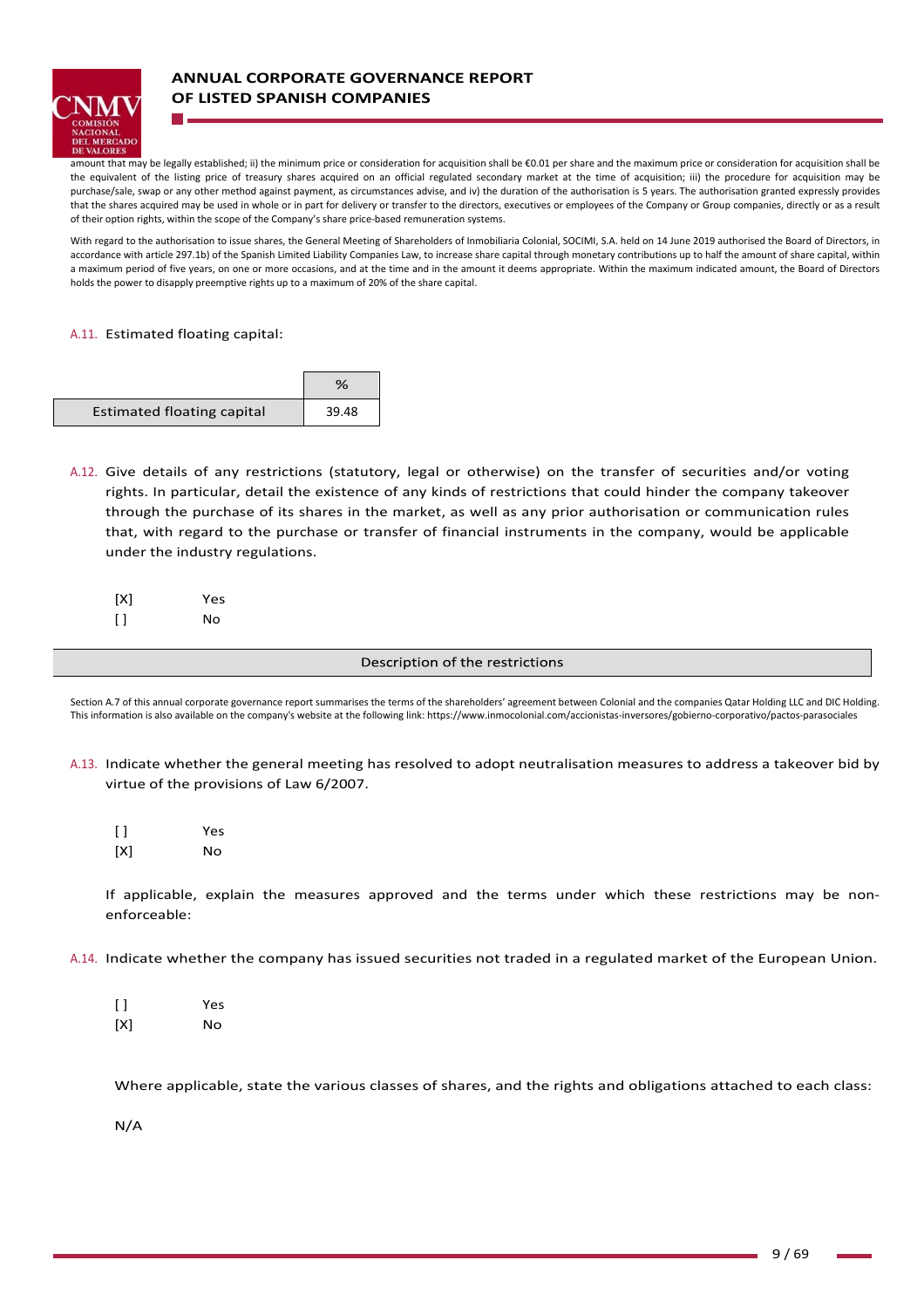

B.1. Indicate and state, if any, the differences with respect to the minimums stipulated in the Spanish Limited Liability Companies Law (LSC) with regard to the quorum required for the constitution of the general meeting:

| []  | Yes |
|-----|-----|
| [X] | Nο  |

B.2. Indicate and, as applicable, describe any differences between the company's system of adopting corporate resolutions and the framework established in the Spanish Limited Liability Companies Law (LSC):

| []  | Yes |
|-----|-----|
| [X] | Nο  |

B.3. Indicate the rules governing amendments to the company's bylaws. In particular, indicate the majorities required to amend the bylaws and, if applicable, the rules for protecting shareholders' rights when the bylaws are amended.

Under the Bylaws, for the General Meeting to validly resolve to increase or reduce share capital or make any other amendment to the Company Bylaws, shareholders holding at least 50% of the subscribed capital with voting rights must be present or represented on first call. On second call, shareholders representing 25% of share capital shall be sufficient. As regards the adoption of resolutions, the Bylaws establish that issues that are substantially independent shall be voted on separately, in particular the amendment of any article or group of articles in the Company Bylaws, which stand alone. Also, a vote in favour by more than 50% of the share capital present in person or by proxy shall be sufficient to adopt resolutions with an absolute majority, whereas a vote in favour by two thirds of the share capital present in person or by proxy at the General Meeting shall be necessary when, on second call, the shareholders present represent 25% or more of the subscribed capital with voting rights, but less than 50%.

## B.4. Indicate the attendance figures for the general meetings held during the year and those of the two previous fiscal years:

|                           | Attendance<br>information   |            |                                        |       |       |
|---------------------------|-----------------------------|------------|----------------------------------------|-------|-------|
| Date of General Meeting   | $%$ of<br>physical presence | %<br>proxy | % distance voting<br>Electronic voting | Other | Total |
| 29/06/2017                | 36.82                       | 30.65      | 0.00                                   | 10.52 | 77.99 |
| Of which Floating Capital | 3.80                        | 19.12      | 0.00                                   | 10.52 | 33.44 |
| 24/05/2018                | 1.23                        | 77.79      | 0.01                                   | 0.01  | 79.04 |
| Of which floating capital | 0.16                        | 26.97      | 0.01                                   | 0.01  | 27.15 |
| 08/11/2018                | 9.68                        | 63.02      | 0.00                                   | 8.53  | 81.23 |
| Of which floating capital | 0.23                        | 20.60      | 0.00                                   | 8.53  | 29.36 |
| 14/06/2019                | 0.34                        | 77.22      | 0.00                                   | 7.81  | 85.37 |
| Of which floating capital | 0.34                        | 35.55      | 0.00                                   | 0.27  | 36.16 |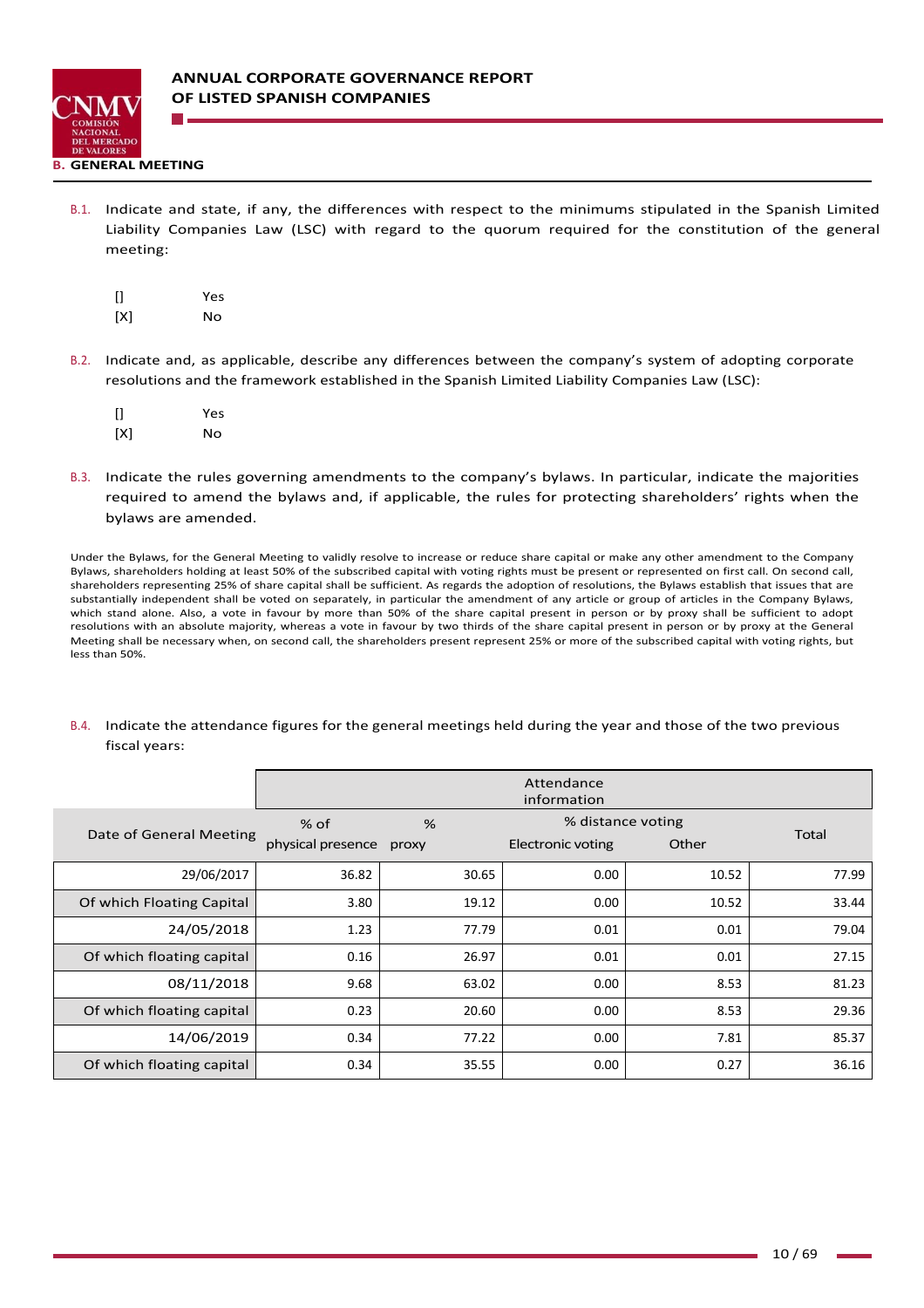

B.5. Specify if there have been any items on the agenda at the General Meetings held during the year that, for whichever reason, were not adopted by the shareholders:

| $\lceil$ $\rceil$ | Yes |
|-------------------|-----|
| [X]               | Nο  |

B.6. Indicate whether the bylaws contain any restrictions with respect to a minimum number of shares required to attend general meetings or to vote remotely:

| [X]    | Yes |  |
|--------|-----|--|
| $\Box$ | No  |  |
|        |     |  |

| Number of shares required to attend general meetings | 500 <sup>1</sup> |
|------------------------------------------------------|------------------|
| Number of shares needed to vote remotely             |                  |

In order to facilitate the exercise of the right to vote remotely with respect to the resolutions of the General Meetings, Colonial does not require a number of shares necessary to vote remotely. Article 19 of Colonial's Bylaws provides that shareholders may attend and vote at the General Meetings, in person or by proxy, where such shareholders, alone or as a group, hold at least five hundred shares, which must be entered in the shareholders register five days before the date scheduled for the General Meeting and provided they furnish proof of the foregoing by showing, at the registered office or the entities specified in the call notice, the relevant authentication certificate or the attendance card issued by Colonial or any entities responsible for keeping the shareholder register or any other method allowed by the current legislation. And for the purpose of ensuring adequate exercise of voting rights, shareholders may vote at the General Meeting or grant proxy by remote means (i.e. by post, electronically or any other remote media, provided that the shareholder's identity is guaranteed and, where appropriate, electronic communications are secure). Shareholders who vote remotely will be considered as present for the purposes of quorum of the Meeting (Art. 12 of the Regulations of the General Meeting).

The exercise of remote voting rights has been indicated and duly informed to shareholders in the notice of the General Meeting.

- B.7. Indicate if there is a rule establishing that certain decisions, other than those established by Law, that involve the purchase, disposal, contribution to another company of key assets or other similar corporate operations, should be put to vote at the General Meeting of Shareholders:
	- [ ] Yes [X] No
- B.8. Indicate the address and mode of accessing corporate governance content on the company's website, as well as other information on general meetings which must be made available to shareholders on the Company website:

https://www.inmocolonial.com/accionistas‐inversores/gobierno‐corporativo/juntas‐generales

Through this access, shareholders and the entire market are provided with all legally required information, in addition to that which the Company considers necessary for greater and better transparency and compliance with good market practices in the area of corporate governance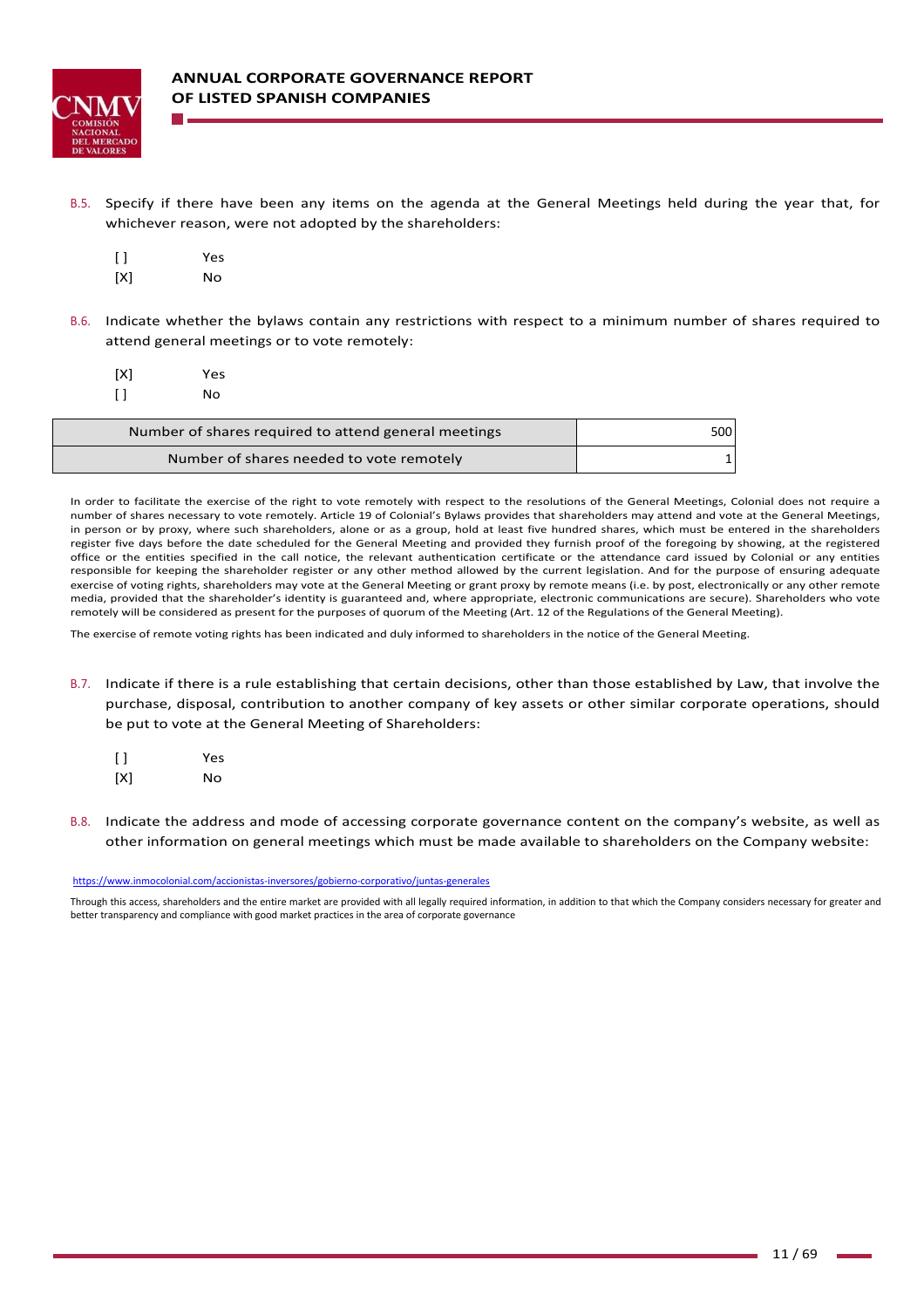

### **C. STRUCTURE OF THE COMPANY'S GOVERNING BODY**

### C.1. Board of Directors

n.

C.1.1 The maximum and minimum number of directors stipulated in the Company Bylaws and the number stipulated by the General Meeting:

| Maximum number of directors                                     |    |
|-----------------------------------------------------------------|----|
| Minimum number of directors                                     |    |
| Number of directors stipulated by the<br><b>General Meeting</b> | 13 |

## C.1.2 Fill in the following table with the Board members' particulars:

| Name or<br>company<br>name of the<br>director | Representative | Category of<br>the director | Position<br>on the<br>board                            | Date of first<br>appointment | Date of last<br>appointment | Appointment<br>procedure                                       |
|-----------------------------------------------|----------------|-----------------------------|--------------------------------------------------------|------------------------------|-----------------------------|----------------------------------------------------------------|
| Mr Juan José<br>Brugera Clavero               |                | Executive                   | Chairman                                               | 19/06/2008                   | 24/05/2018                  | Resolution of the<br><b>General Meeting</b><br>of Shareholders |
| Mr Pedro Viñolas<br>Serra                     |                | Executive                   | Vice Chairman and<br><b>Chief Executive</b><br>Officer | 18/07/2008                   | 24/05/2018                  | Resolution of the<br><b>General Meeting</b><br>of Shareholders |
| Mr Carlos<br>Fernández-Lerga<br>Garralda      |                | Independent                 | Coordinating<br>Independent<br>Director                | 19/06/2008                   | 24/05/2018                  | Resolution of the<br><b>General Meeting</b><br>of Shareholders |
| Sheikh Ali Jassim<br>M. J. Al-Thani           |                | Proprietary                 | Director                                               | 12/11/2015                   | 28/06/2016                  | Resolution of the<br><b>General Meeting</b><br>of Shareholders |
| Mr Adnane<br>Mousannif                        |                | Proprietary                 | Director                                               | 28/06/2016                   | 28/06/2016                  | Resolution of the<br><b>General Meeting</b><br>of Shareholders |
| Mr Carlos<br>Fernández<br>González            |                | Proprietary                 | Director                                               | 28/06/2016                   | 28/06/2016                  | Resolution of the<br><b>General Meeting</b><br>of Shareholders |
| Mr Javier López<br>Casado                     |                | Proprietary                 | Director                                               | 24/05/2018                   | 24/05/2018                  | Resolution of the<br><b>General Meeting</b><br>of Shareholders |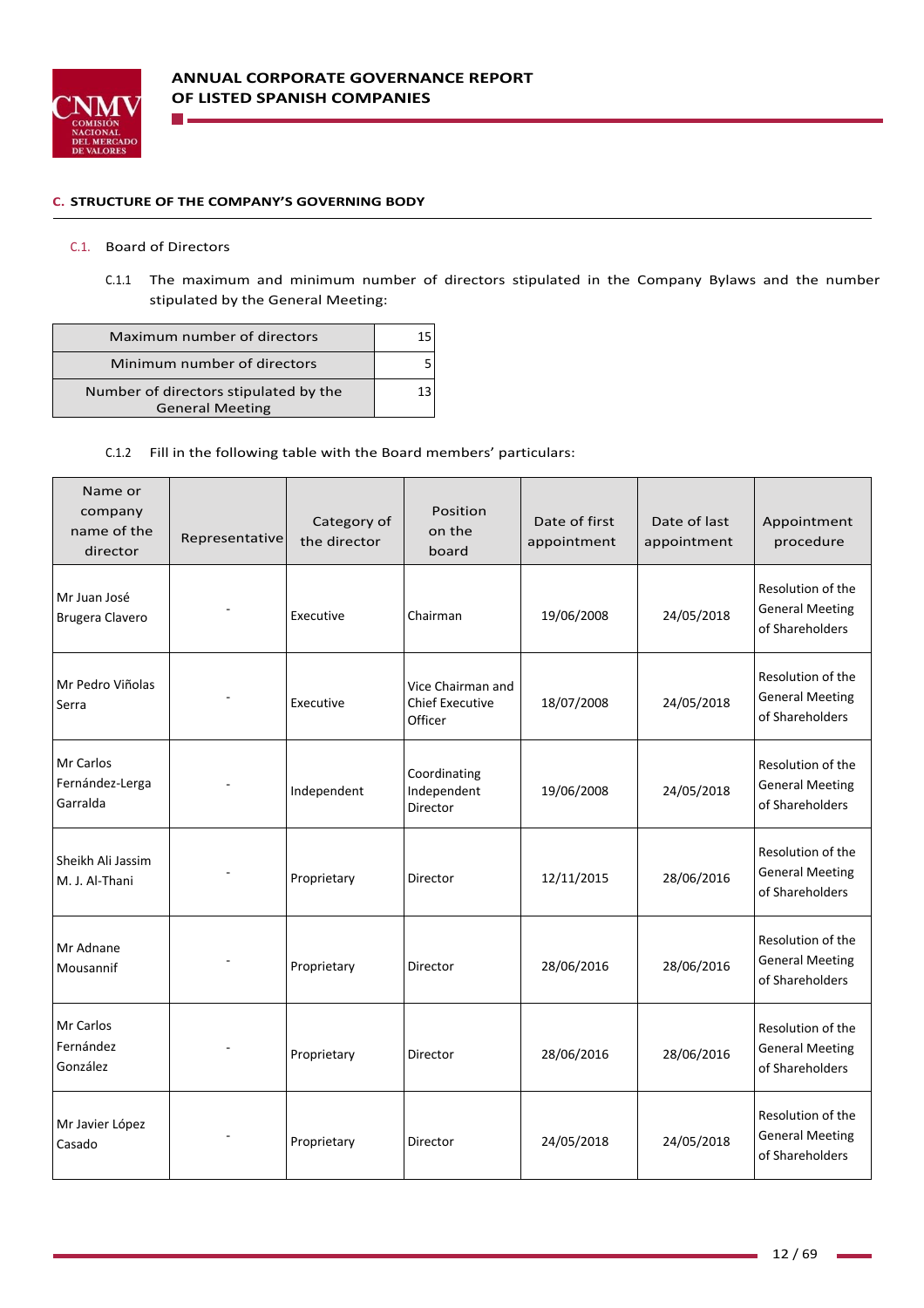

# **ANNUAL CORPORATE GOVERNANCE REPORT OF LISTED SPANISH COMPANIES**

| <b>DE VALUALS</b>                     |             |          |            |            |                                                                |
|---------------------------------------|-------------|----------|------------|------------|----------------------------------------------------------------|
| Mr Juan Carlos<br>García Cañizares    | Proprietary | Director | 30/06/2014 | 24/05/2018 | Resolution of the<br><b>General Meeting</b><br>of Shareholders |
| Mr Javier Iglesias<br>de Ussel Ordís  | Independent | Director | 19/06/2008 | 24/05/2018 | Resolution of the<br><b>General Meeting</b><br>of Shareholders |
| Mr Luis Maluquer<br>Trepat            | Independent | Director | 31/07/2013 | 24/05/2018 | Resolution of the<br><b>General Meeting</b><br>of Shareholders |
| Ms Silvia Alonso-<br>Castrillo Allain | Independent | Director | 24/01/2019 | 14/06/2019 | Resolution of the<br><b>General Meeting</b><br>of Shareholders |
| Ms Ana Bolado<br>Valle                | Independent | Director | 14/06/2019 | 14/06/2019 | Resolution of the<br><b>General Meeting</b><br>of Shareholders |
| Ms Ana Cristina<br>Peralta Moreno     | Independent | Director | 14/06/2019 | 14/06/2019 | Resolution of the<br><b>General Meeting</b><br>of Shareholders |

Total number of directors and the state of the 13

Indicate the directors who have left by resignation, removal or any other cause, from the Board of Directors during the reporting period:

| Name or<br>company<br>name of the<br>director | Category of the<br>director when<br>they left | Date of last<br>appointment | Date of<br>departure | Special<br>committees<br>of which the<br>director was a<br>member | Indicate whether<br>the director left<br>prior to the<br>end of their term<br>of office |
|-----------------------------------------------|-----------------------------------------------|-----------------------------|----------------------|-------------------------------------------------------------------|-----------------------------------------------------------------------------------------|
| Ms Ana Sainz de Vicuñal<br>Bemberg            | Independent                                   | 24/05/2018                  | 24/01/2019           | <b>Audit and Control</b><br>Committee                             | Yes                                                                                     |

### Reason for leaving the Board and other observations

Ms Ana Sainz de Vicuña Bemberg presented her resignation for strictly professional reasons, as a consequence of having assumed the management of her family's group of companies.

As reported on the occasion of the General Meeting of Shareholders held on 24 May 2018, on 19 June 2020, 12 years will have passed since the first appointment of Mr. Carlos Fernández-Lerga Garralda and Mr Javier Iglesias de Ussel Ordís as independent directors of the Company, i.e. the maximum period established by the regulations for a director to be considered independent. Thus, Mr Carlos Fernández‐Lerga Garralda and Mr Javier Iglesias of Ussel Ordís have committed to placing their position at the disposal of the Company so that the Board of Directors may take the appropriate decisions in the best interests of the Company.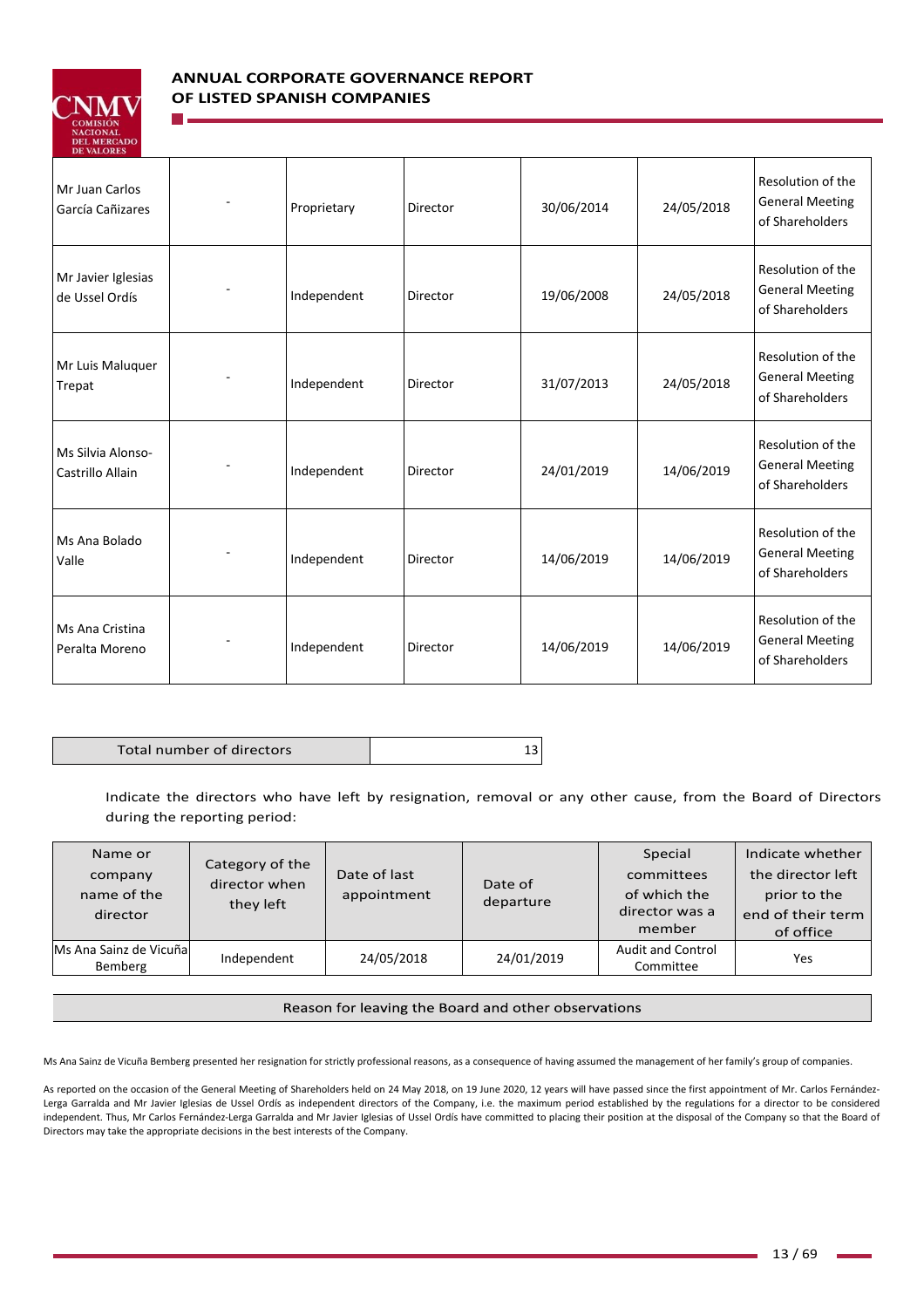

**College** 

## C.1.3 Complete the following tables on board members and their respective categories:

| <b>EXECUTIVE DIRECTORS</b>                 |                                                     |                                                                                                                                                                                                                                                                                                                                                                                                                                                                                                                                                                           |  |
|--------------------------------------------|-----------------------------------------------------|---------------------------------------------------------------------------------------------------------------------------------------------------------------------------------------------------------------------------------------------------------------------------------------------------------------------------------------------------------------------------------------------------------------------------------------------------------------------------------------------------------------------------------------------------------------------------|--|
| Name or company<br>name of the<br>director | Position in the<br>company<br>organisation<br>chart | Profil<br>e                                                                                                                                                                                                                                                                                                                                                                                                                                                                                                                                                               |  |
| Mr Juan José<br><b>Brugera Clavero</b>     | Chairman                                            | Chairman of Inmobiliaria Colonial, SOCIMI, S.A. since 2008, and previously held the<br>position of CEO from 1994 to 2006. Chairman of Société Foncière Lyonnaise since<br>2010.<br>Previously he was Chief Executive Officer of Mutua Madrileña, CEO of SindiBank and<br>Deputy General Manager of Banco de Sabadell.                                                                                                                                                                                                                                                     |  |
|                                            |                                                     | Other positions: Chairman of the Board of Trustees of the Universidad Ramón Llull<br>(URL); Chairman of the ESADE Foundation, Panrico, Holditex and the Círculo de<br>Economía de Barcelona. He has been a member of the Board of Directors of the<br>Periódico de Catalunya since 2019.                                                                                                                                                                                                                                                                                  |  |
|                                            |                                                     | He is an Industrial Technical Engineer and holds an MBA from ESADE. PDG from IESE<br>and Honorary Doctorate from the University of Rhode Island                                                                                                                                                                                                                                                                                                                                                                                                                           |  |
| Mr Pedro Viñolas<br>Serra                  | Vice Chairman and Chief<br><b>Executive Officer</b> | He is a graduate in Business Management and MBA from ESADE and Universidad<br>Politécnica de Cataluña, and holds a Diploma in Business Management from<br>Universidad de Barcelona, where he also studied Law.                                                                                                                                                                                                                                                                                                                                                            |  |
|                                            |                                                     | In 1990, Pedro Viñolas began to work as Director of the Research Department at the<br>Barcelona Stock Exchange, of which he later became Deputy Managing Director,<br>where he remained until 1997. He then took up duties as Managing Director of FILO,<br>S.A., a listed real estate company, where he remained until 2001. Subsequently, until<br>July 2008, he was Partner and CEO at the Riva y García Financial Group. He has been<br>Chairman of the Urban Land Institute in Spain and a member of the Board of<br>Directors of the Riva y García Financial Group. |  |
|                                            |                                                     | He was also Chairman of the Spanish Institute of Financial Analysts in Catalonia from<br>1994 to 2000. He is currently a member of the Board of Directors of Societè Foncière<br>Lyonnaise and sits on its executive committee. He is a member of the Board of<br>Directors of Bluespace, S.A and a member of the Board of Directors of the European<br>Public Real Estate Association (EPRA).                                                                                                                                                                            |  |
|                                            |                                                     |                                                                                                                                                                                                                                                                                                                                                                                                                                                                                                                                                                           |  |

| Total number of executive directors |       |
|-------------------------------------|-------|
| % of the total board                | 15.39 |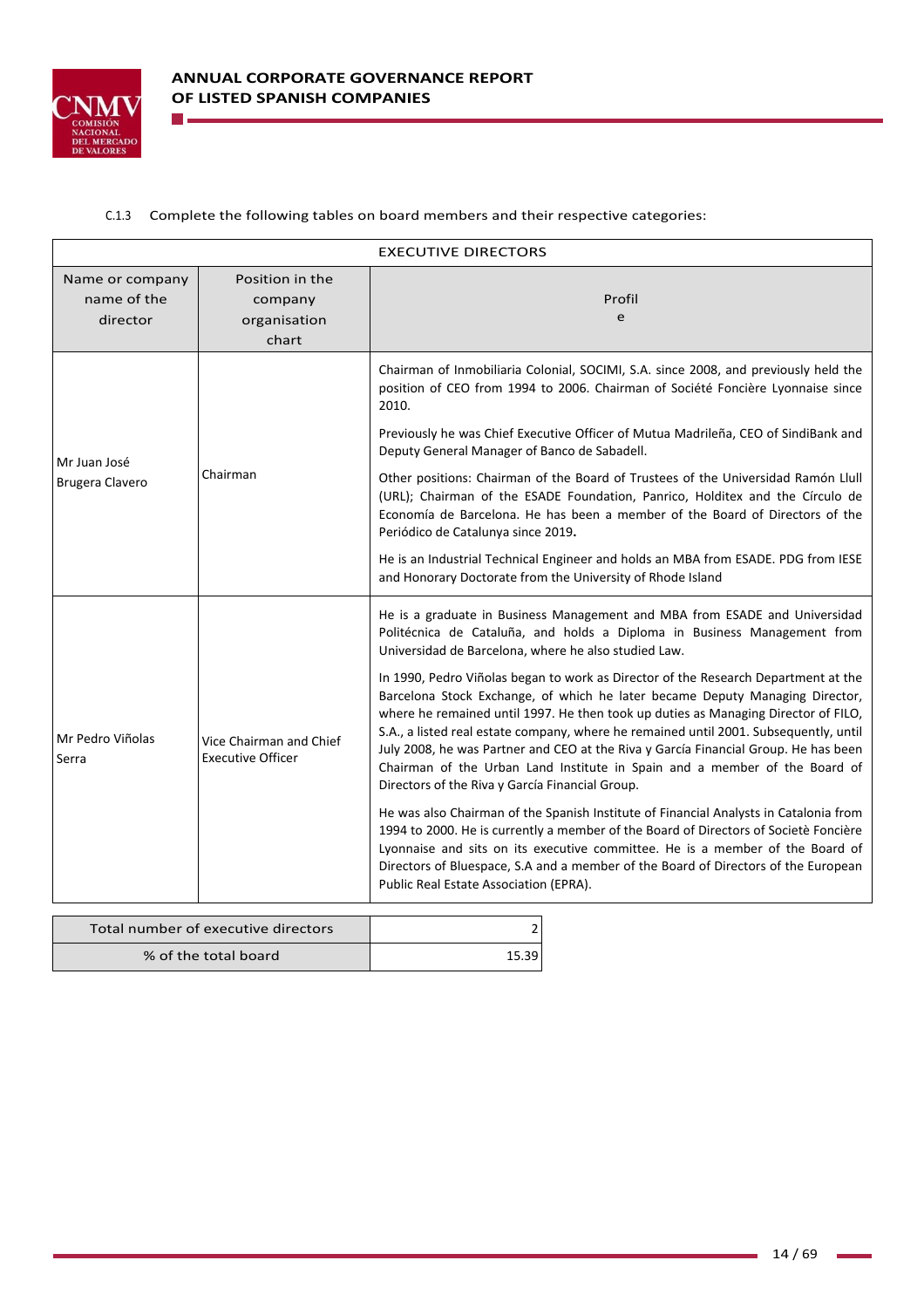

**The Co** 

| EXTERNAL PROPRIETARY DIRECTORS             |                                                                                                                     |                                                                                                                                                                                                                                                                                                                                                                                                                                                                                                                                                                                                                                                                                                                                                                                                                                                                                                                                                                                                                                                                                                                                                                                                                                                                   |  |
|--------------------------------------------|---------------------------------------------------------------------------------------------------------------------|-------------------------------------------------------------------------------------------------------------------------------------------------------------------------------------------------------------------------------------------------------------------------------------------------------------------------------------------------------------------------------------------------------------------------------------------------------------------------------------------------------------------------------------------------------------------------------------------------------------------------------------------------------------------------------------------------------------------------------------------------------------------------------------------------------------------------------------------------------------------------------------------------------------------------------------------------------------------------------------------------------------------------------------------------------------------------------------------------------------------------------------------------------------------------------------------------------------------------------------------------------------------|--|
| Name or company<br>name of the<br>director | Name or corporate<br>name of significant<br>shareholder who is<br>represented<br>or has proposed<br>the appointment | Profil<br>e                                                                                                                                                                                                                                                                                                                                                                                                                                                                                                                                                                                                                                                                                                                                                                                                                                                                                                                                                                                                                                                                                                                                                                                                                                                       |  |
| Sheikh Ali Jassim<br>M.J. Al-Thani         | Qatar Investment<br>Authority                                                                                       | A Qatar national. He has been working for more than 30 years with the Government<br>of Qatar mainly in the fields of trade, finance and real estate. Since 2007, he has<br>been a Senior Advisor on Strategy and Investments.<br>Until 2016, he was Vice President, member of the Board of Directors and of the<br>Executive Committee of Housing Bank for Trade and Finance of Jordan (listed<br>company and the second most important bank in Jordan). He was a member of the<br>Board of Directors and Vice President of the United Arab Shipping Company in<br>Dubai, UAE, from 2003 until 2016. Since 2007, he has been Vice President of LQB -<br>Libyan Qatari Bank and in 2009 he was appointed Chairman and Managing Director<br>of Qatar Navigation(having been a member of the Board of Directors of this listed<br>company in Qatar since 2003). This Holding company operates in sea transport and<br>real estate.<br>Since 2012, he has been a member of the Board of Directors of QADIC-Qatar Abu<br>Dhabi Investment Company, a company specialising in real-estate investments and<br>private equity. In November 2015, he was appointed Director of Socièté Foncière<br>Lyonnaise (SFL).                                                        |  |
| Mr Adnane<br>Mousannif                     | Qatar Investment<br>Authority                                                                                       | He has both French and Moroccan nationalities and is currently working at Qatar<br>Investment Authority - QIA- the sovereign investment fund of Qatar. In recent years,<br>he has taken part, on behalf of QIA, in most of its real-estate operations in Europe<br>and America, including the acquisition of the Canary Wharf Group in London and the<br>acquisition of the Virgin Megastore building in the Champs Elysees of Paris.<br>He also took part, once again representing QIA, in acquiring a stake in Société<br>Foncière Lyonnaise and in Inmobiliaria Colonial in Spain. Previously, he'd worked for<br>several years for the Morgan Stanley Real Estate Investing funds in Europe. He has a<br>master's degree in business creation and Finances by the ESCP Europe Business<br>School and a university degree in Civil Engineering.                                                                                                                                                                                                                                                                                                                                                                                                                |  |
| Mr Carlos<br>Fernández<br>González         | Grupo Finaccess S.A.P.I.<br>de C.V. Carlos Fernández<br>González                                                    | As an Industrial Engineer he has attended senior management programmes at the<br>Instituto Panamericano de Alta Dirección de Empresa.<br>For over 30 years, he has held positions with a high degree of responsibility,<br>complexity and competence in business management in different sectors. He was<br>CEO (1997-2013) and Chairman of the Board of Directors (2005-2013) of Grupo<br>Modelo. Since his appointment as CEO and until 2013, this Group became the<br>leading beer company in Mexico, the seventh group in the world and the largest<br>beer export company in the world.<br>Furthermore, he was director in international and national companies, including<br>Anheuser Busch (USA), Emerson Electric Co. (USA), Televisa Group (Mexico), Crown<br>Imports, Ltd. (USA), Inbursa (Mexico) and Mexico Stock Exchange. Likewise, he was<br>also a member of the international advisory board of Banco Santander, S.A. (Spain),<br>Director of Grupo Financiero Santander México S.A.B de C.V. and, until October<br>2019, Director of Banco Santander, S.A. (Spain).<br>He is currently the Chairman of the Board of Directors and general manager of<br>Grupo Finaccess S.A.P.I. de C.V. - of which he is a founder- with a presence in Mexico, |  |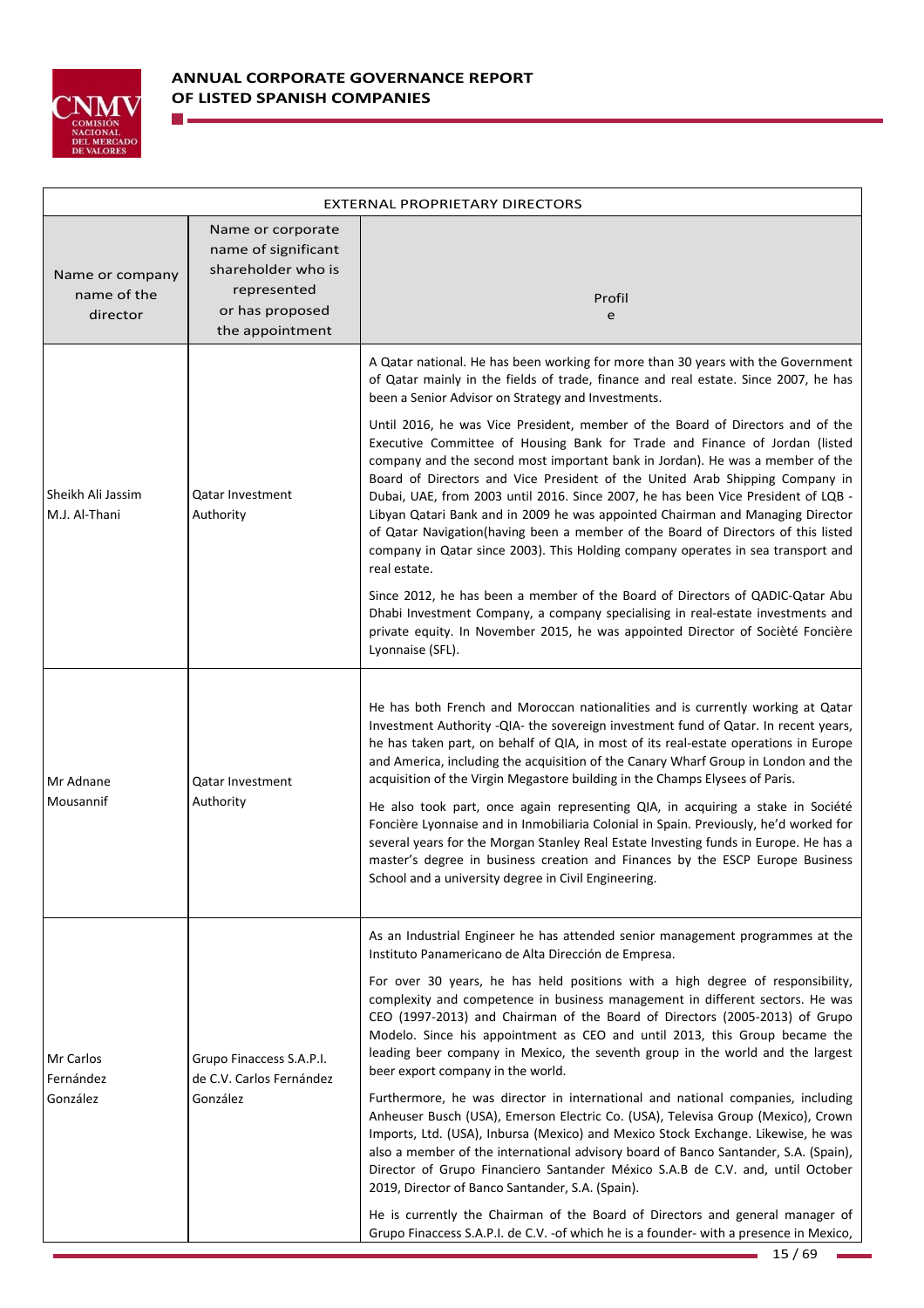

n e

| <b>DE VALURES</b>                  |                                     | the United States, Europe, China, Australia and New Zealand. In addition to<br>Inmobiliaria Colonial, SOCIMI, S.A., he is also a Proprietary Director at AmRest<br>Holdings, S.E. and Restaurant Brands New Zealand Limited.                                                                                                                                                                                                                                                                                                                                                                                                                                                                                                                                                                                                                                                    |
|------------------------------------|-------------------------------------|---------------------------------------------------------------------------------------------------------------------------------------------------------------------------------------------------------------------------------------------------------------------------------------------------------------------------------------------------------------------------------------------------------------------------------------------------------------------------------------------------------------------------------------------------------------------------------------------------------------------------------------------------------------------------------------------------------------------------------------------------------------------------------------------------------------------------------------------------------------------------------|
|                                    | Grupo Finaccess S.A.P.I.<br>de C.V. | He joined Finaccess as International Director of Asset Management in November<br>2010. Since 2012, he has been CEO of Finaccess Advisors LLC. Since 2014, he has also<br>been responsible for Finaccess Estrategia S.L. in Spain.                                                                                                                                                                                                                                                                                                                                                                                                                                                                                                                                                                                                                                               |
|                                    |                                     | Prior to joining Finaccess, he worked as Senior Vice-President for Santander Private<br>Banking in Miami. He previously held different posts in Banco Santander's<br>International Private Banking area in Madrid and Miami. He worked at the Santander<br>Group from 1996 to 2010.                                                                                                                                                                                                                                                                                                                                                                                                                                                                                                                                                                                             |
| Mr Javier López<br>Casado          |                                     | Before joining Banco Santander, he worked as a Lawyer in Madrid. He has 22 years'<br>experience in financial markets and is a member of Grupo Finaccess' Board of<br>Directors, the International Investment Committee and the Audit Committee of<br>Finaccess Advisors LLC.                                                                                                                                                                                                                                                                                                                                                                                                                                                                                                                                                                                                    |
|                                    |                                     | He is Chairman of SOLTRA S.L., a company working on the promotion, education and<br>rehabilitation of people with different capacities in order to achieve full social<br>integration, which currently has 400 employees. He also sits on the board of trustees<br>of several Foundations in Spain and Mexico.                                                                                                                                                                                                                                                                                                                                                                                                                                                                                                                                                                  |
|                                    |                                     | He holds a Law Degree from Universidad San Pablo CEU in Madrid, an MBA from the<br>University of Miami and a Masters in Legal and Tax Consultancy for Construction and<br>Real Estate Companies from Universidad Politécnica of Madrid.                                                                                                                                                                                                                                                                                                                                                                                                                                                                                                                                                                                                                                         |
| Mr Juan Carlos<br>García Cañizares | Aguila, LTD                         | Industrial Engineer. He also studied management programmes at IMD Switzerland,<br>and holds an MBA granted jointly by the New York University Stern School of<br>Business, London School of Economics and HEC Paris.                                                                                                                                                                                                                                                                                                                                                                                                                                                                                                                                                                                                                                                            |
|                                    |                                     | He is an investment banker who was responsible for more than \$35 billion in<br>mergers, acquisitions and financing of acquisitions over a period of 25 years. He was<br>Vice President of Planning for Bavaria, one of Latin America's leading breweries,<br>where he was responsible for the \$4 billion international brewery acquisition<br>programme, and for the subsequent \$8 billion merger with SABMiller plc, creating<br>the world's second largest brewery. In recent years, he led negotiations on behalf of<br>the Santo Domingo Group for the conversion of its holding in SABMiller into a share<br>in Anheuser Busch Inbev following the merger of the two, an operation which was<br>finalised in 2016. Before joining the Santo Domingo Group, he was co-founder and<br>Main Partner of Estrategias Corporativas, an investment bank firm in Latin America. |
|                                    |                                     | He is currently the Managing Director of Quadrant Capital Advisors, Inc. in New York<br>(a Santo Domingo Group investment company based in New York). He is responsible<br>for Quadrant Capital's Strategic Investments Group, including investments in<br>Anheuser Busch Inbev and in the consumer, financial system, natural resources and<br>energy sectors worldwide, among others. He is a member of various boards of<br>directors, including Bevco Lux S.A.R.L. and Samson & Surrey S.A.R.L. in Luxembourg,<br>Bavaria, S.A. and Valorem, S.A. in Colombia and the Genesis Foundation in the<br>United States.                                                                                                                                                                                                                                                           |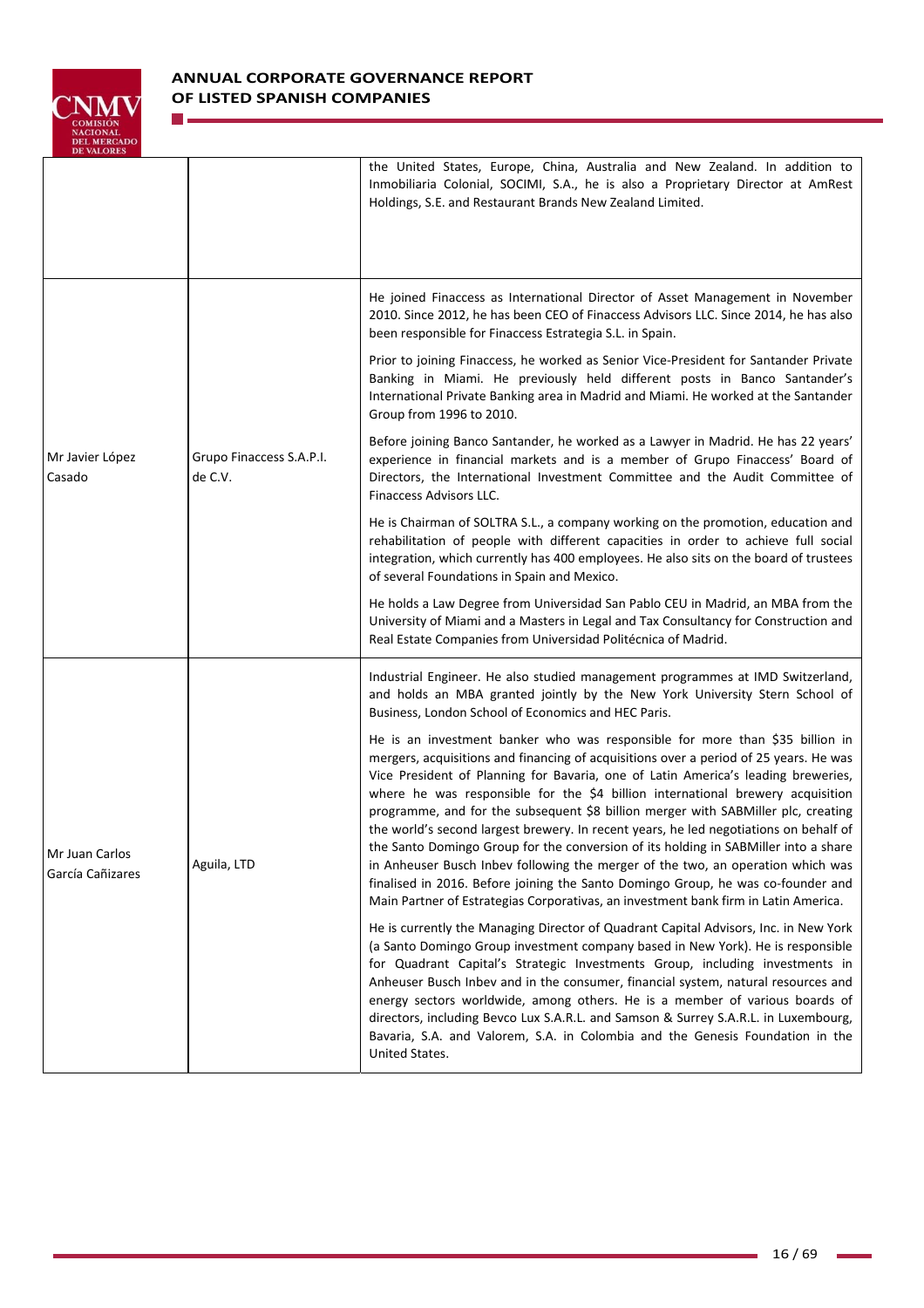

**The State** 

# **ANNUAL CORPORATE GOVERNANCE REPORT OF LISTED SPANISH COMPANIES**

| Total number of proprietary directors |       |
|---------------------------------------|-------|
| % of the total board                  | 38.46 |

| EXTERNAL INDEPENDENT DIRECTORS             |                                                                                                                                                                                                                                                                                                                                                                                                                                                                                                                                                                                                                                                                                                                                                                                                                                                                                                                                                                                                                                                                                                                                                                                                                                                                                                                                                                                                                                                                             |  |  |  |
|--------------------------------------------|-----------------------------------------------------------------------------------------------------------------------------------------------------------------------------------------------------------------------------------------------------------------------------------------------------------------------------------------------------------------------------------------------------------------------------------------------------------------------------------------------------------------------------------------------------------------------------------------------------------------------------------------------------------------------------------------------------------------------------------------------------------------------------------------------------------------------------------------------------------------------------------------------------------------------------------------------------------------------------------------------------------------------------------------------------------------------------------------------------------------------------------------------------------------------------------------------------------------------------------------------------------------------------------------------------------------------------------------------------------------------------------------------------------------------------------------------------------------------------|--|--|--|
| Name or company<br>name of the<br>director | Profil<br>e                                                                                                                                                                                                                                                                                                                                                                                                                                                                                                                                                                                                                                                                                                                                                                                                                                                                                                                                                                                                                                                                                                                                                                                                                                                                                                                                                                                                                                                                 |  |  |  |
| Mr Carlos Fernández-<br>Lerga Garralda     | Degree in Law from the University of Navarra, Master's degree in European Studies from the University of Leuven<br>(Belgium) and postgraduate commercial law specialisation courses at the Bank of Spain's Training Centre. He<br>completed his studies in international law at the Academy for International Law at The Hague, in comparative law<br>and international organisations in Strasbourg and at the Collège Universitaire d'études fédéralistes, Nice, Val<br>d'Aoste.                                                                                                                                                                                                                                                                                                                                                                                                                                                                                                                                                                                                                                                                                                                                                                                                                                                                                                                                                                                           |  |  |  |
|                                            | From 1978 to 1983 he was Technical Advisor of the Ministry and Secretary of State for European Community<br>Affairs, participating in negotiations for Spain's accession to the European Union. From 1984 to 1986, he held the<br>position of General Manager of the European Union Advisory Service at the Banco Hispano Americano Group. He<br>has also been Chairman of Iberdrola Ingeniería y Construcción S.A. and Director of Abantia Corporación. He has<br>also been Coordinating Director, member of the Audit Committee and Chairman of the Appointments and<br>Remuneration Committee at Gamesa Corporación Tecnológica, S.A. (Lead Independent Director) and General<br>Director of La Caixa. Member of the International Secretariat of World Federalist Youth (Amsterdam, the<br>Netherlands); Secretary of the European League for Economic Cooperation (ELEC), Madrid; Secretary of the<br>Foundation for Progress and Democracy, Deputy (Treasurer) of the Governing Board of the Madrid Bar Association,<br>member of the Executive Committee of Real Instituto Elcano for international and strategic research and Trustee of<br>the Spain/US and Spain/China Council Foundations. He has also taught extensively in the School of Political Science<br>at the Complutense University and the Institute of European Studies at the University of Alcalá de Henares, among<br>other institutions, and has authored numerous publications on legal issues. |  |  |  |
|                                            | He is currently a Director of Editorial Ecoprensa, S.A. (El Economista) and continues to practice law from his office<br>Carlos Fernandez-Lerga Abogados/Eurconsultores, devoting himself mainly to legal advice in Commercial and Civil<br>Law. He has been a member of the Board of Directors of Société Foncière Lyonnaise since 2017.                                                                                                                                                                                                                                                                                                                                                                                                                                                                                                                                                                                                                                                                                                                                                                                                                                                                                                                                                                                                                                                                                                                                   |  |  |  |
| Mr Javier Iglesias de<br>Ussel Ordis       | Javier Iglesias de Ussel y Ordís has a wealth of experience in financial circles. In 1974, he joined Lloyds Bank<br>International in London, where he held different positions of responsibility for Corporate Banking in Dubai, São<br>Paulo, Asunción and Madrid for over 21 years. In 1995, he joined The Bank of New York and was appointed<br>Country Manager for the Iberian Peninsula. He moved to New York in 2002, and was appointed Division Head for<br>Latin America. From 2008 to December 2013, he ran the Representation Office of Chilean bank Banco de Crédito e<br>Inversiones. Mr Iglesias de Ussel has been an Independent Director of Inmobiliaria Colonial since 2008, and has<br>also been an Independent Director of Aresbank since March 2015.                                                                                                                                                                                                                                                                                                                                                                                                                                                                                                                                                                                                                                                                                                     |  |  |  |
|                                            | Mr Iglesias de Ussel holds a degree in modern history from the University of Barcelona and throughout his career<br>has been involved in numerous business administration, marketing, risk analysis and money laundering prevention<br>courses. He lived outside Spain for 22 years, and speaks English, French and Portuguese.                                                                                                                                                                                                                                                                                                                                                                                                                                                                                                                                                                                                                                                                                                                                                                                                                                                                                                                                                                                                                                                                                                                                             |  |  |  |
| Mr Luis Maluquer<br>Trepat                 | He holds a degree in Law from the University of Barcelona and a Diploma in International Institutions from the<br>University of Geneva.                                                                                                                                                                                                                                                                                                                                                                                                                                                                                                                                                                                                                                                                                                                                                                                                                                                                                                                                                                                                                                                                                                                                                                                                                                                                                                                                     |  |  |  |
|                                            | Throughout his career at the law firm Maluquer Advocats, SCP, he has advised different national and international<br>institutions, providing his services in the fields of consultancy, legal advice and lawsuits, arbitration and mediation<br>procedures. He also has teaching experience at various institutions, such as the Barcelona Chamber of Commerce,<br>and worked as director at the European Society for Banking and Financial Law (AEDBF Paris).                                                                                                                                                                                                                                                                                                                                                                                                                                                                                                                                                                                                                                                                                                                                                                                                                                                                                                                                                                                                              |  |  |  |
|                                            | He is the founding partner of Despacho Maluquer Advocats, SCP, and is a board member and secretary to a<br>number of companies, including Société Fonciére Lyonnaise, where he sits on the board. He was Chairman of the<br>Argentinian Chamber of Commerce in Spain until 2019 and is currently a member of its Governing Board.                                                                                                                                                                                                                                                                                                                                                                                                                                                                                                                                                                                                                                                                                                                                                                                                                                                                                                                                                                                                                                                                                                                                           |  |  |  |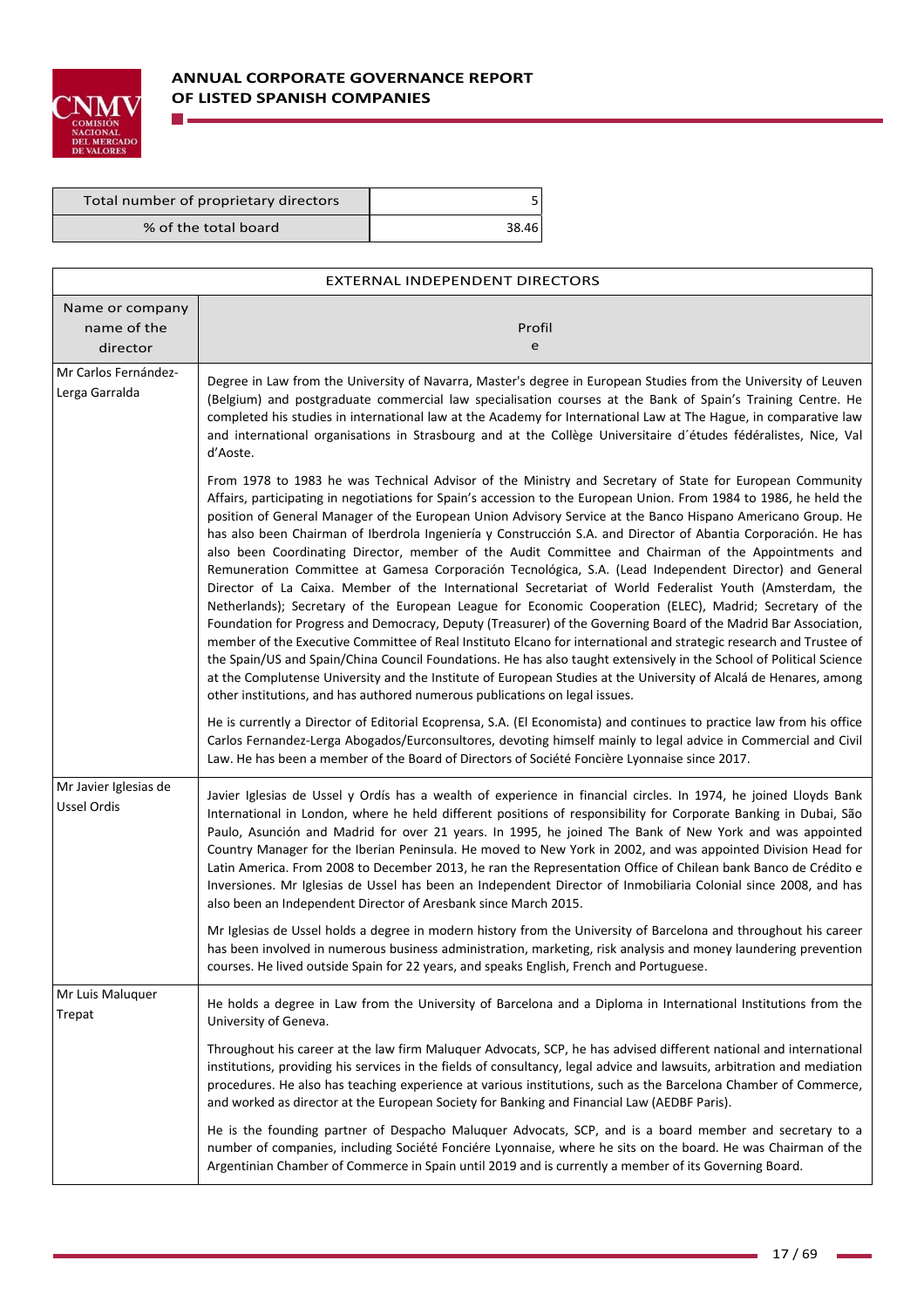

**The Co** 

| Silvia Mónica Alonso-<br>Castrillo Allain | Holds a degree in Political Sciences from the Sciences Po University (Paris) and a Master's Degree in Spanish and<br>Latin American Studies from the Paris-Sorbonne University. By civil service examination, she became a teacher of<br>Spanish studies in France. She has been teaching and researching for 25 years (1984-2009) in a number of French<br>academic institutions: University of Toulouse, Sciences Po and the ESSEC Business School. Author of several books<br>on history and contemporary Spanish politics.                                                                                                                                                                                                                                                             |
|-------------------------------------------|--------------------------------------------------------------------------------------------------------------------------------------------------------------------------------------------------------------------------------------------------------------------------------------------------------------------------------------------------------------------------------------------------------------------------------------------------------------------------------------------------------------------------------------------------------------------------------------------------------------------------------------------------------------------------------------------------------------------------------------------------------------------------------------------|
|                                           | Ms Alonso-Castrillo worked for the French Embassy in Singapore as a science and culture advisor, before being<br>appointed regional director of INSEAD. She supervised the development of two campuses in Singapore: the French<br>Lycée and INSEAD (1996-1999).                                                                                                                                                                                                                                                                                                                                                                                                                                                                                                                           |
|                                           | Upon her return to Europe in 2000, she worked for 15 years with ESSEC, managing international development and<br>fundraising for the business school, which also opened a campus in Singapore.                                                                                                                                                                                                                                                                                                                                                                                                                                                                                                                                                                                             |
|                                           | In 2007, she founded in Madrid the consulting firm Sociedad de Estudios Hispano Franceses, S.L., which she led<br>until 2019. Since 2013, Ms Alonso-Castrillo has run the family farm in the Loire Valley of France.                                                                                                                                                                                                                                                                                                                                                                                                                                                                                                                                                                       |
|                                           | She has served on the Board of the College de Bernardins (Paris) and on the Executive Committee of the Fondation<br>pour les Sciences Sociales (Paris). She has been Director of Société Foncière Lyonnaise from 2017 to 2019. Since<br>2017 she has been a member of the board of directors of KOIKI HOME, S.L.                                                                                                                                                                                                                                                                                                                                                                                                                                                                           |
| Ms Ana Bolado Valle                       | She holds a degree in Pharmacy from the Madrid Complutense University, and also a Master's Degree in Business<br>Administration (MBA) from IE Business School.                                                                                                                                                                                                                                                                                                                                                                                                                                                                                                                                                                                                                             |
|                                           | In the course of her professional career, Ms Ana Bolado Valle has held various management positions at Santander<br>Group (1986-2017), managing important business areas both wholesale and retail, digital transformation projects<br>and key areas for the Group such as Corporate Human Resources Division between 2005 and 2010. She has also<br>been Director of Parques Reunidos Servicios Centrales, S.A.                                                                                                                                                                                                                                                                                                                                                                           |
|                                           | Currently Ms Ana Bolado Valle is a proprietary director of Metrovacesa, S.A., appointed at the proposal of Banco<br>Santander, S.A., Unicaja Banco, S.A., Caceis Group and Caceis Bank. In Unicaja Banco, S.A. she is also Chairwoman<br>of the Appointments Committee, member of the Risks Committee and member of the Remunerations Committee.<br>At Caceis Bank she is a member of the following committees: Strategy, Audit, Risks and Compliance and<br>Appointments and Remunerations. Furthermore, she is a Senior Advisor for Fellow Funders -an equity<br>crowdfunding platform to support the funding of start-ups and SMEs- and a member of the Instituto de Consejeros<br>y Administradores (ICA, Institute of Directors and Administrators) and of Women Corporate Directors. |
| Ms Ana Cristina Peralta<br>Moreno         | Ms Ana Peralta is currently an Independent Director of BBVA, S.A., Inmobiliaria Colonial, SOCIMI, S.A. and<br><b>GRENERGY RENOVABLES, S.A.</b>                                                                                                                                                                                                                                                                                                                                                                                                                                                                                                                                                                                                                                             |
|                                           | She has extensive experience in the financial sector. She began her professional career with Bankinter in 1990,<br>where she worked in extremely different areas until late 2008. She headed up Bankinter's first Internet Office and<br>ran the Chairman's Office. During her last years at the Bank she was Chief Risk Officer and a member of the<br>Management Committee.                                                                                                                                                                                                                                                                                                                                                                                                              |
|                                           | From 2009 to 2012 she sat on the Management Committee at Banco Pastor, where she worked as General<br>Manager of Risk.                                                                                                                                                                                                                                                                                                                                                                                                                                                                                                                                                                                                                                                                     |
|                                           | From 2012 to 2018 Ms Ana Peralta divided her time between a post as Senior Advisor with Oliver Wyman Financial<br>Services and was a member of several boards of directors. She was an independent director at Banco Etcheverría,<br>at Deutsche Bank, SAE and also at Lar Holding Residencial.                                                                                                                                                                                                                                                                                                                                                                                                                                                                                            |
|                                           | She holds a degree in Economics and Business Administration from the Madrid Complutense University and a<br>Master's Degree in Financial Management from CEF (1991), and studied the PMD Programme (Program for<br>Management Development) at Harvard Business School (2002) and the PADE programme at the IESE business<br>school (2016).                                                                                                                                                                                                                                                                                                                                                                                                                                                 |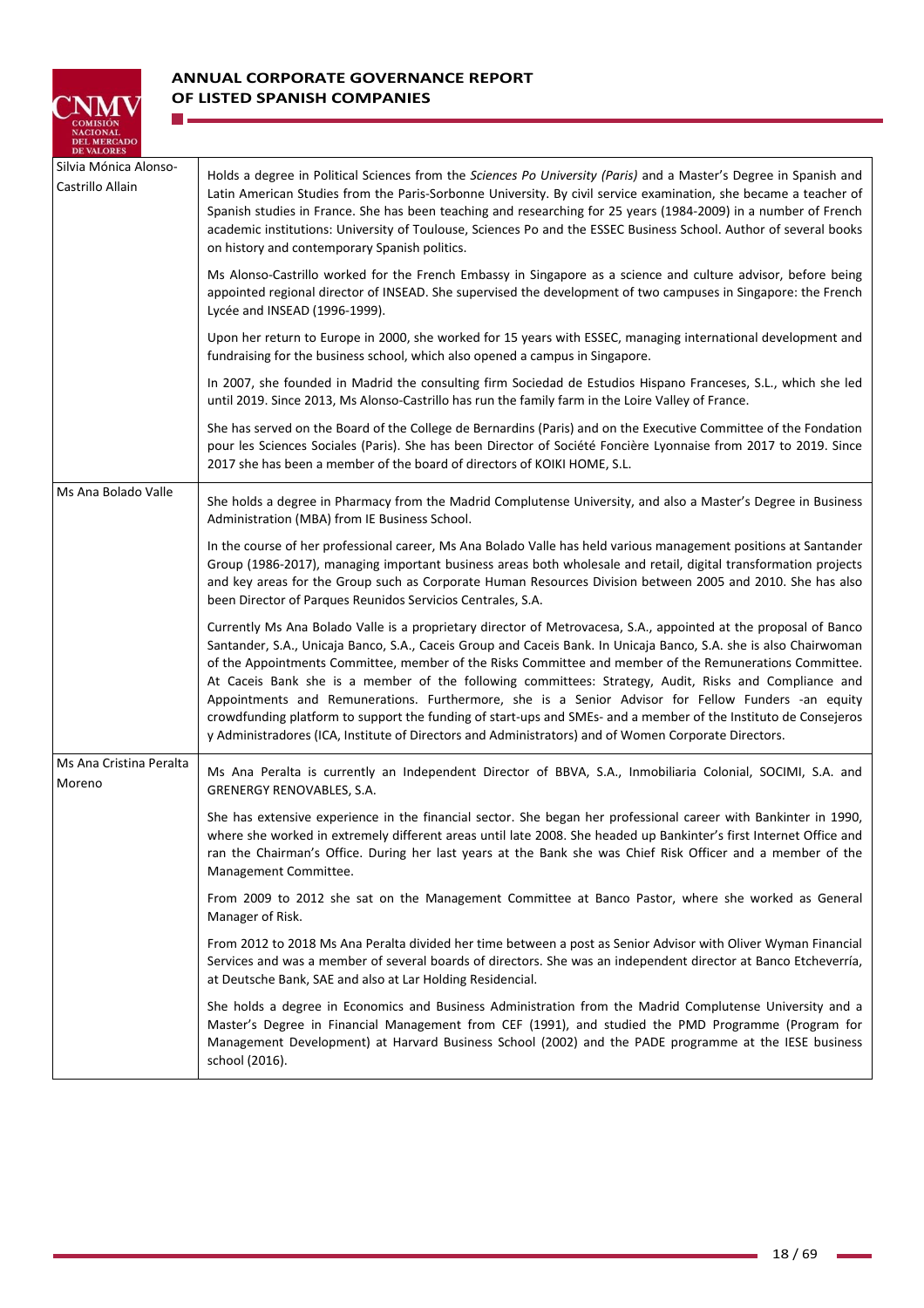

| Total number of independent directors |       |
|---------------------------------------|-------|
| % of the total board                  | 46.15 |

% of the total board  $N/A$ 

List any independent directors who receive from the company or group any amount or payment other than standard director remuneration or who maintain or have maintained during the period in question a business relationship with the company or any group company, either in their own name or as a significant shareholder, director or senior officer of an entity which maintains or has maintained this relationship.

If applicable, include a statement from the board detailing the reasons why it believes this director may carry out duties as an independent director.

| Name or company<br>name of the<br>director | Description of the relationship | Reasoned statement |
|--------------------------------------------|---------------------------------|--------------------|
| N/A                                        |                                 |                    |

|                                                                                                                                                                                                                       | OTHER EXTERNAL DIRECTORS |                                                                      |                         |  |  |
|-----------------------------------------------------------------------------------------------------------------------------------------------------------------------------------------------------------------------|--------------------------|----------------------------------------------------------------------|-------------------------|--|--|
| ldentify the other external directors and explain why these directors may not be considered proprietary or independent<br>directors, and what their connection is with the Company, its managers or its shareholders: |                          |                                                                      |                         |  |  |
| Name or company<br>name of the<br>director                                                                                                                                                                            | Reasons                  | Company,<br>shareholders to<br>or.<br>which this person is<br>linked | director<br>Profil<br>e |  |  |
| No data                                                                                                                                                                                                               |                          |                                                                      |                         |  |  |
| Total number of other external directors<br>N/A                                                                                                                                                                       |                          |                                                                      |                         |  |  |

| Name or company name of<br>the director | Date of change | Prior category | Current category |
|-----------------------------------------|----------------|----------------|------------------|
| N/A                                     |                |                |                  |

Indicate any changes in the status of each director that may have occurred during the year:

# C.1.4 Complete the following table with the information on the number of female directors over the past 4 years and their category:

|                               | Number of female board members |             |          | % of total directors of<br>each category |       |       |       |       |
|-------------------------------|--------------------------------|-------------|----------|------------------------------------------|-------|-------|-------|-------|
|                               | 2019                           | 2018        | 2017     | 2016                                     | 2019  | 2018  | 2017  | 2016  |
| Executive                     | $\Omega$                       | $\Omega$    | $\Omega$ | $\mathbf 0$                              | 0.00  | 0.00  | 0.00  | 0.00  |
| Proprietary                   | 0                              | $\mathbf 0$ | $\Omega$ | 0                                        | 0.00  | 0.00  | 0.00  | 0.00  |
| Independent                   | 3                              |             |          |                                          | 50.00 | 25.00 | 25.00 | 25.00 |
| <b>Other External Femalel</b> | $\Omega$                       | 0           | 0        | 0                                        | 0.00  | 0.00  | 0.00  | 0.00  |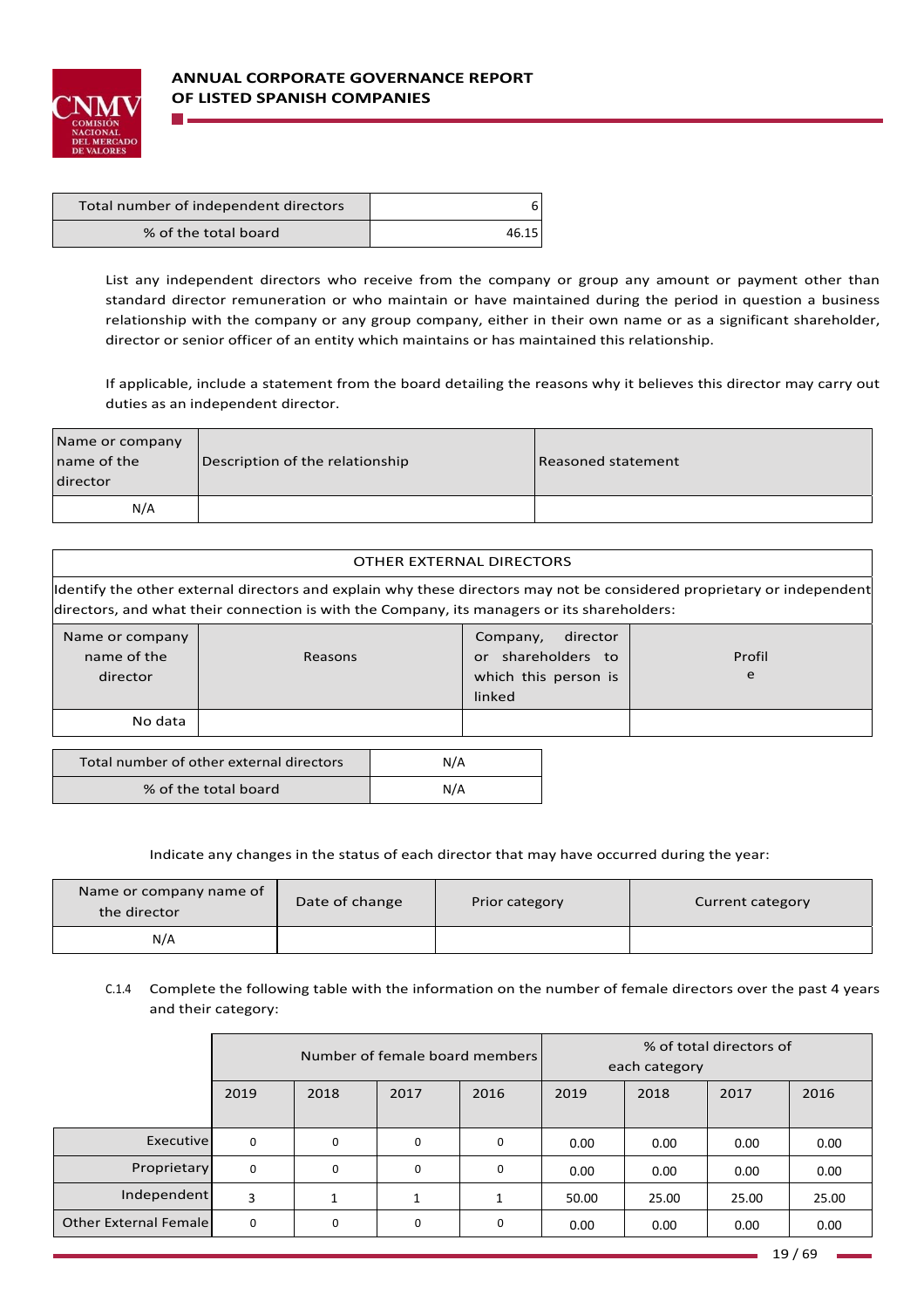

# **ANNUAL CORPORATE GOVERNANCE REPORT OF LISTED SPANISH COMPANIES**

| <b>Directors</b> |  |  |       |      |       |      |
|------------------|--|--|-------|------|-------|------|
| Total            |  |  | 23.08 | 9.09 | 10.00 | 9.09 |

- C.1.5 Indicate whether the company has diversity policies in place for its Board of Directors with regards to age, gender, disability, education or work experience, among other matters. Small and medium businesses, as described by the Auditing Law, should at least report about the policy they have established to ensure gender diversity.
	- [X] Yes [ ] No
	- [ ] **Partial policies**

If this is the case, describe the diversity policies, their targets, measures and the way they have been implemented and their outcome in the fiscal year. Also indicate the specific measures taken by the Board of Directors and the Appointments and Remuneration Committee to ensure a balanced and diverse ratio of directors.

Should the company not have a diversity policy in place, explain the reasons for it.

### Description of policies, targets, measures and way they have been implemented, as well as their outcome.

In recent years, the Company has approved a Selection and Diversity Policy which specifies strict parameters for its application, and has been developing specific planning for the implementation of this policy, which has had the positive result of tripling the number of women members of the Board of Directors in 2019. Thus, this Selection and Diversity Policy, applicable to the appointment and re-election of candidates to the Board of Directors, is based on the principles of diversity and balance in the composition of the Board of Directors, within the general objective of providing effectiveness and professionalism to the operation of this body and increasing the quality of corporate management. In accordance with the Selection and Diversity Policy, the selection of candidates for directorship will require a prior analysis of the company's needs, which will be carried out by the Board of Directors, based on a report by the Appointments and Remuneration Committee (ARC). In this process, individuals will be sought who meet the requirements of professional and personal qualifications and honesty, as well as capacity, set out in the Policy. Upon recruiting such candidates, the Board will make sure that the selection processes foster diversity in age, gender, disability, education and work experience in the Board of Directors. In relation to diversity, the Policy has among its objectives that by 2020 the number of female directors should represent at least 30% of the total members of the Board of Directors. Likewise, the Policy also includes as a target that the appointment of Directors should meet the general criteria on the composition of the Board of Directors, in particular, having a balanced number of executive, proprietary and independent Directors, subject to the principles and recommendations listed in the GGC.

In 2019, the appointment of three independent directors was submitted to the General Meeting of Shareholders for approval. To this end, the ARC carried out an analysis of the composition of the Board of Directors, its needs and the shareholder composition of the Company, assessing the conditions that the directors should meet in the exercise of their duties and the dedication required for adequate performance. In the selection process, discrimination was avoided, and the principle of the selection process was to evaluate the merits and abilities of each candidate. The ARC has sought individuals who meet the requirements of professional qualification and honorability, as well as capacity, as provided for in the Selection and Diversity Policy. In addition, the ARC has ensured that the selection processes favour the diversity of knowledge and experience, training, age, disability and gender of the Directors, and do not suffer from implicit biases that could entail discrimination and, in particular, that they facilitate the selection of female Directors. Finally, the ARC has verified the compliance of the proposed candidates with the requirements of independence, in accordance with the legal and statutory provisions, as well as national and international standards.

C.1.6 Explain any measures that may have been agreed by the appointments committee to prevent any implicit bias in selection procedures to hinder the selection of female board members, and for the company to deliberately strive to include as candidates:

women who meet the professional profile sought and that will ensure a balanced ratio of women and men:

### Explanation of the measures

The Board of Directors of Colonial, in the exercise of its internal policies and, in particular, the aforementioned policy on Selection and Diversity, maintains, as an objective for the financial year 2020, the promotion of the presence of women on the Board. This task was already carried out during the financial year 2019, resulting in the appointment, by the General Meeting of three new independent directors, all within the framework of the Company's internal policies, aligned with international standards and recommendation 14 of the Code of Good Governance, while also ensuring cultural diversity and the presence of members with international knowledge and experience on the Board.

With regard to the actions of the ARC, it carried out an analysis of the composition of the Board of Directors, its needs and the shareholder composition of the Company, assessing the conditions that the directors should meet in the exercise of their positions and the dedication required for adequate performance. In the selection process, discrimination was avoided, and the principle of the selection process was to evaluate the merits and abilities of each candidate. The ARC sought individuals who met the requirements of professional qualification and honesty, as well as capacity, as provided for in the Selection and Diversity Policy. In addition, the ARC has ensured that the selection processes favour the diversity of knowledge and experience, training, age,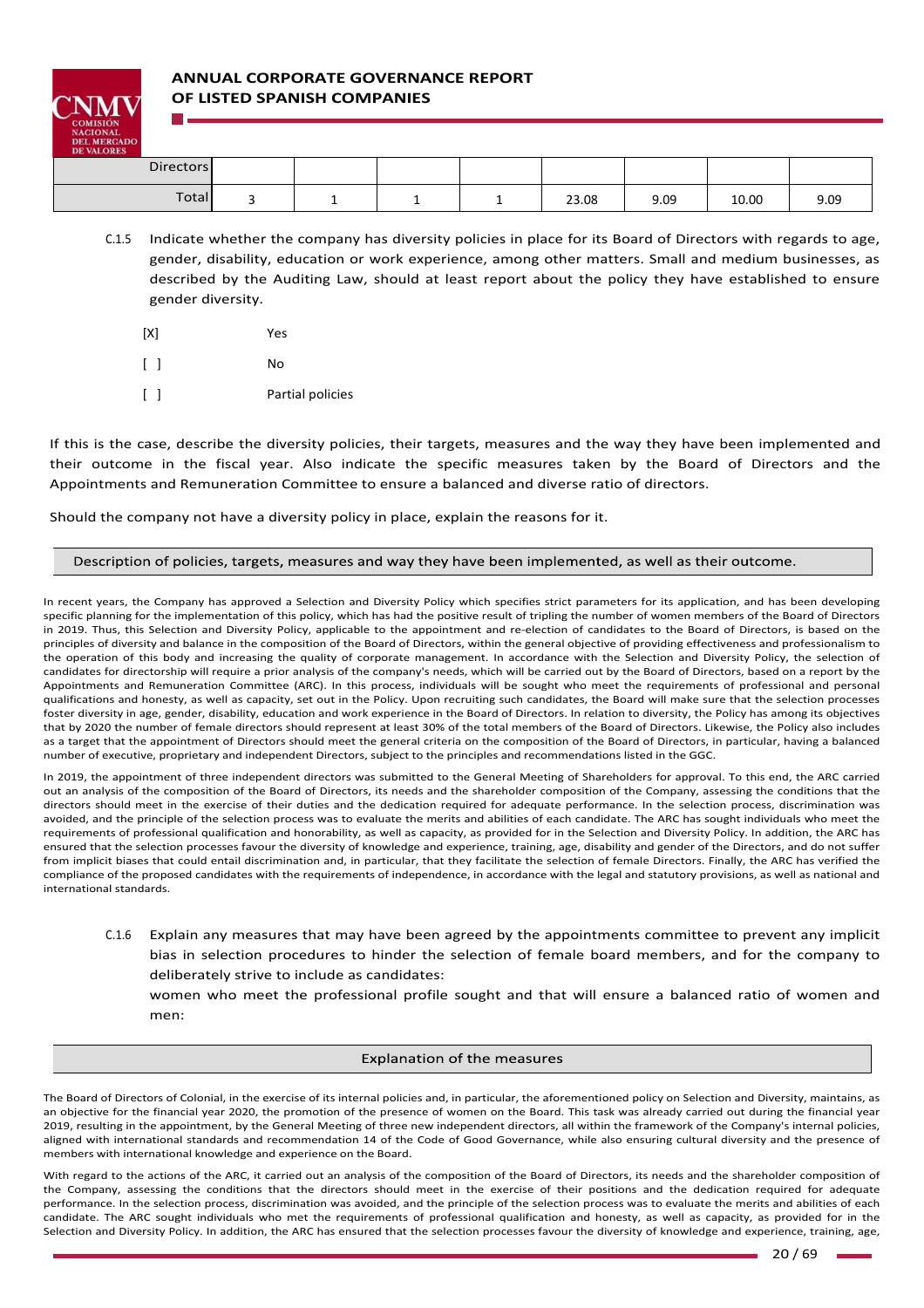

disability and gender of the directors, and do not suffer from implicit biases that could entail discrimination and, in particular, that they facilitate the selection of female directors. Finally, the ARC has verified the compliance of the proposed candidates with the requirements of independence, in accordance with the legal and statutory provisions, as well as national and international standards.

#### When, despite any measures adopted, there are few or no female directors, explain the reasons:

#### Explanation of the reasons

The objective of Colonial, in application of its Selection and Diversity Policy, is to promote the increase of this diversity in all its facets, both in terms of knowledge and profiles and gender. The aim is to maintain the trend seen during the year 2019, with the appointment of three new independent female directors on the Board, which were the only appointments made during the year. In this way, the presence of women on the Board is increasing, with the necessary actions being taken to achieve the objective of at least 30% participation of women in the highest governing body of the Company. Thus, the company currently has three independent female directors, which represents 50% of the total number of independent directors. In short, measures were taken in 2019 to increase the presence of female directors, with this commitment to continue increasing the presence of female directors in this body remaining firm, so that in 2020 the percentage of female directors will be at least 30%.

C.1.7 Explain the conclusions of the appointments committee on the verification of compliance with the director selection policy. And, specifically, how this policy addresses the objective of female directors accounting for at least 30% of the total number of members of the Board of Directors by 2020.

As part of the verification of compliance with the Selection and Diversity Policy of Inmobiliaria Colonial, SOCIMI, S.A., during 2019 the ARC analysed the composition of the Board of Directors, its needs and the shareholding structure of the Company, in order to assess the conditions that the directors should meet in the exercise of their duties and the dedication required for adequate performance. By virtue of the foregoing, and in order to continue promoting the increase in the number of female directors on the Board of Directors in 2020, the ARC agreed to submit to the Board of Directors the proposed resolution for the ratification and appointment of Ms Silvia Mónica Alonso‐Castrillo Allain, as well as the proposed appointments of Ms. Ana Peralta Moreno and Ms. Ana Bolado Valle, all of them as independent directors.

## C.1.8 Explain any reasons for which proprietary directors have been appointed at the behest of shareholders accounting for less than 3% of share capital:

| Name or company name of<br>the shareholder | Justification |
|--------------------------------------------|---------------|
| N/A                                        |               |

Provide details of any rejections of formal requests for board representation from shareholders whose shareholding is equal to or greater than that of other shareholders who have successfully requested the appointment of proprietary directors. If so, explain why these requests have not been granted.

[\_] Yes

[X] No

C.1.9 Indicate, if any, the powers delegated by the Board of Directors to directors or to Board committees:

| Name or company name of<br>the director or committee | <b>Brief description</b>                                                                                                                                                                                                                     |
|------------------------------------------------------|----------------------------------------------------------------------------------------------------------------------------------------------------------------------------------------------------------------------------------------------|
| Mr Pedro Viñolas Serra                               | In his capacity as CEO, he has been granted all the powers that may be delegated by the Board of<br>Directors. In addition, as Vice-Chairman of the Board of Directors, he has been assigned the powers<br>set out in the Board Regulations. |
| Mr Juan José Brugera Clavero                         | In his capacity as Chairman of the Board of Directors, he has been granted all the powers set forth<br>in the regulations of the Board of Directors. He has also been granted broad executive powers.                                        |

C.1.10 Identify any Board members working as managing directors, representatives of managing directors or executives at other companies that are part of the listed company's group:

| Name or company name of<br>the director | Group company name | Position | Does the member have<br>executive functions? |
|-----------------------------------------|--------------------|----------|----------------------------------------------|
|-----------------------------------------|--------------------|----------|----------------------------------------------|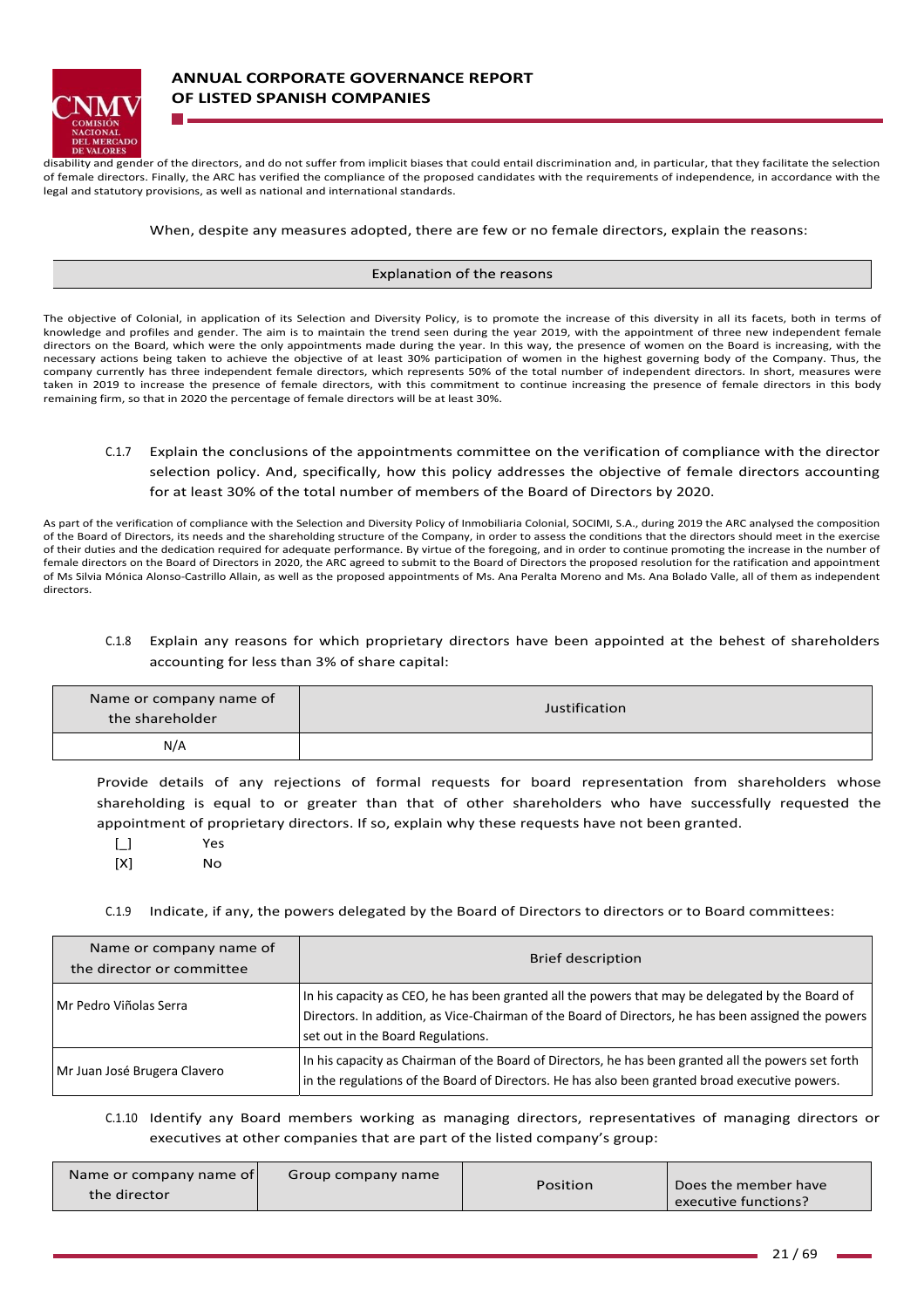

**The Co** 

# **ANNUAL CORPORATE GOVERNANCE REPORT OF LISTED SPANISH COMPANIES**

| Mr Juan José Brugera Clavero          | Société Foncière Lyonaise             | Chairman of the Board of<br><b>Directors</b>                                             | No             |
|---------------------------------------|---------------------------------------|------------------------------------------------------------------------------------------|----------------|
| Mr Pedro Viñolas Serra                | Société Foncière Lyonaise             | Director                                                                                 | N <sub>o</sub> |
| Mr Luis Maluquer Trepat               | Société Foncière Lyonaise             | Director                                                                                 | <b>No</b>      |
| Mr Carlos Fernández-Lerga<br>Garralda | Société Foncière Lyonaise             | Director                                                                                 | <b>No</b>      |
| Sheikh Ali Jassim M.J. Al-Thani       | Société Foncière Lyonaise             | Director                                                                                 | <b>No</b>      |
| Mr Pedro Viñolas Serra                | Utopicus Innovación Cultural,<br>S.L. | Director                                                                                 | No             |
| Mr Pedro Viñolas Serra                | Inmocol Torre Europa, S.A.            | Director                                                                                 | No             |
| Mr Pedro Viñolas Serra                | Colonial Tramit, S.L.                 | Natural person representing the<br>sole director, Inmobiliaria<br>Colonial, SOCIMI, S.A. | Yes            |

C.1.11 Identify any directors, or representatives of directors who are legal entities, at your company who are also members of the Board of Directors, or representatives of directors who are legal entities, in other companies listed on official securities markets other than your group, which have been notified to the company:

| Name or company name of<br>the director | Company name of<br>listed company     | Position             |
|-----------------------------------------|---------------------------------------|----------------------|
| Mr Carlos Fernández González            | <b>AmRest Holdings SE</b>             | Director             |
| Mr Carlos Fernández González            | Restaurant Brands New Zealand Limited | Director             |
| l Mr Juan Carlos García Cañizares       | Valorem, S.A.                         | Director             |
| Ms Ana Bolado Valle                     | Unicaja Banco, S.A.                   | Board member         |
| Ms Ana Bolado Valle                     | Metrovacesa, S.A.                     | Board member         |
| Ms Ana Cristina Peralta Moreno          | Grenergy Renovables, S.A.             | Independent director |
| Ms Ana Cristina Peralta Moreno          | Banco Bilbao Vizcaya Argentaria, S.A. | Independent director |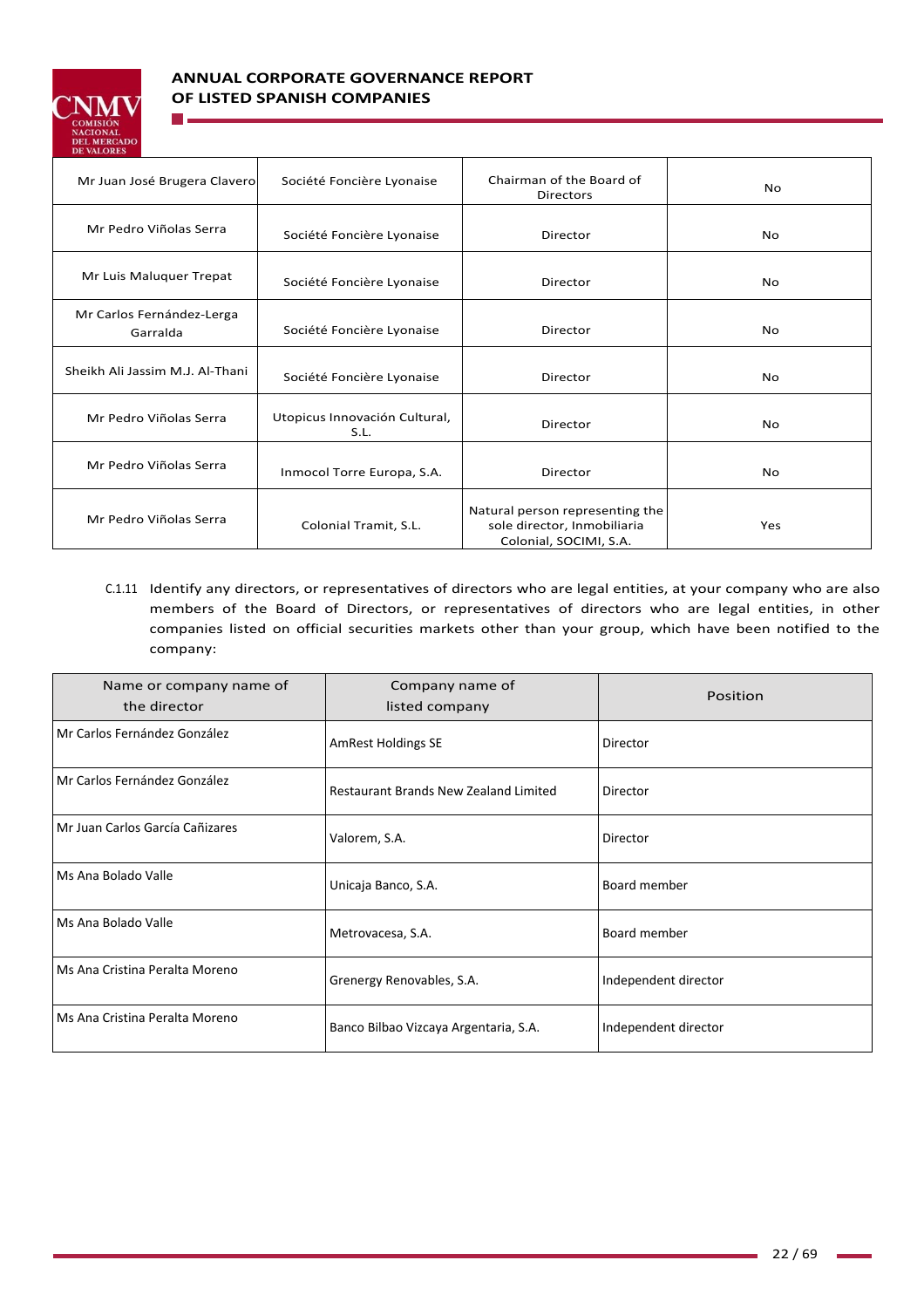

C.1.12 Indicate and, explain where appropriate, whether the company has established rules on the maximum amount of company boards the company's directors may sit on, identifying, if any, where these rules are established:

| [X]     | Yes |
|---------|-----|
| $[ \ ]$ | No  |

Explanation of the rules and identification of the document where they are established

Colonial, in view of its internal principles of organisation and the proper functioning of its administrative and management structure, and in the best interests of the company, establishes in its Regulations of the Board of Directors that directors may not sit on more than three boards of directors of Spanish listed companies other than Colonial. The Board of Directors may dispense with this ban in exceptional circumstances. It should also be pointed out that Board Regulations establish that they must carry out their functions and meet the obligations imposed on them by law, the Company Bylaws and other internal regulations with the diligence of an orderly entrepreneur, in due consideration of the nature of the post and the functions assigned to them; their dedication must be appropriate at all times, and they must take the necessary measures for proper management and control of the Company.

C.1.13 Specify the amounts of the following items regarding the global remuneration of the Board of Directors:

| Remuneration accrued by the Board of Directors during the fiscal year (thousands of euros). |  |
|---------------------------------------------------------------------------------------------|--|
| Amount of pension rights accumulated by the current<br>directors (thousands of euros).      |  |
| Amount of pension rights accumulated by the former<br>directors (thousands of euros).       |  |

C.1.14 List any members of the senior management who are not also executive directors and state the total remuneration accrued by them during the year:

| Name or corporate name                                          | <b>Position</b><br>(s)  |  |
|-----------------------------------------------------------------|-------------------------|--|
| MR ALBERTO ALCOBER TEIXIDO                                      | <b>Business Manager</b> |  |
| IMR CARLOS ESCOSA FARGA                                         | Internal Auditor        |  |
| Corporate General Manager<br>IMS CARMINA GANYET CIRERA          |                         |  |
| Manager of Legal Counsel<br>lMS NURIA OFERIL COLL               |                         |  |
| Total remuneration of senior management<br>(thousands of euros) |                         |  |

C.1.15 Indicate whether any amendments have been made to the Board regulations during the fiscal year:

- [ ] Yes
- [X] No
- C.1.16 Indicate the procedures for the selection, appointment, re‐election and removal of directors. Give details of the competent bodies, the formalities to be fulfilled and the criteria to be used in each of the procedures.

In order to meet the highest standards in the selection of candidates for directors, based on knowledge and experience in the sector and in the management of listed companies, Colonial has developed its procedures for the selection, appointment, re‐election and removal of directors, which are regulated in the Regulations of the Board of Directors, through the Selection and Diversity Policy, approved by the Board at the proposal of the ARC. In accordance with this policy, the Board of Directors will first analyse the Company's and the Group's needs, with the support of appropriate advisors, and, in any case, will base its analysis on the appointment proposed by the Appointments and Remuneration Committee or its report on the matter.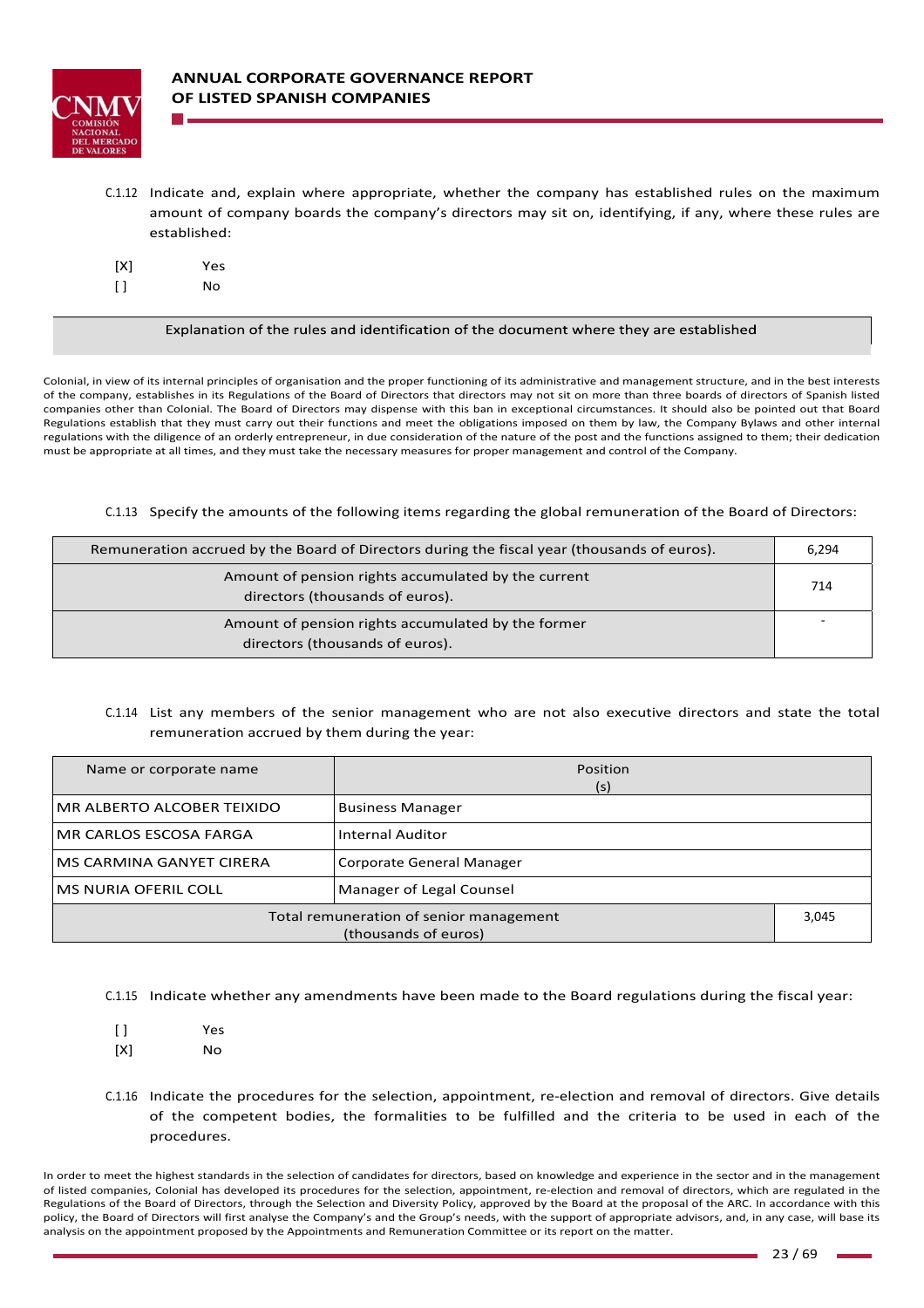

# **ANNUAL CORPORATE GOVERNANCE REPORT OF LISTED SPANISH COMPANIES**

The directors are appointed by the General Meeting or, in the event of early vacancies, by the Board, exercising its power to co-opt. The ARC makes proposals for the appointment or re-election of independent directors. In all other cases, the Board is responsible for making proposals. Proposals must be accompanied by a supporting report from the Board that assesses the competence, experience and merits of the proposed candidates, which will be attached to the minutes of the General Meeting or the Board meeting. The proposal for the appointment or re-election of any non-independent director should also be preceded by an ARC report. For the shareholders at the General Meeting to have the information required for the appointment of the directors, from the publication of the call notice and until the General Meeting is held, the Company must display on its corporate website a permanent publication of at least .<br>these details regarding the persons proposed for appointment, ratification or re-election as Board members: their identity, CV and category to which each belongs, and the aforementioned proposal and reports and the ARC explanatory report containing the findings of the analysis performed beforehand on the Board's needs. For legal entities, information should be included on the individual designated for the permanent exercise of the functions of the post. Additionally, the Selection and Diversity Policy establishes a series of situations that prevent a candidate from being a director.

Directors may be removed from office at any time by the General Meeting, even if the removal is not on the agenda. In addition, directors must place their position at the disposal of the Board of Directors and tender, if the latter deems it appropriate based on a report from the ARC, their resignation, all in accordance with the provisions of the Regulations of the Board of Directors, in the instances set forth in section C.1.19 below. The Board of Directors shall not propose the removal of any independent directors before the expiry of their tenure as mandated by the Company Bylaws, except where just cause is found by the Board, based on a report by the ARC. It will be understood that there is just cause when the director takes up a new post or takes on new duties that prevent him/her from devoting the necessary time to the performance of the duties associated with the directorship, when the director fails to carry out the duties inherent to his/her post or when the director is involved in circumstances which cause him/her to lose his/her independent status in accordance with the provisions of the legislation applicable. The removal of independent directors may also be proposed following a takeover bid, merger or similar corporate operation entailing changes in the Company's capital structure, when these changes have been propitiated by the proportionality criterion. Without prejudice to the foregoing, the Board Regulations stipulate that independent directors may not retain their status as such for a continuous period of more than 12 years. Also, the Board of Directors may propose the removal of other directors prior to expiry of the statutory period for which they were appointed for exceptional and justifiable reasons as approved by the board, subsequent to a report by the ARC. When, as a result of their resignation or for some other reason, directors leave their post before their term has expired, they shall explain the reasons in a letter submitted to all Board members, notwithstanding notification of the departure as a regulatory announcement, and reporting of the reason for the departure in the Annual Corporate Governance Report.

## C.1.17 Explain to what extent the annual evaluation of the Board has prompted significant changes in its internal organisation and the procedures applicable to its activities:

### Description of changes

In accordance with the spirit of permanent improvement that Colonial pursues in the fulfilment of its corporate governance functions, extending the requirements that by regulation or recommendation of good practices are applicable to listed companies, through regulation and internal policies committed to progress in this area and transparency in its dissemination, it is noted that the annual evaluation of the Board for the 2018 financial year was satisfactory. However, in order to maintain the purpose pursued by the Company, the recommendations for improvement proposed for 2019 included the implementation of a greater degree of gender diversity on the Board of Directors, an aspect which, as indicated, has been implemented with the appointment of three new independent female directors in 2019, through the submission by the Board of Directors to the General Meeting, at the proposal of the ARC, of the appointment of these independent female directors. The proposals were approved by the General Meeting on 14 June 2019.

> Describe the assessment procedure and the areas assessed by the Board of Directors with the support, if any, of an external consultant, regarding the performance and composition of the Board and its committees and any other area or aspect that has been assessed.

### Description of the assessment procedure and areas assessed

The Board of Directors assessed its composition and competences, the operation and composition of committees and the performance of the Chairman, CEO, Independent Lead Director and the Secretary to the Board. In this regard, questionnaires were sent to all directors for these evaluations, covering various matters and collecting general recommendations for improvement. Once the responses were received, the ARC prepared the related reports evaluating the Board of Directors, Chairman, CEO, Lead Independent Director, and the Board Secretary, as well as its own composition, competences and operation, for submission to the Board. Similarly, the ACC formulated the assessment report on its composition, competencies and functioning. The ARC commissioned the services of the Spencer Stuart as an external consultant in this evaluation process. This entity issued a report on the adequacy of the procedure and methodology applied by Colonial in the assessment processes and on the conclusions regarding the same. Following the assessment, the Board of Directors approved the assessment reports for the Board, its committees, the Chairman, the CEO, the Lead Independent Director and the Secretary.

## C.1.18 Detail, as appropriate, for the years in which the assessment was supported by an external consultant, any business dealings that the consultant or any company in its group have with the Company or any company in its group.

The business relationship with the consultant Spencer Stuart has been as an external consultant in relation to the assessment of the Board of Directors, its committees, the Chairman of the Board, the CEO, the Lead Independent Director and the Secretary of the Board, where the consultant maintained at all times his independence throughout the process of evaluating the process relating to the aforementioned assessment.

### C.1.19 Indicate the cases in which the directors must resign.

In order to preserve the independence and the best performance of their duties by Colonial's directors, the company regulates in its internal rules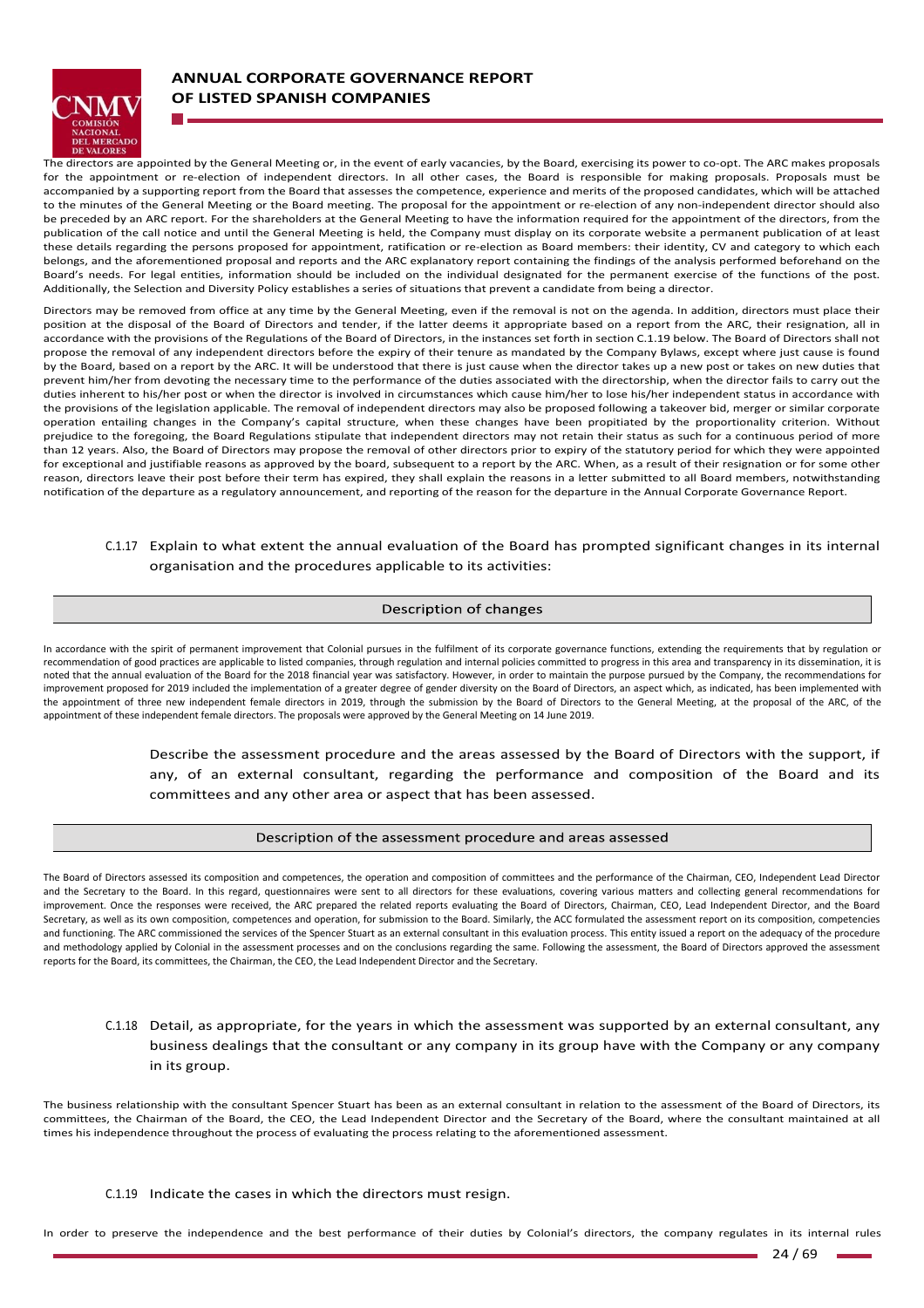

# **ANNUAL CORPORATE GOVERNANCE REPORT OF LISTED SPANISH COMPANIES**

(Regulations of the Board of Directors), that the directors must place their position at the disposal of the Board of Directors and tender, if the latter deems it appropriate after a report from the CNR, their resignation in the following cases: 1. When they become subject to any incompatibility or prohibition established by law. 2. When they cease to discharge the executive functions associated with their appointment as directors or when the reasons for their appointment cease to exist. Specifically, proprietary directors shall tender their resignation when the shareholder they represent sells off the entire shareholding in Colonial or when the number of shares held requires a reduction in the number of proprietary directors. 3. When they have been seriously reprimanded by the ARC for having infringed any of their duties as directors. 4. When their remaining as board member may adversely affect the operation of the Board or jeopardise the credit or reputation of the Company for any reason. In particular, the directors must inform the Board of any criminal proceedings in which they are an accused party and of the subsequent progress of the proceedings. In any event, if a director were prosecuted or had a court order issued against him or her initiating trial proceedings for any of the offences defined in the law, the Board shall examine the case as soon as practicable and, in view of the particular circumstances, decide whether or not he or she should remain in office, providing reasonable reasons therefor in the Annual Corporate Governance Report. Likewise, Colonial informs its directors who are qualified as independent of the time limit legally established at 12 years, so that once this period has elapsed, the appropriate steps can be taken to comply with the applicable legislation.

C.1.20 Are qualified majorities other than those prescribed by law required for any type of decision?

- $[ ]$  $[X]$ Ye s
	- No

If applicable, describe the differences.

- C.1.21 State whether there are any specific requirements, apart from those relating to the directors, to be appointed Chairman of the Board of Directors:
- [ ] Yes
- [X] No
- C.1.22 Indicate whether the Bylaws or the board regulations set any age limit for directors:
- [ ] Yes
- [X] No
- C.1.23 Indicate whether the Bylaws or the Board regulations set a limited term of office or other stricter requirements for independent directors other than those established by the regulations:
- [ ] Yes
- [X] No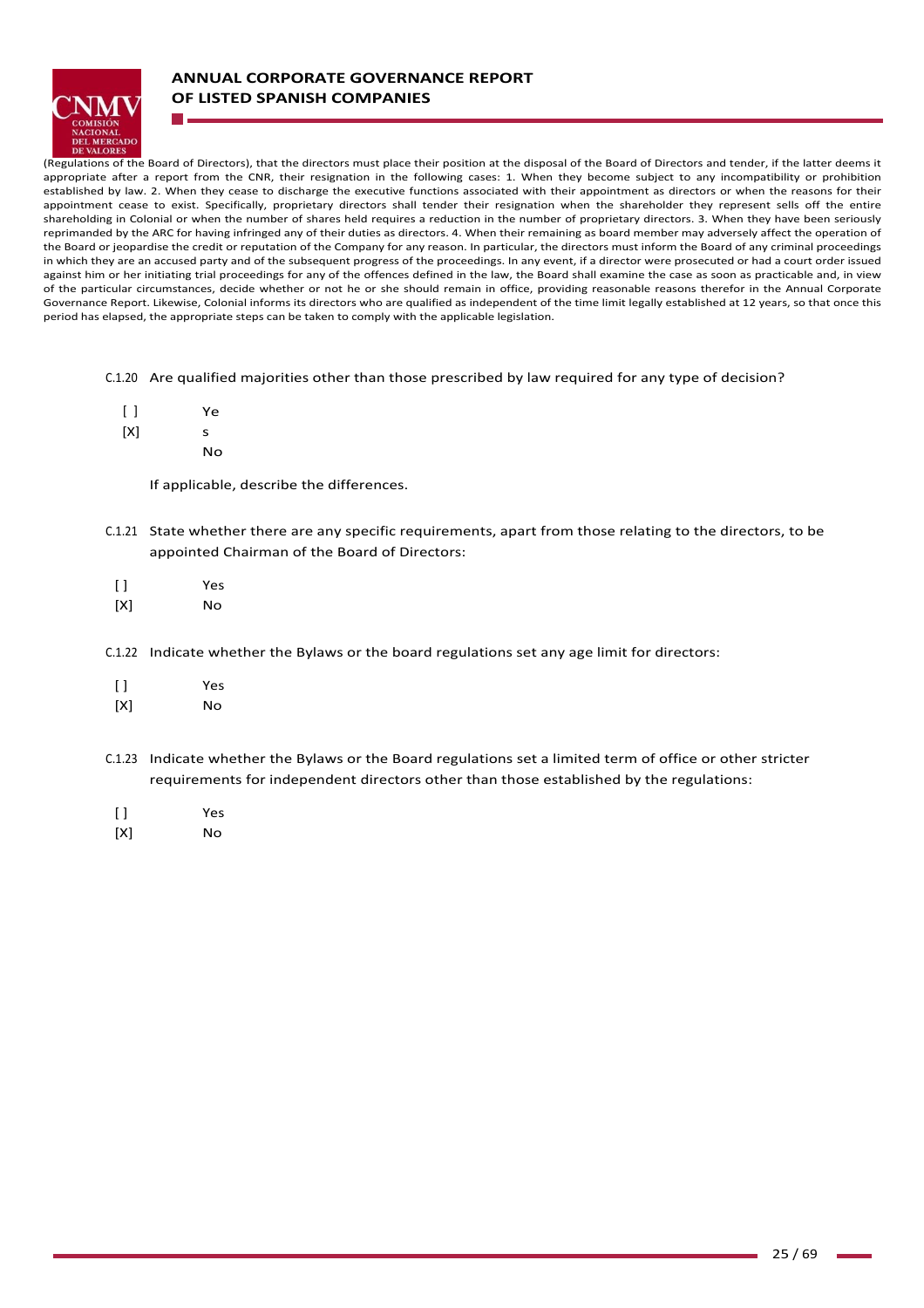

C.1.24 Indicate whether the Bylaws or Board regulations stipulate specific rules to delegate votes on the Board of Directors to other directors, the procedures thereof and, in particular, the maximum number of proxy votes a director may hold. Also indicate whether there is any limit as to the categories in which it is possible to delegate votes, beyond the limits provided in law Also indicate whether there is any limit as to the categories in which it is possible to delegate votes, beyond the limits provided in law.

In order to establish rules for the functioning of the Board that allow the effective performance of its functions within the framework of the governance requirements that, both in internal rules and in legislation, are applicable to the Company, the Regulations of the Board of Directors allow, in accordance with the Spanish Limited Liability Companies Law, that representation shall be conferred in writing and specifically for each meeting, and only in favour of another member of the Board. Under Board Regulations, proxy shall be granted in writing and specifically for each meeting, and only in favour of another member of the Board. Likewise, in cases of delegation, the directors must give specific instructions to the proxy on how to vote on the matters submitted for discussion.

C.1.25 Indicate the number of board meetings held during the fiscal year. Also state, if applicable, the number of occasions on which the Board met without its Chairman in attendance. Attendance shall also include proxies appointed with specific instructions.

| Number of board meetings     |  |
|------------------------------|--|
| Number of board meetings not |  |
| attended by the chairman     |  |

Indicate the number of meetings held by the Independent Lead Director with the other directors without the attendance, in person or by proxy, of an executive Director:

| Number of meetings |  |
|--------------------|--|
|                    |  |

Indicate the number of meetings of the various board committees held during the year:

| Number of meetings of the<br>Appointments and Remuneration<br>Committee |  |
|-------------------------------------------------------------------------|--|
| Number of meetings<br>of the Executive<br>Committee                     |  |
| Number of meetings of the<br><b>Audit and Control Committee</b>         |  |

C.1.26 Indicate the number of meetings held by the Board of Directors during the fiscal year and the attendance data of its members:

| Number of meetings where          |       |
|-----------------------------------|-------|
| at least 80%                      |       |
| of directors attended in person   |       |
| % of attendance in person out of  | 94.50 |
| the total votes during the fiscal |       |
| 'ear                              |       |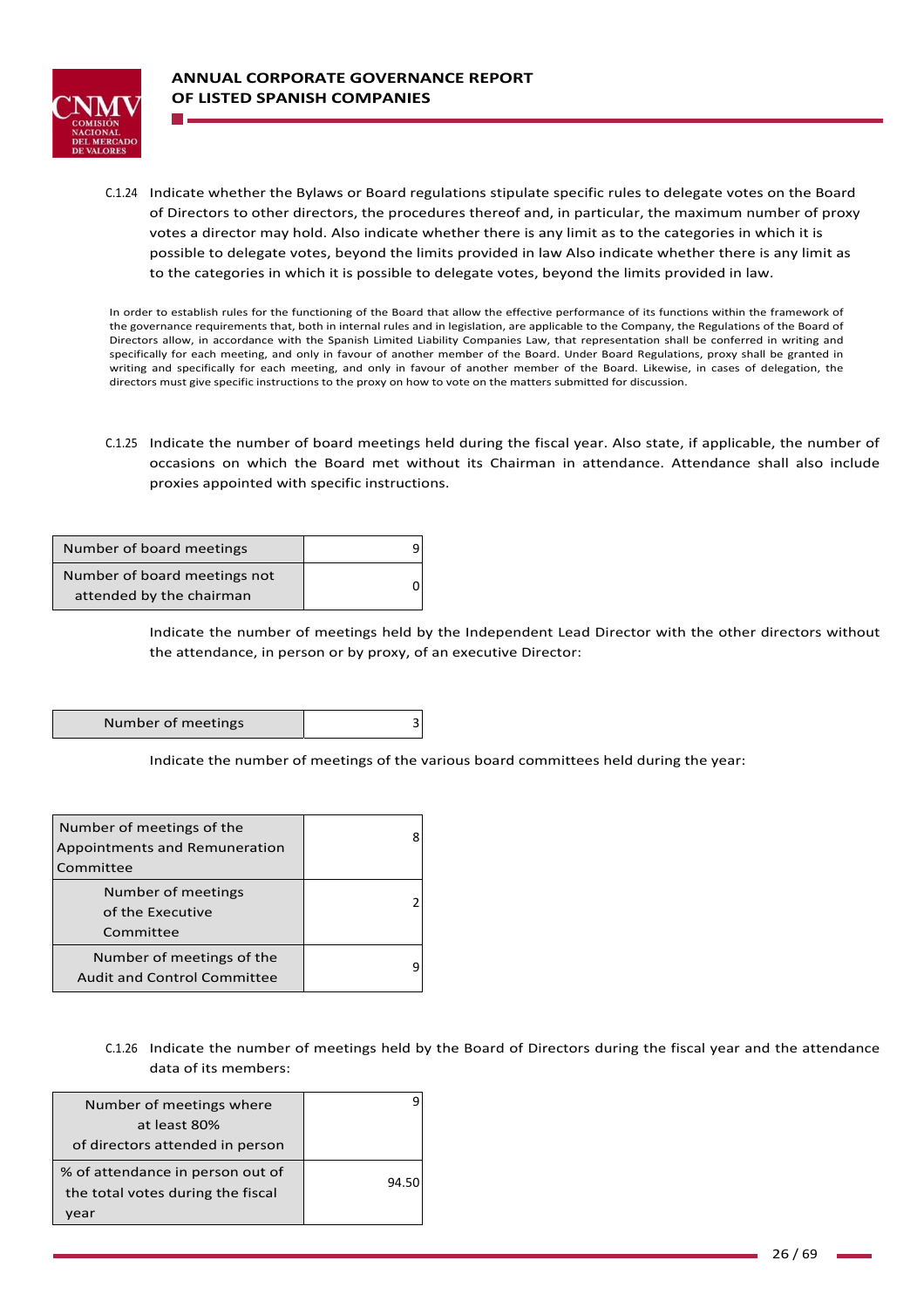

| Number of meetings with              |      |
|--------------------------------------|------|
| attendance in person, or by          |      |
| proxy                                |      |
| with precise instructions, of        |      |
| all the directors                    |      |
| % of votes cast with attendance in   | 100% |
| person, or by proxy with precise     |      |
| instructions, out of the total votes |      |
| during the fiscal year               |      |

- C.1.27 Indicate whether the consolidated and individual annual financial statements submitted to the Board for their preparation are certified beforehand:
	- $[X]$  $\lceil$   $\rceil$ Ye s
		- No

Identify, where applicable, the person(s) who certified the Company's individual and consolidated annual financial statements to be prepared by the Board:

| <b>Name</b>                    | Positi<br>on            |
|--------------------------------|-------------------------|
| Ms Maria Angeles Arderiu Ibars | Chief Financial Officer |

# C.1.28 Explain the mechanisms, if any, established by the Board of Directors to prevent the individual and consolidated financial statements prepared by it from being submitted to the general meeting with reservations in the audit report.

In accordance with the Regulations of the Board of Directors, the Audit and Control Committee shall ensure that the Board of Directors submits the financial statements to the General Meeting of Shareholders without limitations or reservations in the audit report. In any exceptional cases where such reservations exist, the Chairman of the Audit and Control Committee and, in exceptional circumstances, the auditors also, shall give a clear account of the contents and scope of these limitations or reservations to the shareholders. In any case, based on the functions granted to it in this regard by Board Regulations, the Audit and Control Committee constantly monitors the process of preparing the individual and consolidated financial statements to prevent them from being prepared with reservations in the audit report. In any case, there were no reservations in the year ended 31 December 2019.

|  |  | C.1.29 Is the secretary to the board a director? |  |  |  |  |
|--|--|--------------------------------------------------|--|--|--|--|
|--|--|--------------------------------------------------|--|--|--|--|

| $\lceil$ | Ye |
|----------|----|
| [X]      | s  |

No

If the secretary is not a director, complete the following table: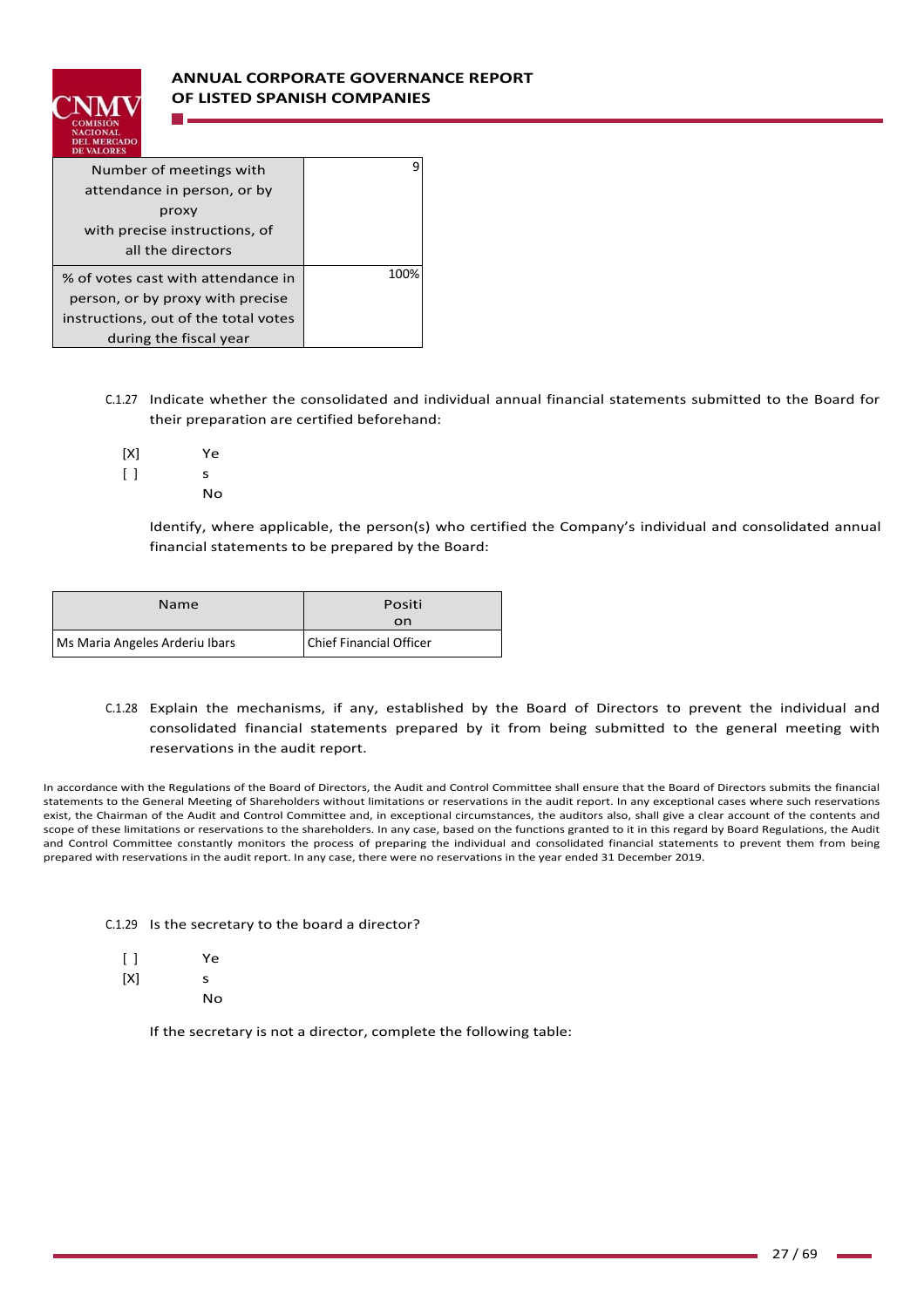

| Name or company name of<br>the secretary | Representative |
|------------------------------------------|----------------|
| Mr Francisco Palá Laguna                 |                |

C.1.30 Indicate the specific methods established by the company to protect the independence of the external auditors, as well as the methods, if any, employed to protect the independence of the financial analysis, of investment banks and of credit rating agencies, including how the legal provisions have been effectively implemented.

Among the obligations of the ACC is to preserve the independence of the external auditor in the performance of its duties. Furthermore, the ACC will: (i) should the external auditor resign, examine the circumstances that led to such resignation; (ii) ensure that the external auditor's compensation for his/her work does not compromise his/her integrity or independence; (iii) supervise that the Company reports as a regulatory announcement to the Spanish Securities Market Commission (CNMV) the change of auditor alongside a statement on the likeliness of a disagreement on the contents with the outgoing auditor; and (iv) ensure that the Company and the external auditor adhere to the current regulations on the provision of non-audit services as well as the limits on the auditor's business concentration and, in general, all the other rules on auditor independence. It is also a function of the ACC to establish the necessary relations with the external auditor in order to receive information on any matters that might jeopardise the auditors' independence, for examination by the Committee, any other matters related to the accounts audit process and, when appropriate, to authorise non‐prohibited services on the terms provided in current legislation relating to independence and to communicate with the auditors as provided for in the financial audit legislation and auditing standards. In any case, each year the external auditors shall be required to furnish a statement of their independence with respect to the Company or entities related directly or indirectly thereto, as well as detailed and separate information on any manner of additional services of any kind provided and the related fees received from these entities by the external auditor or entities related thereto in accordance with the governing accounts audits. The ACC shall also issue, prior to the audit report, an annual report expressing an opinion on whether the independence of the auditors or audit companies has been compromised. This report shall, in any case, contain the evaluation of the provision of each and every additional service referred to in the preceding section, considered individually and as a whole, other than legal audit services in relation to the rules on independence or in accordance with the audit regulations. Additionally, the ACC has an authorisation procedure of the external auditor's services other than the prohibited ones. Likewise, the Regulations of the Audit and Control Committee, in line with Technical Guide 3/2017 on audit committees of public interest entities of the CNMV of 27 June 2017, establishes the procedure and specific criteria that the Committee must follow to preserve, among other aspects, the independence of the external auditors.

- C.1.31 Indicate whether the company changed its external auditors during the fiscal year. Where appropriate, identify the incoming and outgoing auditors:
	- $\lceil$   $\rceil$ Ye
	- $[X]$ s
		- No

Explain any disagreements with the outgoing auditor and the reasons for same:

- $[ ]$  $[ ]$ Ye s
	- No
- C.1.32 Indicate whether the audit firm performs other non‐audit work for the company and/or its group, and if so, state the amount of fees received for such work and the percentage they represent of the fees billed to the company and/or its group:
- [X] Yes
- [ ] No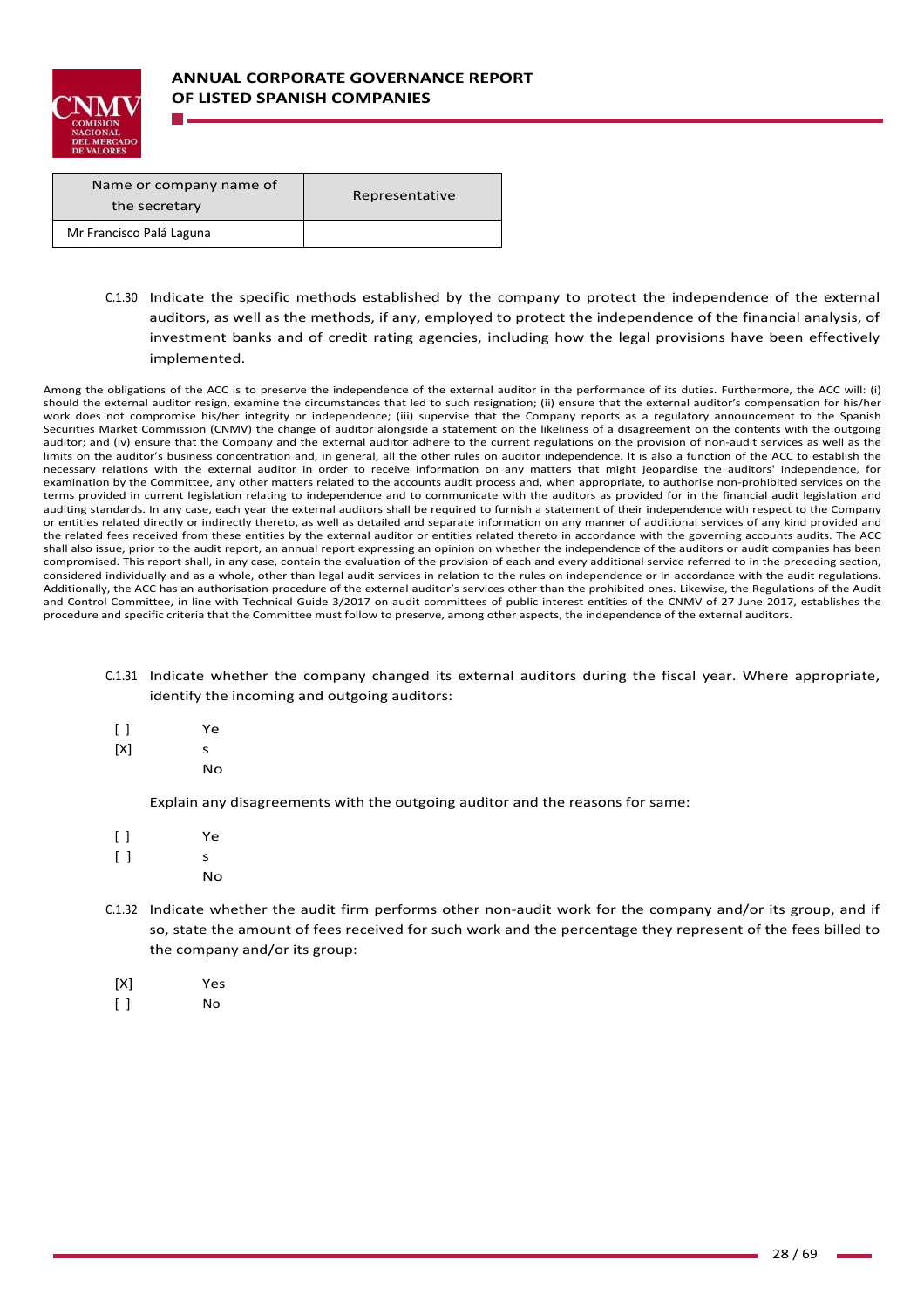

# **ANNUAL CORPORATE GOVERNANCE REPORT OF LISTED SPANISH COMPANIES**

| <b>NACIONAL</b><br><b>DEL MERCADO</b><br><b>DE VALORES</b>                | Company | Group<br>companies | Total |
|---------------------------------------------------------------------------|---------|--------------------|-------|
| Amount for non-audit work<br>(thousands of Euros)                         | 161     | 35                 | 196   |
| Amount of fees of other non-<br>audit work/Amount of audit<br>work (in %) | 50.31   | 10.09              | 29.39 |

- C.1.33 Indicate whether the audit report for the annual financial statements of the previous fiscal year included any reservations or qualifications. Indicate the reasons given by the Chairman of the audit committee to the shareholders of the General Meeting to explain the contents and scope of the reservations or qualifications.
- [ ] Yes
- [X] No
- C.1.34 Indicate the number of consecutive years that the current audit firm has been auditing the Company's individual and/or consolidated annual financial statements. Likewise, indicate for how many years the current firm has been auditing the annual financial statements as a percentage of the total number of years over which the financial statements have been audited:

|                             | Individual | Consolidated |
|-----------------------------|------------|--------------|
| Number of consecutive years |            |              |

|                                                             | Individual | Consolidated |
|-------------------------------------------------------------|------------|--------------|
| Number of years audited by<br>the current audit firm/number | 9.09       | 9.09         |
| of years the company or its                                 |            |              |
| group has been audited (as a                                |            |              |
| %)                                                          |            |              |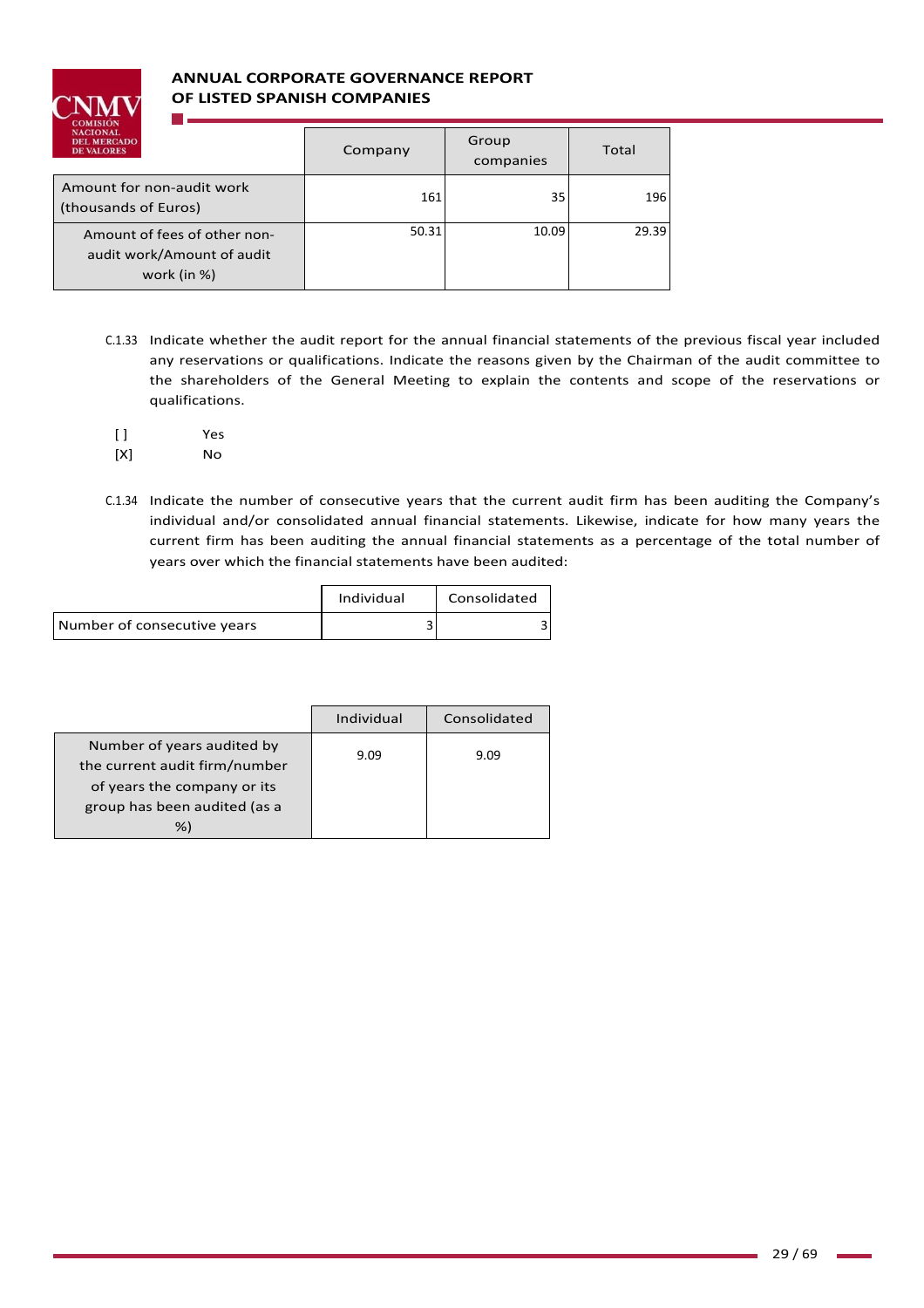

C.1.35 Indicate whether there is a procedure for the directors to be able to receive the necessary information to prepare for meetings of the management bodies sufficiently in advance, and if so, give details:

| [X]    | Yes |
|--------|-----|
| $\Box$ | No  |

#### Detail of the procedure

In order to ensure that the directors can adequately meet their obligations as such, Colonial guarantees that all the necessary information is provided for this purpose, and not only that which is legally required. To this end, the Regulations of the Board of Directors, the Chairman, with the collaboration of the Secretary, ensures that the directors have, beforehand and sufficiently in advance, the necessary information for the deliberation and adoption of resolutions on the matters to be discussed at each meeting, unless the Board of Directors has convened or has been called on an exceptional basis for reasons of urgency.

Likewise, any director may, at the request of the Chairman, Managing Director, or Secretary, request and examine the books, records, documents and other background information on corporate transactions, and may also obtain the necessary supplementary information from any interlocutors deemed appropriate.

Lastly, the Company shall establish suitable channels for directors to obtain the advice they need to carry out their duties including, if necessary, external advise at the Company's expense. In this regard, in view of the functions of the Board Chairman, the directors shall send the Chairman requests for external assistance when they deem this necessary. Furthermore, the Regulations of the Board of Directors stipulate that the committees may resort to external advice when deemed necessary for their roles, following the same procedure as set forth above.

## C.1.36 Indicate and, where appropriate, give details of whether the company has established rules obliging directors to report and, where applicable, resign in any circumstances that might jeopardise the company's credit or reputation:

| [X]                                     | Yes |
|-----------------------------------------|-----|
| $\begin{smallmatrix} \end{smallmatrix}$ | Nο  |

### Explain the rules

Board Regulations stipulate that directors must tender their resignation to the Board of Directors and resign if the latter deems it appropriate subsequent to a report from the ARC when their continuation as a Board member may adversely affect the operation of the Board or jeopardise the credit or reputation of the Company for any reason. In particular, the directors must inform the Board of any criminal proceedings in which they are an accused party and of the subsequent progress of the proceedings. In any event, if a director were prosecuted or had a court order issued against him or her initiating trial proceedings for any of the offences defined in the law, the Board shall examine the case as soon as practicable and, in view of the particular circumstances, decide whether or not he or she should remain in office, providing reasonable reasons therefor in the Annual Corporate Governance Report.

- C.1.37 Indicate whether any of the members of the Board of Directors have informed the company of any indictments or the commencement of oral proceedings against him/her for any of the offences specified in Article 213 of the Spanish Limited Liability Companies Law:
- [ ] Yes
- [X] No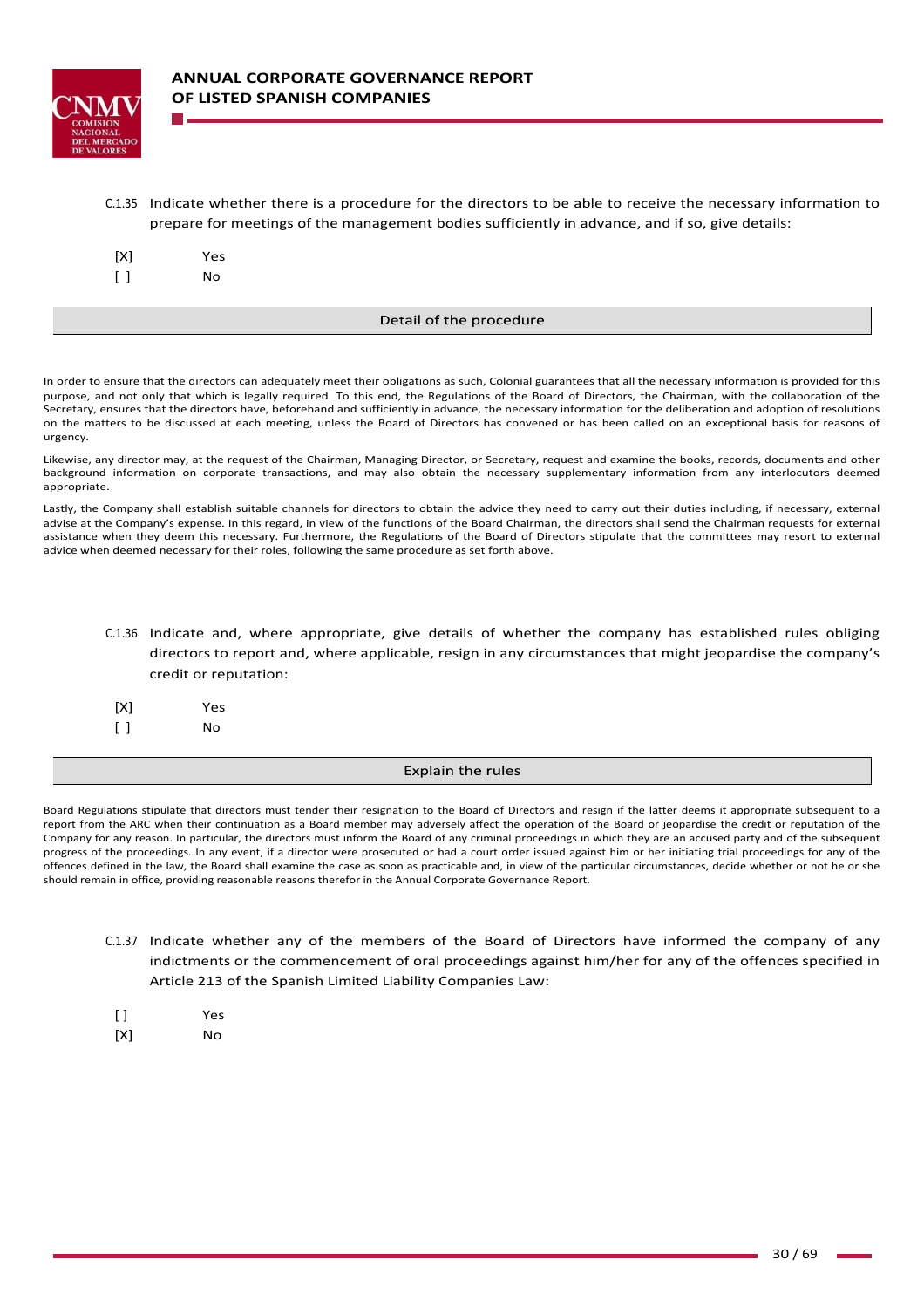

C.1.38 Detail any significant agreements entered into by the company which will come into force, are amended or terminated in the event of a change of control of the company following a takeover bid and the effects thereof.

Colonial has arranged two syndicated loans amounting to €875 million, which contain an acceleration clause in the event of a change of control.

On 14/11/2018 Colonial signed a bilateral loan for an amount of 50 million euros which provides for acceleration in the event of a change of control.

On 20/02/2019 Colonial signed two bilateral loans for an amount of 145.7 million euros which also provide for acceleration in the event of a change of control. Both loans are sustainable because their margin will vary according to the rating Colonial obtains in ESG (environmental, social and corporate governance) from the sustainability agency GRESB.

In addition, the Company has made several issues of fixed-income securities under the Euro Medium Term Note ("EMTN Programme"), which provides for the early maturity of the debentures, at the bondholder's option, in the event of a change of control leading to the loss of the investment grade rating. The total amount of emissions under the EMTN Programme is 2.6 billion euros.

C.1.39 Identify, separately when referring to directors and aggregated when referring to all other cases and provide detailed information on agreements between the company and its officers, executives and employees that provide for indemnities or guarantee or golden parachute clauses in the event of resignation, unfair dismissal or termination of the contractual relationship as a result of a takeover bid or other operations.

| Number of beneficiaries                                                                             | 3                                                                                                                                                                                                                                                                                                                                                                                                                                                                                                                                                                                                                                                                                                                                                                                                                                                                                                                                                                                                                                                                                                                                                                                                                                                                                                                                                                                                                                                                                                                                                                                                                                                                                                                                                                                                                                                                                                                                                                                                                                                                                                                                                                                                                                                                                                                                                                                                                                                                                                                                                                                                                                                                                                                                                                                                                                                                                                                                                                                                                                                                                                                                               |
|-----------------------------------------------------------------------------------------------------|-------------------------------------------------------------------------------------------------------------------------------------------------------------------------------------------------------------------------------------------------------------------------------------------------------------------------------------------------------------------------------------------------------------------------------------------------------------------------------------------------------------------------------------------------------------------------------------------------------------------------------------------------------------------------------------------------------------------------------------------------------------------------------------------------------------------------------------------------------------------------------------------------------------------------------------------------------------------------------------------------------------------------------------------------------------------------------------------------------------------------------------------------------------------------------------------------------------------------------------------------------------------------------------------------------------------------------------------------------------------------------------------------------------------------------------------------------------------------------------------------------------------------------------------------------------------------------------------------------------------------------------------------------------------------------------------------------------------------------------------------------------------------------------------------------------------------------------------------------------------------------------------------------------------------------------------------------------------------------------------------------------------------------------------------------------------------------------------------------------------------------------------------------------------------------------------------------------------------------------------------------------------------------------------------------------------------------------------------------------------------------------------------------------------------------------------------------------------------------------------------------------------------------------------------------------------------------------------------------------------------------------------------------------------------------------------------------------------------------------------------------------------------------------------------------------------------------------------------------------------------------------------------------------------------------------------------------------------------------------------------------------------------------------------------------------------------------------------------------------------------------------------------|
| Type of beneficiary                                                                                 | Description of the<br>agreement                                                                                                                                                                                                                                                                                                                                                                                                                                                                                                                                                                                                                                                                                                                                                                                                                                                                                                                                                                                                                                                                                                                                                                                                                                                                                                                                                                                                                                                                                                                                                                                                                                                                                                                                                                                                                                                                                                                                                                                                                                                                                                                                                                                                                                                                                                                                                                                                                                                                                                                                                                                                                                                                                                                                                                                                                                                                                                                                                                                                                                                                                                                 |
| Chairman of the Board of Directors, Chief Executive<br><b>Officer and Corporate General Manager</b> | Executive Directors will receive, in accordance with their relevant service agreement approved<br>by the Board of Directors, a payout as compensation for an unjustified dismissal or non-<br>renewal of their office, or a material reduction of their respective functions. They will also be<br>entitled to it (i) in the event of a waiver or resignation from their position due to a change of<br>control at the Company or significant change in the composition of the Board of Directors and<br>(ii) in the event of amendment of the terms and conditions agreed in their employment<br>contracts without their consent, among other scenarios established by the Board of Directors.<br>Said compensation consists of, (a) in relation to the Chairman, a gross amount equivalent to<br>two years' fixed and variable remuneration, with a minimum of €1,650,000, and (b), in relation<br>to the CEO, a gross amount equivalent to two years' fixed and variable remuneration, with a<br>minimum of €1,920,000. The amounts shown are automatically renewed on an annual basis by<br>applying the CPI or any another official benchmark that may ultimately replace it.<br>In the case of the Corporate General Manager, the guarantee or golden parachute clause<br>triggered in the event of termination under certain circumstances or change of control gives<br>rise to compensation for termination of functions for an amount equal to 3 years' salary. There<br>is also a long-term incentive plan approved by the General Meeting that entails the allocation<br>of ordinary shares in the Company conditioned to meeting certain criteria each year. The<br>beneficiaries of the plan are the Chairman of the Board, the CEO and the members of Colonial's<br>Management Committee, which includes the Corporate General Manager. The Plan provides<br>that the Board of Directors shall agree early settlement of the Plan and the award of a<br>maximum number of outstanding shares to each beneficiary if a "substantial liquidity event"<br>occurs. "Substantial liquidity events" shall occur (i) when a takeover bid is authorised to<br>acquire all Colonial's share capital, or (ii) when refinancing of all Colonial's debt is authorised.<br>In the latter case, early settlement of the Plan is subject to the ARC's ratification. If, during the<br>term of the Plan, the Chairman or CEO were unfairly dismissed, the General Meeting did not<br>extend their term or they were dismissed from their positions without just cause, they shall be<br>entitled to an early settlement of the Plan and to the delivery of the maximum number of<br>shares outstanding in the years remaining until the end of the Plan. Beneficiaries shall lose<br>their right to the delivery of shares in the event of justified dismissal, termination for cause or<br>if they resign on their own initiative, and in case of breach of contract in respect of<br>confidentiality, non-solicitation of services or competition. In these cases, the beneficiaries will<br>lose any rights to shares that have been granted. |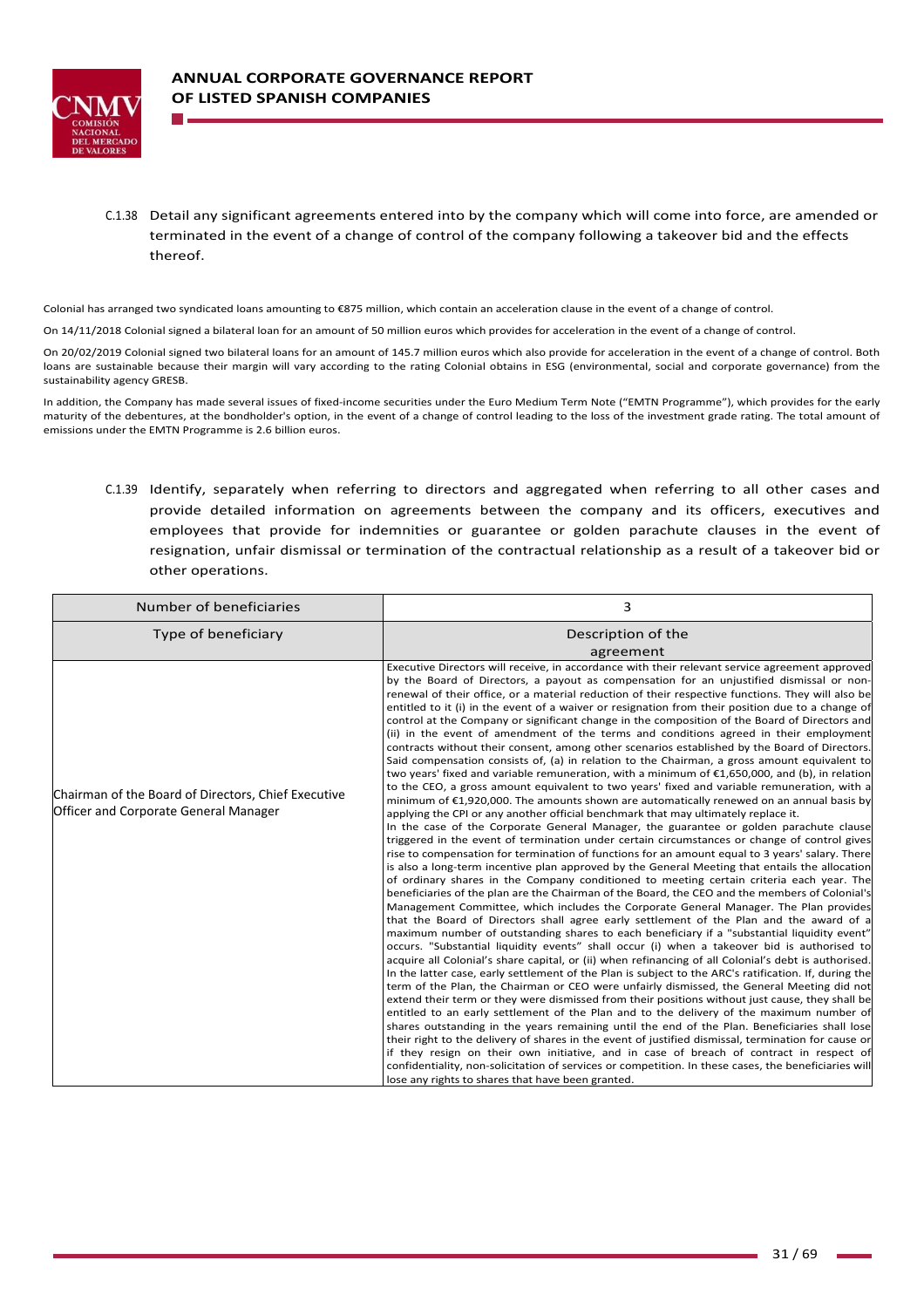

Indicate whether, beyond the assumptions foreseen by the regulations, these agreements must be reported to and/or authorised by the governing bodies of the company or its group. If this is the case, specify the procedures, assumptions foreseen and nature of the bodies in charge of their approval or their communication:

|                                                    | <b>Board of Directors</b> | <b>General Meeting</b> |
|----------------------------------------------------|---------------------------|------------------------|
| Body which authorises the clauses                  | ↗                         |                        |
|                                                    |                           |                        |
|                                                    |                           | <b>No</b>              |
|                                                    | e                         |                        |
|                                                    |                           |                        |
| Is the general meeting<br>informed of the clauses? |                           | ᄉ                      |

### C.2. Board committees

C.2.1 Give details of all board committees, their members and the proportion of executive, proprietary, independent and other external directors that form them:

| Appointments and Remuneration Committee |          |             |
|-----------------------------------------|----------|-------------|
| Name                                    | Position | Category    |
| Mr Carlos Fernández-Lerga Garralda      | Chairman | Independent |
| Mr Javier Iglesias de Ussel Ordís       | Member   | Independent |
| Mr Luis Maluquer Trepat                 | Member   | Independent |
| Ms Ana Bolado Valle                     | Member   | Independent |
| Mr Adnane Mousannif                     | Member   | Proprietary |
| l Mr Juan Carlos García Cañizares       | Member   | Proprietary |

| % of executive directors      |       |
|-------------------------------|-------|
| % of proprietary directors    | 33.33 |
| % of independent directors    | 66.6  |
| % of other external directors |       |

Explain the functions, including, if applicable, those additional to those provided for by law, conferred to this committee, and describe the rules and procedures of its organisation and operation. For each of these functions, indicate the most significant actions during the fiscal year and how it effectively carried out each of the functions conferred to it by Law or Bylaws or other corporate agreements.

In order to adequately fulfil its obligations and functions, the internal regulations have reinforced certain legal provisions on the ARC. The ARC comprises a minimum of 3 and a maximum of 8 directors, all of them non‐executive directors, appointed by the Board, with the number of independents as determined by law. The ARC shall appoint from among its members (i) a chairman, who, in any case, shall be an independent director, and (ii) a secretary, or it may designate the Secretary to the Board. The ARC may appoint a deputy chairman, who shall also be an independent director. The members of the ARC shall leave office when they cease to be directors or when the Board so resolves. The functions of the ARC will be, among others, 1. Evaluate the skills, knowledge and experience required on the Board, define the roles and capabilities required of the candidates and decide on the time and dedication necessary for them to effectively discharge their duties. 2. Establish a target representation rate for the less-represented gender on the Board, laying down guidelines to achieve it. 3. Make appointment proposals to the Board of independent Directors to be co-opted or, if applicable, for submission to a decision by the shareholders at the General Meeting, and proposals for re‐election and removal thereof by the General Meeting. 4. Report on proposals for appointment of other Directors to be co-opted or, if applicable, for submission to a decision by the shareholders at the General Meeting, and proposals for re-election and removal of those directors by the General Meeting. 5. Report the proposals for the appointment and removal of senior officers and the basic conditions of their contracts. 6.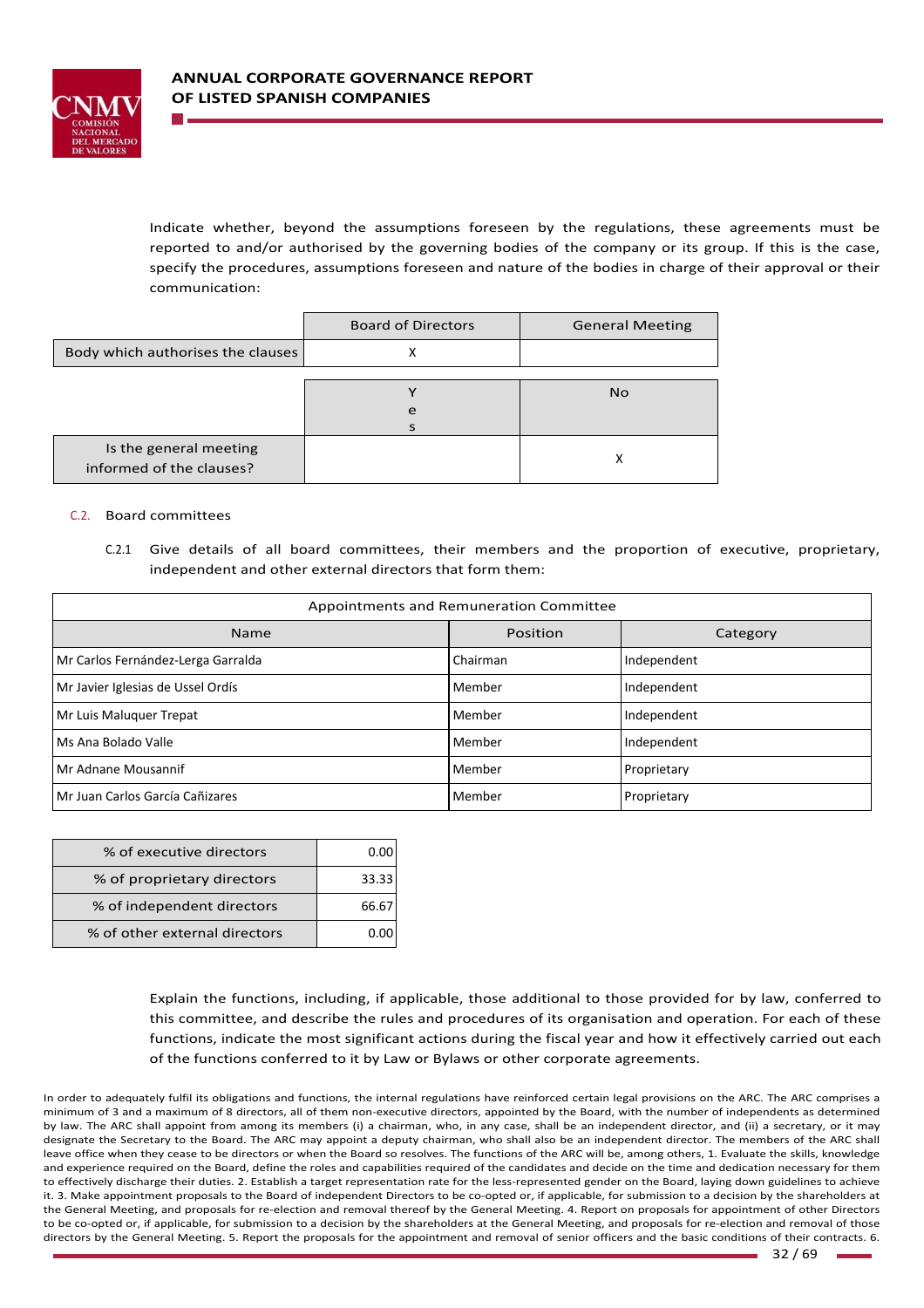

.

# **ANNUAL CORPORATE GOVERNANCE REPORT OF LISTED SPANISH COMPANIES**

Examine and organise the succession of the Board Chairman and of the CEO of the Company and, where applicable, make recommendations to the Board to ensure a well‐planned and orderly succession. 7. Make recommendations to the Board on remuneration policy for directors and general managers or other members of senior management reporting directly to the Board, for executive committees or the CEO, and for individual remuneration and other contractual conditions of Executive Directors, and ensure compliance with this policy. With respect to its operation, the committee meets whenever at least two of its members request it or its Chairman agrees, who is responsible for convening it. The call notice shall be valid provided it is sent by any means that allows acknowledgement of its receipt. The ARC shall be considered validly constituted when a majority of its members are present in person or by proxy. Its resolutions shall be adopted by a majority of those present in person or by proxy, and the Chairman will have the casting vote in the event of a tie. Members of the ARC will not take part in deliberating or voting the resolutions or decisions if they, or their related party, have a direct or indirect conflict of interest. Members of the ARC shall refrain from taking part in deliberations or voting on any resolutions or decisions in which they or any persons related thereto may have a direct or indirect conflict of interest. In this regard, in 2019, the Committee carried out the following functions: i) Coordinated and submitted to the Board reports on the assessment of the Board of Directors, of the Committee and the performance of the Chairman of the Board, the CEO, the Independent Lead Director and the Secretary to the Board, supported by the advice from Spencer Stuart; ii) Led the directors' Training and Knowledge Refresher Plan iii) Led the ESG policy; iv) Analysed the qualifications of the members of the Board of Directors in accordance with corporate texts, the Spanish Limited Liability<br>Companies Law and corporate governance processes and corporate recommendations; Reported in favour and proposed to the Board of Directors the approval of the Annual Report on Directors' Remuneration; vi) Ensured compliance with the remuneration policy established by the Company and, in particular, proposed to the Board of Directors the variable remuneration to be paid to the Chairman and the CEO; vii) Reported in favour and proposed to the Board of Directors the approval of the directors' remuneration policy for the years 2020, 2021 and 2022; viii) Analysed the objectives of variable compensation for the year 2019 so as to assess the performance of the Management Committee; ix) Reviewed the succession plan of the Chairman of the Board of Directors and the CEC; x) Distributed to all directors the tentative annual timetable of meetings of the ARC; xi) Proposed the number of shares due to beneficiaries of the share delivery plan approved by the General Meeting of Shareholders on 21 January 2014; xii) Proposed to the Board of Directors that it submit to the General Meeting setting the number of Board members at 13; xii) Proposed to the Board of Directors the appointment of Mr Pedro Viñolas Serra as Vice-Chairman of the Board of Directors; xiv) Proposed to the Board of Directors the appointments of Ms Silvia Mónica Alonso-Castrillo Allain, Ms Ana Bolado Valle and Ms Ana Peralta Moreno as independent directors of the Company; xv) Proposed to the Board of Directors the appointment of members of the ACC and the ARC; xvi) Reported in favour on the fixed and variable compensation of the Company's management team proposed by the CEO; and xvii) Reported to ARC members on the actions of the Corporate Governance Unit.

| <b>Executive Committee</b>         |                 |             |
|------------------------------------|-----------------|-------------|
| Name                               | Position        | Category    |
| Mr Juan José Brugera Clavero       | Chairman        | Executive   |
| l Mr Pedro Viñolas Serra           | Deputy Chairman | Executive   |
| Mr Carlos Fernández González       | Member          | Proprietary |
| Mr Adnane Mousannif                | Member          | Proprietary |
| Mr Juan Carlos García Cañizares    | Member          | Proprietary |
| Mr Carlos Fernández-Lerga Garralda | Member          | Independent |

| % of executive directors      | 33.33 |
|-------------------------------|-------|
| % of proprietary directors    | 50.0  |
| % of independent directors    | 16.6  |
| % of other external directors |       |

Explain the functions conferred to this Committee and describe the procedures and rules of its organisation and operation. For each of these functions, indicate the more relevant actions during the fiscal year and how it effectively carried out each of the functions conferred to it by Law or Bylaws or other corporate agreements.

The Executive Committee shall be made up of at least three and not more than eight members. The Chairman and Secretary to the Committee shall be the Chairman and Secretary to the Board of Directors. The Executive Committee may appoint from among its members a Deputy Chairman who shall act as Chairman in the event of absence. The Board of Directors shall appoint the members of the Executive Committee, ensuring that its membership structure reflects the various types of directors in a similar manner to that of the Board. To be valid, the appointment of directors who constitute the Executive Committee shall require a vote in favour by two thirds of the members of the Board and shall not be effective until it has been entered in the Commercial Registry. The members of the Executive Committee shall cease to be members when they cease to be directors or when the Board so resolves. The Executive Committee shall be called by its Chairman on his/her own initiative or when this has been requested by two of its members. The meeting must be convened by letter, telegram, e-mail or fax addressed to each of its members at least 48 hours in advance of the date of the meeting; however, it may be called with immediate effect for reasons of urgency. The meetings shall be held at the Company's registered office or at any location designated by the Chairman and indicated in the notice. For an Executive Committee meeting to be validly constituted, the majority of its members must attend, either physically present or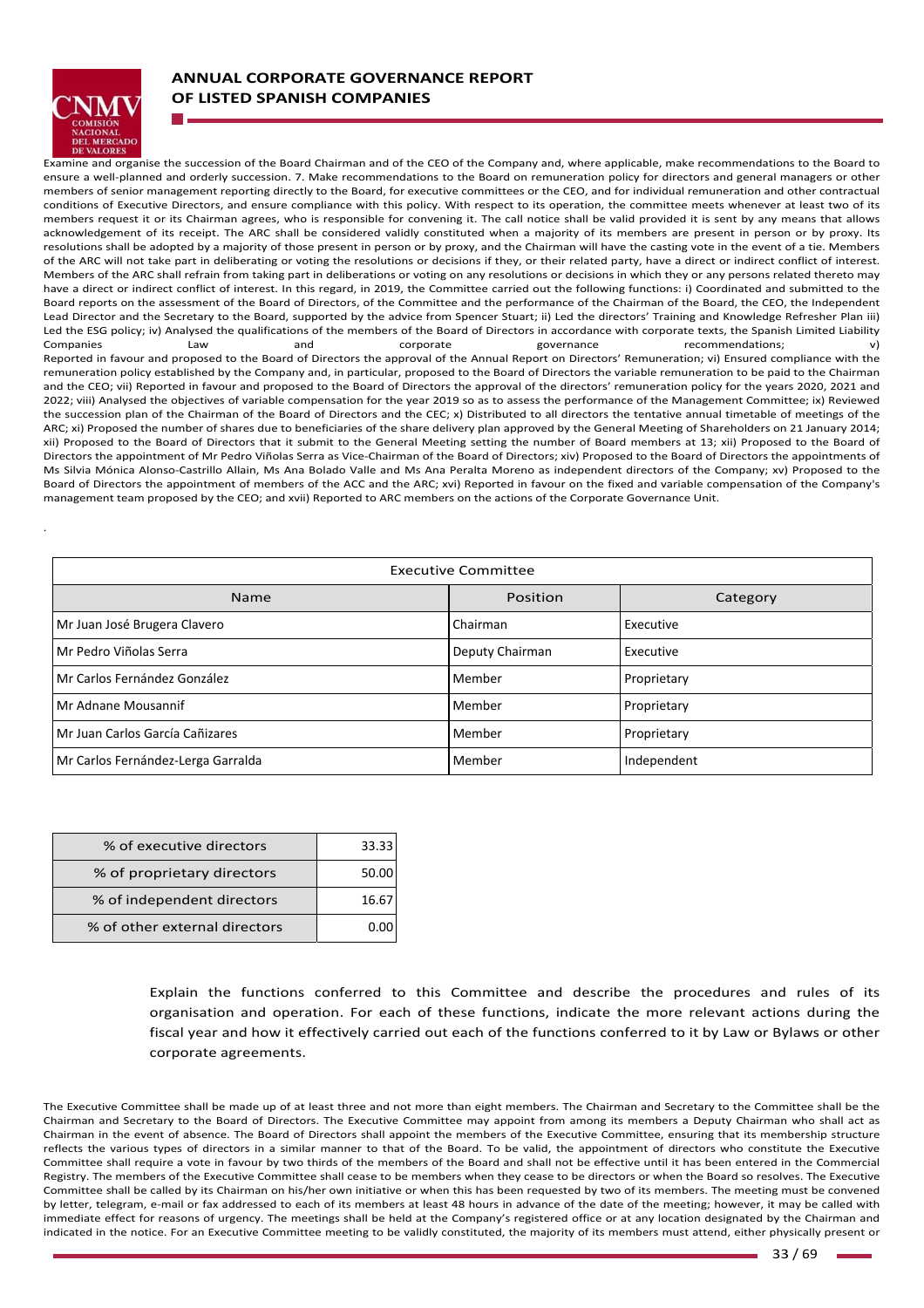

represented by proxy. The absolute majority of the members of the Committee shall adopt the resolutions. In the event of a conflict of interest, the directors concerned shall refrain from participating in the transaction to which the conflict refers. The votes of the directors who are affected by such conflict of interest and who must abstain shall be removed for the purposes of calculating the necessary majority of votes. In the event of a tie, the matter shall be submitted to the Board of Directors. Through its Chairman, the Executive Committee shall report to the Board on the business transacted and the resolutions adopted by the Committee. In 2019, the Committee met twice and among its most important actions was the analysis of different investment proposals by the Company.

| Audit and Control Committee        |          |             |  |
|------------------------------------|----------|-------------|--|
| Name                               | Position | Category    |  |
| Mr Javier Iglesias de Ussel Ordís  | Chairman | Independent |  |
| Mr Carlos Fernández-Lerga Garralda | Member   | Independent |  |
| Mr Luis Maluguer Trepat            | Member   | Independent |  |
| Ms Ana Cristina Peralta Moreno     | Member   | Independent |  |
| Mr Javier López Casado             | Member   | Proprietary |  |

| % of executive directors      |       |
|-------------------------------|-------|
| % of proprietary directors    | 20.00 |
| % of independent directors    | 80.00 |
| % of other external directors |       |

Explain the functions, including, if applicable, those additional to those provided for by law, conferred to this committee, and describe the rules and procedures of its organisation and operation. For each of these functions, indicate the most significant actions during the fiscal year and how it effectively carried out each of the functions conferred to it by Law or Bylaws or other corporate agreements.

The ACC comprises a minimum of 3 and a maximum of 8 directors, all of which must be non-executive directors, appointed by the Board. The ACC members shall have relevant technical knowledge in relation to the Company's sector of activity. The ACC shall appoint a Chairman, who must be an independent Director and shall be replaced every 4 years, and may be re-elected after 1 year has elapsed from the date on which his/her term of office expired; and a Secretary, who may be Secretary to the Board. The members shall be relieved of their duties once their directorships expire, or when the Board agrees so. The ACC shall have the following functions, among others: 1. Report to the General Meeting on any questions posed in relation to those matters for which the Committee is responsible, particularly the result of the audit. 2. Supervise the effectiveness of internal control, the internal audit and the risk management systems, and discuss with the auditor any significant weaknesses detected. 3. Supervise the drawing up and presenting of required financial information and submit recommendations and proposals to the Board to safeguard its integrity. 4. Propose to the Board the selection, appointment, reelection and replacement of the auditor, taking responsibility for the selection process, as well as the terms of its engagement, and regularly gather information from it regarding the audit plan and the implementation thereof, and preserve its independence. 5. Establish appropriate relationships with the auditor to receive information on any issues which may jeopardise its independence and issues relating to the audit process, and, as appropriate, the authorisation of non-prohibited services, among others. In any event it must, on an annual basis, receive from the auditor a statement of its independence with respect to the Company or entities directly or indirectly related thereto, as well as information on any type of additional services provided and the related fees received by the auditor or by persons or related entities. 6. Issue, on an annual basis and prior to the issuance of the annual audit report, a report expressing an opinion on whether the independence of the auditor or audit companies has been jeopardised, which must in all cases contain a reasoned evaluation of the provision of additional non-audit services in respect of the independence rules or audit standards. 7. Inform the Board of all matters established by law, the Bylaws and Board Regulations. 8. Prepare an annual report on its activities, which must be included in the directors' report. The ACC meets whenever requested to do so by at least 2 of its members, or at the behest of the Chairman, who is responsible for convening it in accordance with the Board regulations. The ACC is validly convened when the majority of its members are present or represented, adopting resolutions by majority of those present or represented. The member affected must refrain from participating in the deliberation and voting on resolutions in which the member or a person related thereto has a conflict of interest. In the event of a tie, the Chairman has the casting vote. Minutes are taken of ACC meetings and are made available to the Board. Among the activities performed by the ACC in 2019, the following are worth mentioning: i) Acted as a communications channel between the Board and the external auditor; ii) Issued before the accounts audit report a report on the independence of the auditors; iii) Supervised the efficiency of the internal control, the internal audit and, in particular, the risk management systems in the Company, including those relative to taxes for the purposes of due compliance with applicable legislation, and discussed with the auditor the material weaknesses in the internal control identified during the audit; iv) Approved the internal audit plan for 2019; v) Approved the proposal for re-election of the auditor for 2020; vi) Approved the report on risk control and management policy vii) Monitored the strategy and practices regarding corporate social responsibility; viii) Monitored compliance with the internal code of conduct; ix) Monitored the process of preparing and filing the required financial information; x) Promoted and led compliance culture of the Company's rules and corporate texts throughout the organisation xi) Reported on the Annual Corporate Governance Report for submission to the Board of Directors; xii) Assessed its own functioning as part of the process of self‐assessment of the Board of Directors and of its committees; xiii) Analysed and reported on the Company's transactions with treasury shares to be submitted to the Board of Directors; xiv) Reported to the Board of Directors, through the Chairman, about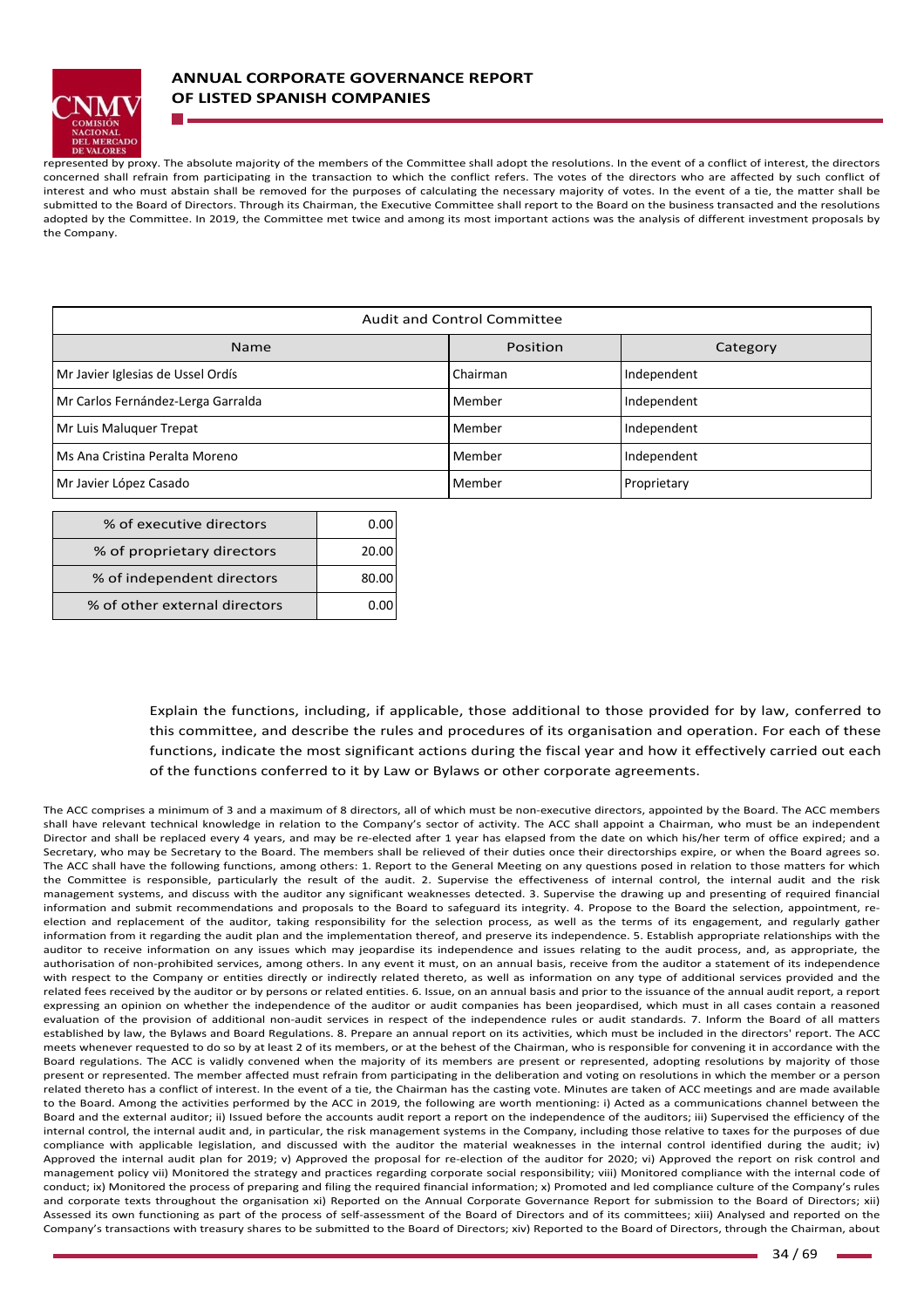

the contents of the Committee meetings; xv) Updated the Company's risk map; xvi) Supervised the implementation of measures agreed as part of the action plan and improvement plan for the Company's cybersecurity; xvii) Submitted a positive report to the Board of Directors on the merger of the Company's wholly owned subsidiaries; xviii) Analysed reports presented by internal audit and the business area on the contracting of works and construction suppliers.

> Identify the directors who are members of the audit committee appointed with regard to his or her knowledge and experience in accounting, auditing or both, and indicate the date when the Chairman of the committee was appointed as such.

| Names of directors with<br>experience      | Mr Javier Iglesias de Ussel Ordís/Mr<br>Carlos Fernández-Lerga Garralda, Mr Luis<br>Maluquer Trepat/Ms Ana Cristina Peralta<br>Moreno/Mr Javier López Casado |  |  |  |
|--------------------------------------------|--------------------------------------------------------------------------------------------------------------------------------------------------------------|--|--|--|
| Date the Chairman was<br>appointed as such | 24/01/2019                                                                                                                                                   |  |  |  |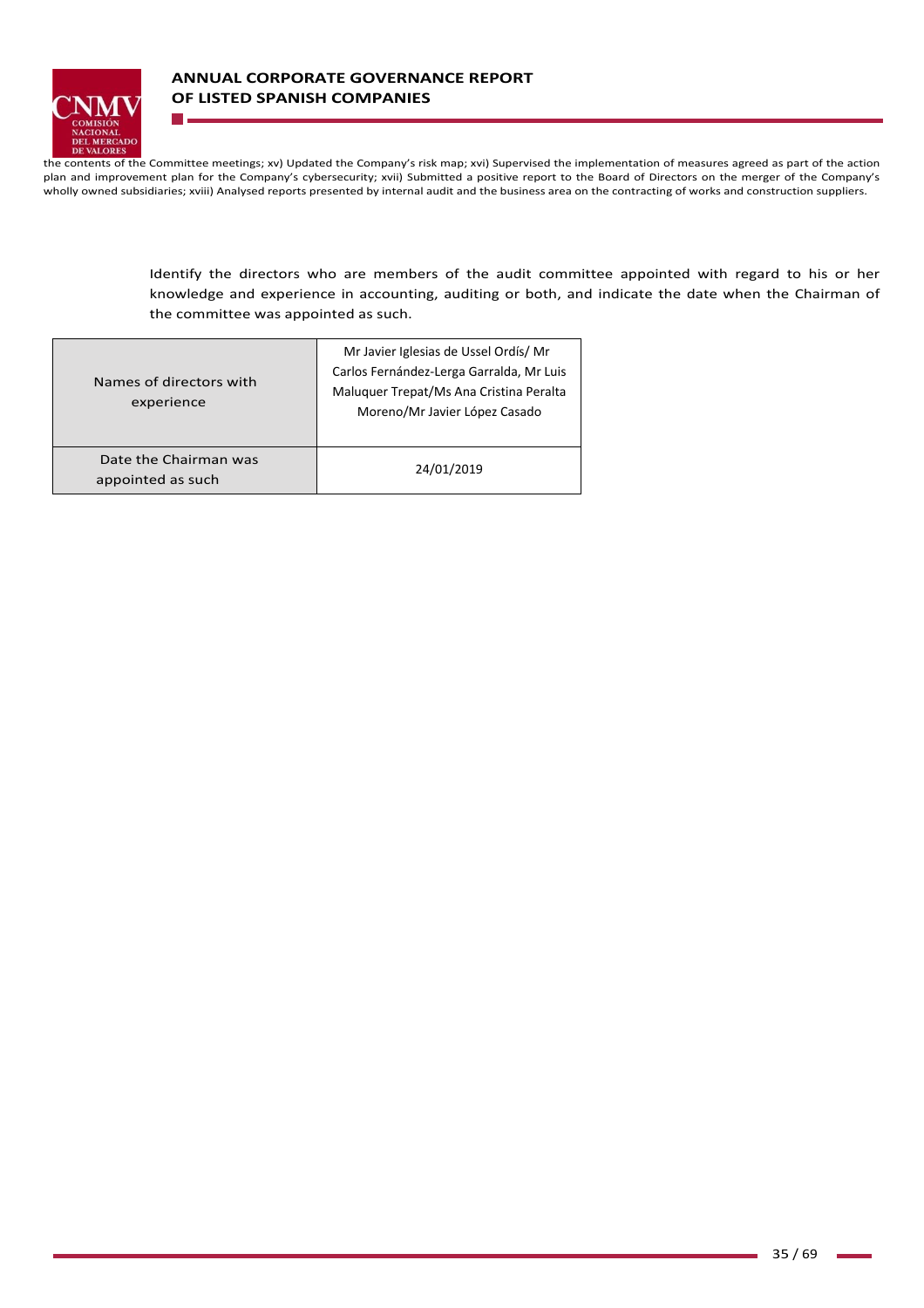

C.2.2 Fill in the following table with the information on the number of female directors sitting on the Board Committees at the end of the last four years:

|                                                  |        | Number of female<br>board members |        |       |        |       |        |       |
|--------------------------------------------------|--------|-----------------------------------|--------|-------|--------|-------|--------|-------|
|                                                  | 2019   |                                   | 2018   |       | 2017   |       | 2016   |       |
|                                                  | Number | %                                 | Number | %     | Number | %     | Number | %     |
| Appointments<br>and<br>Remuneration<br>Committee |        | 16.67                             | 0      | 0.00  | U      | 0.00  | 0      | 0.00  |
| Executive<br>Committee                           | 0      | 0.00                              | 0      | 0.00  | 0      | 0.00  | 0      | 0.00  |
| Audit and<br><b>Control Committee</b>            |        | 20.00                             |        | 25.00 |        | 25.00 |        | 20.00 |

C.2.3 Indicate, where applicable, the existence of regulations governing the Board Committees, where they can be accessed, and any amendments thereto during the fiscal year. Also state whether any voluntary annual reports have been produced on the activities of each committee.

The Audit and Control Committee has prepared a report on its assessment of the structure and functions it carries out, which includes a list of the most significant functions it performed in 2019. Likewise, the Appointments and Remuneration Committee carried out the same evaluation of its structure, organisation, operation and competences, and the report on the result of the evaluation lists the significant actions carried out in the 2019 financial year. Both reports are made available to shareholders, together with the other documentation for the Colonial Ordinary General Meeting, on the Company's corporate website.

Regarding the existence of committee regulations, the Company has regulations for the functioning of the Audit and Control Committee, in addition to those laid down by the Regulations and the the the Board Controller of Directors.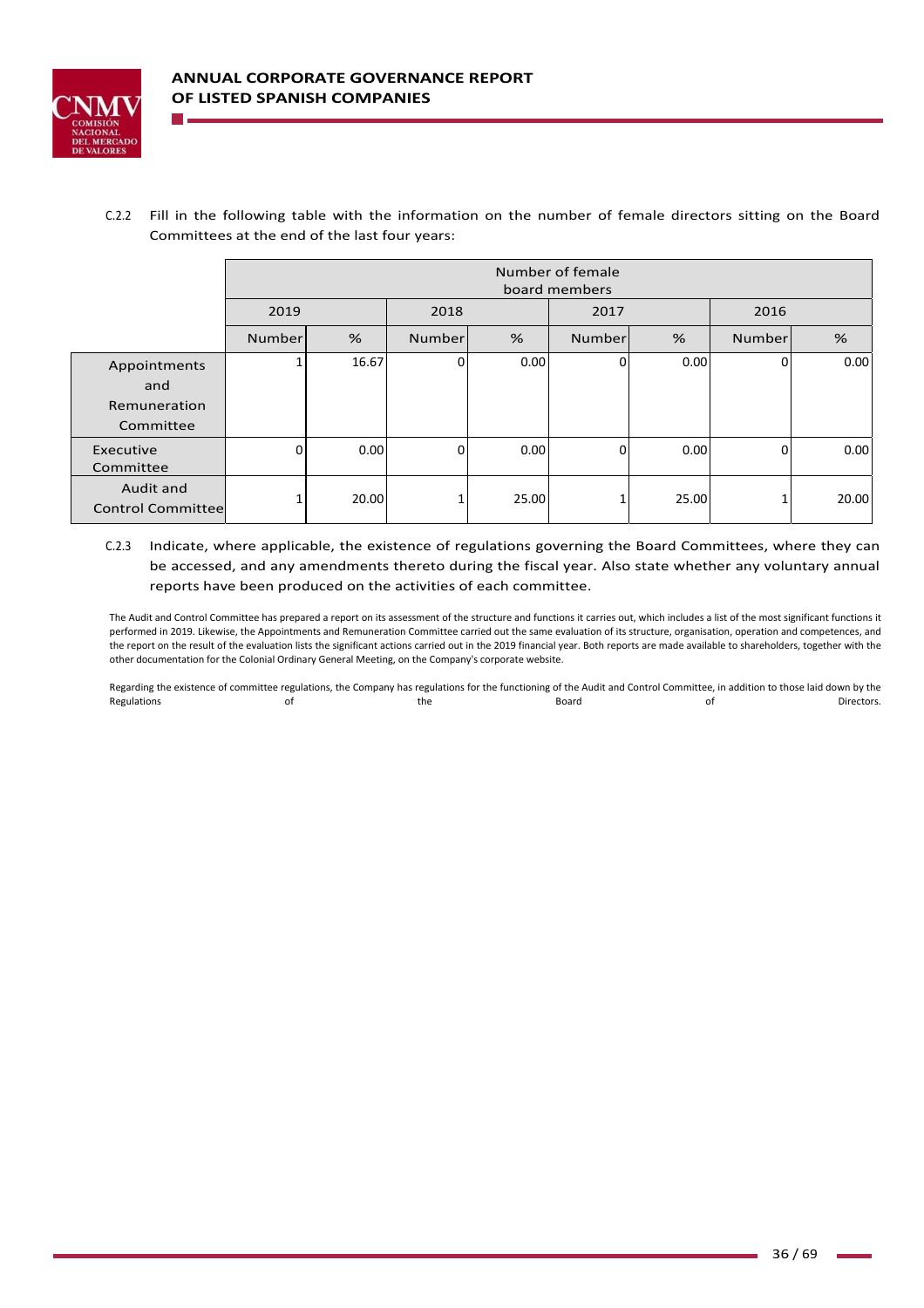

#### **D. RELATED‐PARTY TRANSACTIONS AND INTRACOMPANY TRANSACTIONS**

## D.1. Explain, where appropriate, the procedure and competent bodies for the approval of related‐party transactions and intracompany transactions.

In accordance with the Regulations of the Board of Directors, express authorisation is required from the Board of Directors, which cannot be delegated, following a positive report from the ACC, in the following cases, among others: ‐From a director to provide Colonial's companies with professional services. The employment or any other type of relationship that executive Directors have with the Company is exempt for these purposes. - For a director, a significant shareholder or his/her representative on the Board, or a related party to sell or otherwise provide supplies, materials, goods or rights, in general, to Colonial or other companies in its Group in exchange for any type of economic compensation. -For the companies in the Group to provide supplies, materials, goods or rights, in general, to a director, a significant shareholder or his/her representative on the Board, or a related person that are outside the provider's normal business. ‐ For the provision of work, services or sale of materials by Inmobiliaria Colonial Group companies to a director, significant shareholder or a shareholder represented on the Board, or a related person, and which, being part of their ordinary business, is not carried out at arm's length. ‐ For any other legal business with Group companies in which the director or a related party has a direct or indirect interest. The aforementioned approval by the Board of Directors shall not be necessary when such transactions have the following three characteristics simultaneously: 1. They are carried out under contracts with standard terms and conditions and are applicable across-the-board to many customers; 2. They are carried out at market prices, generally set by the person supplying the goods or services; and 3. The amount of the operation does not exceed 1% of the Company's annual revenue.

# D.2. State any operations which are significant in terms of their value or relevant due to their contents, carried out between the company or companies in its group, and significant shareholders of the company:

| Name or<br>company<br>name of the<br>significant<br>shareholder | Name or company<br>name of the<br>company or<br>company in its<br>group | Nature of<br>the<br>relationship | Type of<br>transactio<br>n | Amount<br>(thousands of<br>euros) |
|-----------------------------------------------------------------|-------------------------------------------------------------------------|----------------------------------|----------------------------|-----------------------------------|
| No data                                                         | -                                                                       | ۰                                | $\overline{\phantom{0}}$   | $\overline{\phantom{0}}$          |

## D.3. State any operations that are significant in terms of their value or relevant due to their contents, carried out between the company or companies in its group, and company directors or executives:

| Name or<br>company name<br>of the directors<br>or executives | Name or<br>company name<br>of the related<br>party | Link | Nature of<br>transaction | Amount<br>(thousands of<br>euros) |
|--------------------------------------------------------------|----------------------------------------------------|------|--------------------------|-----------------------------------|
| No data                                                      | $\overline{\phantom{0}}$                           | ۰    | $\overline{\phantom{0}}$ | $\overline{\phantom{a}}$          |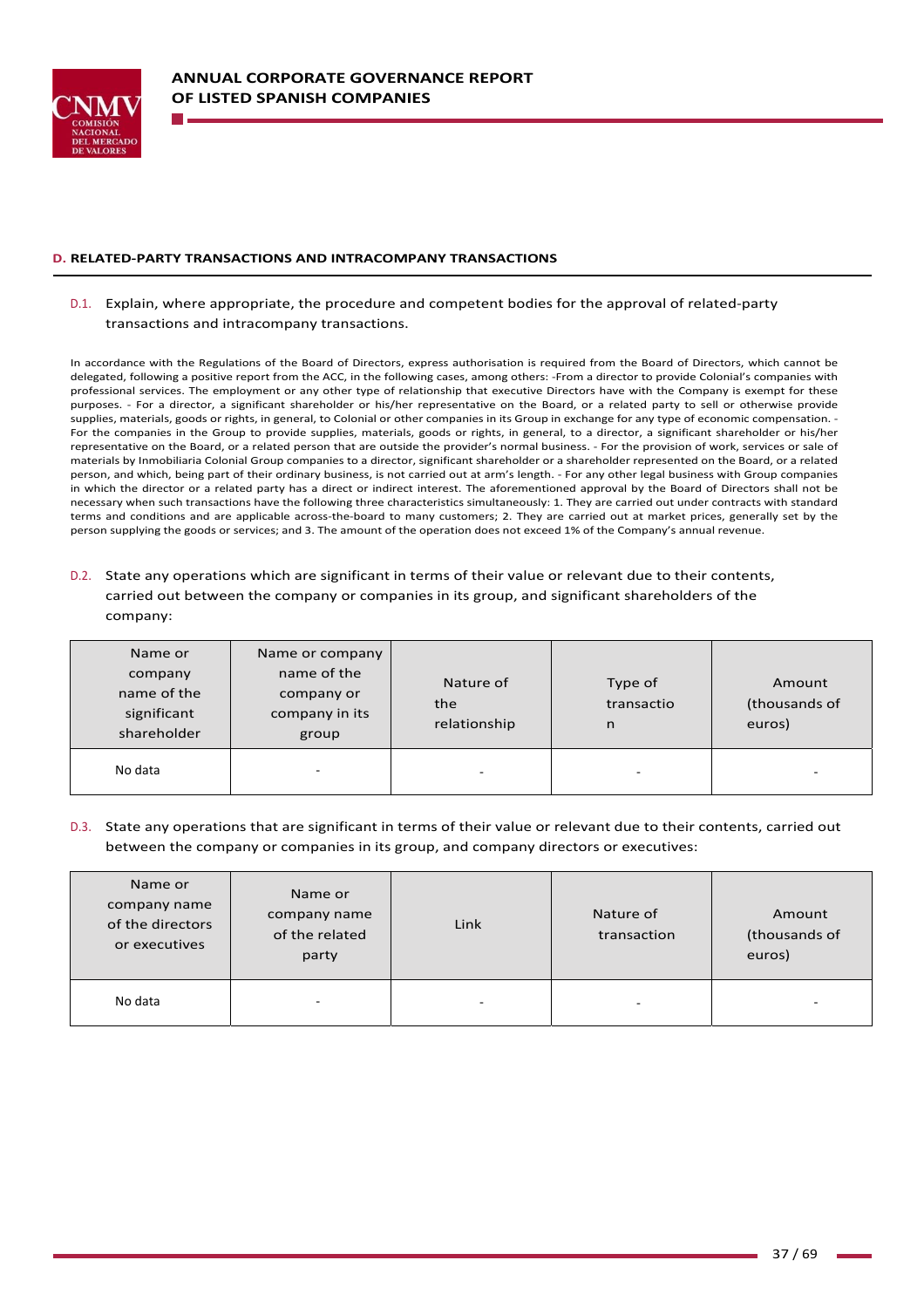

D.4. Indicate any significant operations carried out by the Company with other companies in the same group, provided that they are not eliminated when preparing the consolidated financial statements and are not part of the Company's usual business in terms of purpose and conditions.

In any case, all intracompany operations with companies established in countries or jurisdictions considered as a safe haven must be reported:

| Corporate<br>name of the<br>company in<br>the group | Brief description of the transaction | Amount<br>(thousands of<br>euros) |
|-----------------------------------------------------|--------------------------------------|-----------------------------------|
| No data                                             |                                      | N.A.                              |

D.5. Detail any significant operations carried out between the company or group companies and with other related parties that have not been reported in the previous sections:

| Company<br>name of the<br>related party | Brief description of the transaction | Amount<br>(thousands of<br>euros) |
|-----------------------------------------|--------------------------------------|-----------------------------------|
| No data                                 |                                      | N.A.                              |

## D.6. State the methods established to detect, determine and resolve any conflicts of interest between the company and/or the group, directors, executives or significant shareholders.

Under the Company Bylaws, directors shall refrain from taking part in deliberations or voting on any resolutions or decisions in which the directors or related parties may have a direct or indirect conflict of interest. The votes of the directors who are affected by such conflict of interest and who must abstain shall be removed for the purposes of calculating the necessary majority of votes. Resolutions or decisions that affect directors in their capacity as directors, such as the appointment or revocation of positions in the governing body or others of a similar nature, are excluded from this obligation to abstain. The Regulations of the Board of Directors also stipulate that the duty of loyalty requires that directors refrain from taking part in deliberations or voting on any resolutions or decisions in which the directors or any persons who are related parties may have a direct or indirect conflict of interest. Furthermore, Directors should take all necessary measures to avoid situations where their interests, on his/her own behalf or otherwise, may be in conflict with the corporate interests and with their duties to the Company. In particular, the Director should refrain from: a) entering transactions with the Company, unless these are ordinary operations under the standard conditions applied to customers and of scarce relevance, in other words, operations whose information is not required to produce a true image of the shareholder's equity, the financial statements or the Company's results; b) using the Company's name or invoking his/her appointment as Director to wrongfully influence private operations; c) making use of the corporate assets, including the Company's confidential information, for personal purposes; d) benefiting from the Company's business opportunities; e) gaining advantages or compensation from third parties other than the Company and its Group, on account of the performance of his/her role, save when these are given as mere gifts or business courtesies; f) carry out activities, on his/her own behalf or otherwise, that would be in actual competition, effective or potential, with the Company or that, in any other way, would be in constant conflict with the Company's interests. The foregoing shall also be applicable if the beneficiary of the actions or prohibited activities is a person related to the director, as per the applicable legal definition. Any conflicts of interest in which the directors are involved shall be reported in the notes to the financial statements and in the Annual Corporate Governance Report. The authorisation must be approved by the General Meeting when its purpose is to waive the prohibition of obtaining an advantage or remuneration from third parties, or when it affects a transaction the value of which is greater than 10% of the Company's assets. In all other cases, this may be granted by the Board of Directors provided that the members granting it remain independent in connection with the director who has been excused. It is also necessary to ensure that the shareholders' equity remains unharmed by the authorised transaction or that, if appropriate, it is carried out at arms' length and transparently. The covenant not to compete with the Company may only be waived under circumstances that should not entail any damages to the Company or if there were damages, these would be offset by the benefits it would be entitled to. The General Meeting shall grant dispensation through an express and separate resolution.

The General Meeting of Shareholders, held on 14 June 2019, approved the waiver for the director Ms Ana Bolado Valle for the position of member of the Board of Directors of Metrovacesa, S.A., insofar as, in the current situation, no damage could be expected for Colonial.

### D.7. Is more than one Group company listed in Spain?

| <b>Yes</b> |
|------------|
|------------|

 $[X]$  No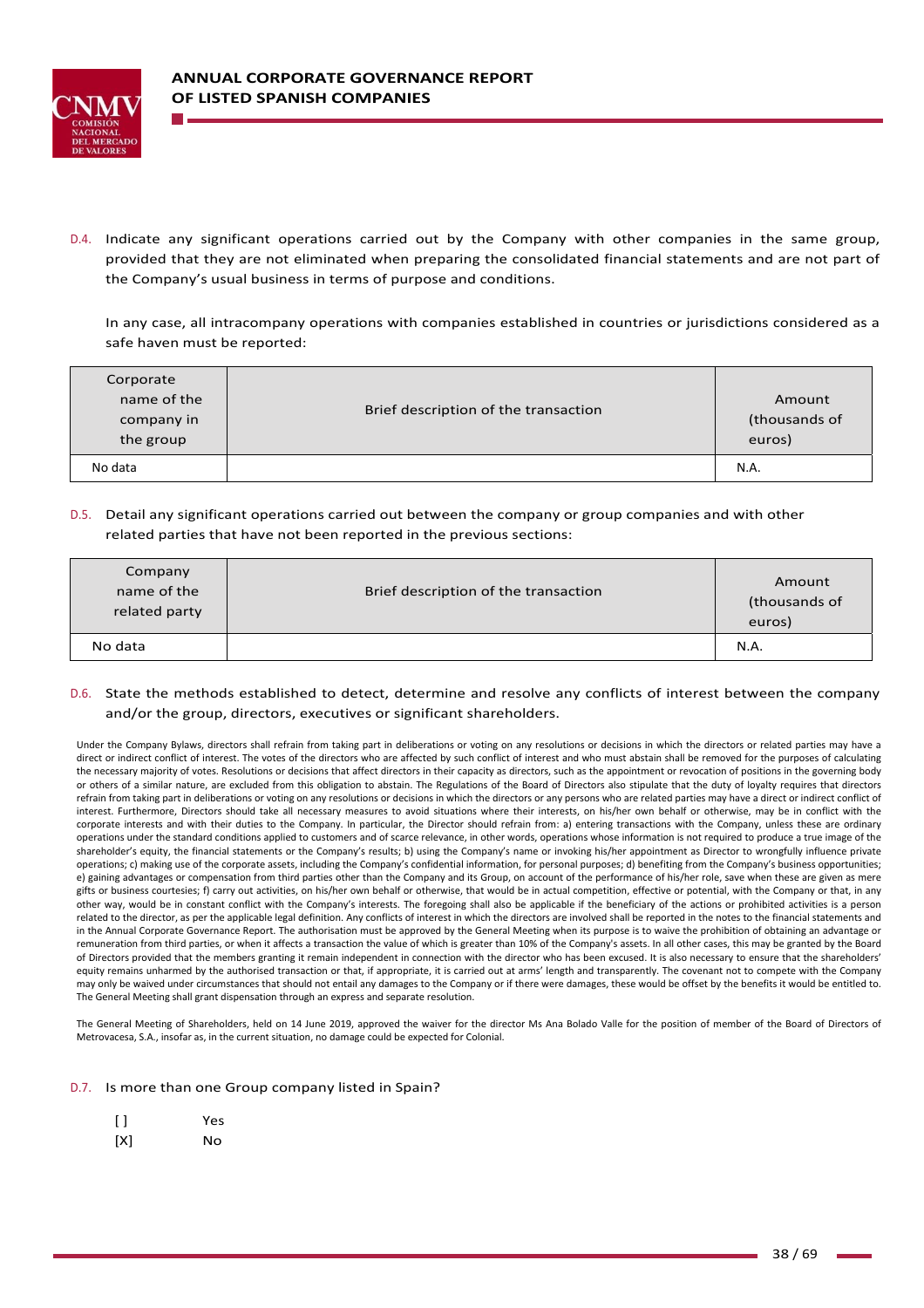

#### **E. RISK MANAGEMENT AND CONTROL SYSTEMS**

#### E.1. Describe the Risk Management and Control System in place at the company, including tax risks:

Colonial aims to create sustainable value by optimising the relation between the profitability and the risk of its business activity, which contributes towards strengthening its leadership in the sector and consolidating its position in the long term. Risk management is a key aspect of Colonial's organisational culture and, for this reason, the Company has developed a Risk Management and Control System (hereinafter "RMCS"), which establishes certain bases to efficiently and effectively manage risk throughout the organisation, including tax risks.

In order to meet these corporate objectives, the risks to which Colonial is exposed are identified, analysed, assessed, managed, controlled and updated. In order to maintain an effective and updated RMCS, Colonial prepares a corporate risk map, which identifies the main risks affecting the Group, and evaluates them in terms of impact and likelihood of occurrence. This map is periodically reviewed and updated every year, with the aim of having an integrated and dynamic risk management tool that evolves along with the changes in the environment in which the company operates and the changes in the organisation itself. Also, Colonial's RMCS establishes monitoring activities by the owners of risk (area managers) by updating the records of the risks in order to verify the effectiveness of the controls in place.

The Internal Audit function analyses the corporate risk map and proposes which processes, risks and controls should be reviewed each vear in the Internal Audit Plan.

#### E.2. Identify the bodies responsible for preparing and implementing the Risk Management and Control System, including tax risks:

The Board of Directors is responsible for determining the Company's risk management and control policy, including tax risks, identifying its main risks, and implementing and supervising the internal reporting and control systems in order to ensure the future viability and competitiveness of the Company, adopting the decisions best suited to its implementation. The Audit and Control Committee (ACC) assists the Board of Directors in managing this policy. The ACC performs, inter alia, the following functions relating to risk control and management:

- Submitting a report on risk policy and management for approval by the Board.
- Conducting a regular review of risk control and management systems, in such a way that the main risks are identified, managed and notified properly.
- ‐ Overseeing the preparation, completeness and filing of regulated public information (financial and non‐financial).

In addition, the Company has set up a Regulatory Compliance Division (RCD) and Internal Audit Unit to reinforce this objective. The RCD is responsible for ensuring compliance with any laws and regulations that may affect the Company.

The main responsibilities assigned in relation to the RMCS correspond to the Board of Directors, the Audit and Control Committee and the Internal Audit Unit. The RMCS also explicitly sets out the responsibilities of senior management, operational managers and owners of the risks in relation to risk management.

### E.3. Specify the main risks, including tax ones and, when significant, those derived from corruption (as described in the Spanish Royal Decree 18/2017) that may jeopardise the business targets:

In accordance with adequate risk control and management, in order to avoid possible situations of corruption, bribery or fraudulent actions, Colonial has approved different policies that establish mechanisms and controls to prevent such situations from occurring. Likewise, and for the adequate application of these policies, the Company has different mechanisms whose purpose is to deploy in an operational manner the control systems and prevention measures necessary to achieve the business objectives.

In this regard, and in order to better manage risks, Colonial's RMCS differentiates between the different types of risks to which the Group is exposed according to their origin in two major areas: External risks: risks related to the environment in which Colonial carries out its activity and which influence and condition the company's operations.

Internal risks: risks arising from the company's own activity and its management team.

The main external risks faced by Colonial in achieving its targets include:

Economic risks, arising from the political and macroeconomic situation in the countries where the Group operates and from changes in investors' own expectations.

Market risks arising from changes in the business model itself, the greater complexity of implementing the investment strategy, and the fluctuation of the real estate market.

 Financial risks related to restrictions in the capital markets, interest rate fluctuations, impact of changes in tax regulations (mainly due to the Socimi regime) and counterparty risks of its clients.

Environmental risks, derived from the most demanding demands in ESG, and mainly those related to the impact of climate change on the Group's activity.

The main internal risks faced by Colonial in achieving its targets include: Strategic risks related to the internationalisation and size of the Group, to the high concentration of office rental activities in *prime areas* of Barcelona, Madrid and Paris, and to

the strategy in the *coworking* market. Various operational risks related to the maintenance of property occupancy levels and contracted rent levels, the development of projects within time and cost parameters, damage to and maintenance of real estate assets, management of the level of debt and loss of the current credit rating, failures in information systems and cyberattacks, as well as

those inherent in the management of the organisational structure and talent. Risks arising from compliance with all the regulations and contractual obligations applicable, including tax risks concerning loss of Colonial's REIT status and loss of its French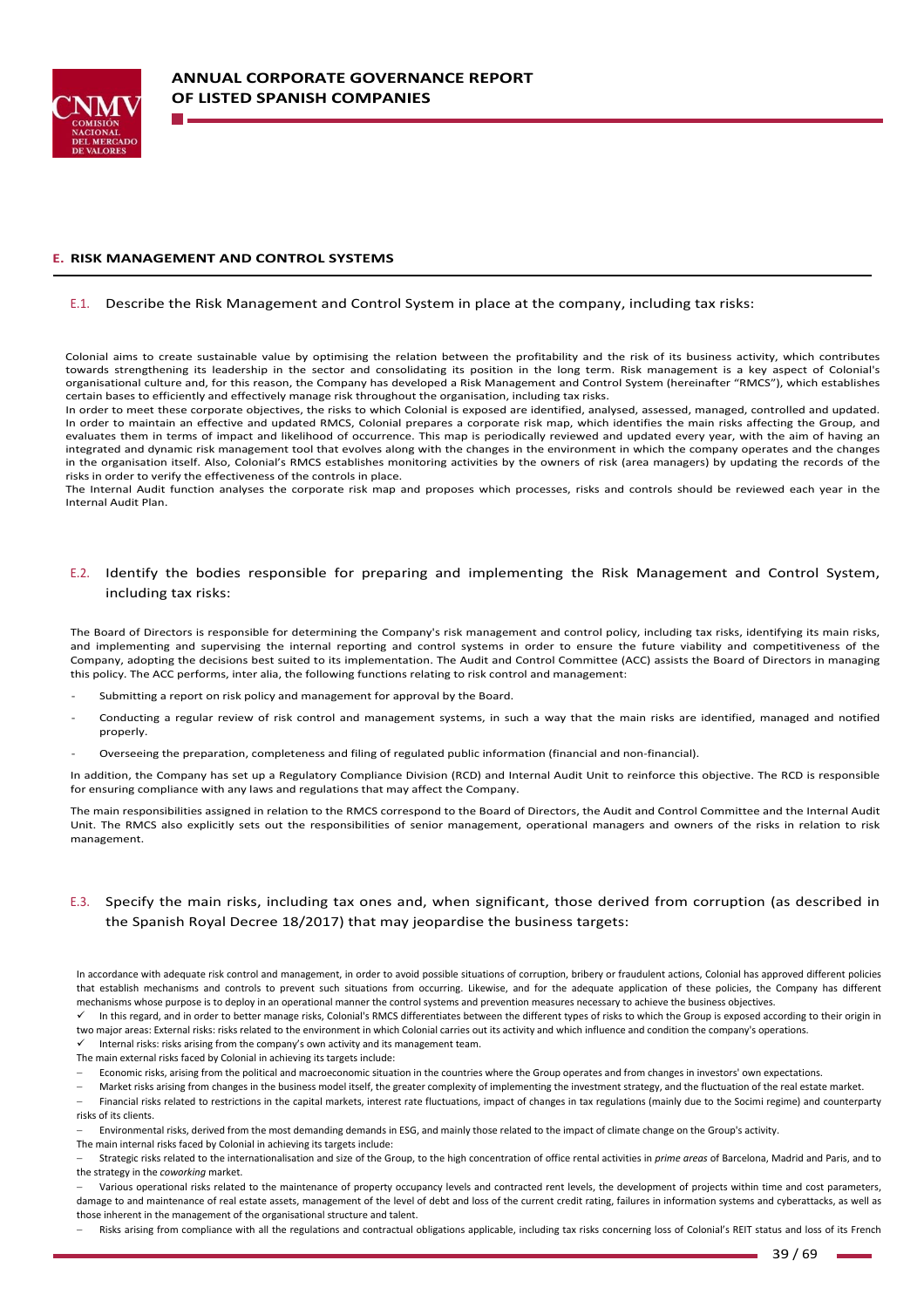

subsidiary Société Foncière Lyonnaise's status as a listed property investment company ("SIIC").

#### E.4. State whether the company has risk tolerance levels, including tax risks:

Colonial has established an appetite and tolerance for each risk area.

Operating management of the risk model at Colonial has been structured into a corporate risk map, which is the tool that graphically represents the assessment of risks according to their impact, their effect on Colonial measured in economic terms, and their probability, potential occurrence of the risk event over time.

In this regard, the Company assesses risk from two angles: inherent risk, which is understood to be that to which the Company is exposed in the absence of any mitigating action/controls; and residual risk, which is understood to be the risk remaining after the corresponding prevention and control measures have been taken. As a result, a classification of risks is obtained, although the company's policy is to adequately monitor each of the risks.

#### E.5. Identify any risks, including tax risks, which have occurred during the fiscal year:

The risks inherent in the business model and the various activities carried out by the Group are likely to materialise to some extent during each year. In 2019, risks inherent to the Company's activity materialised, and the established control systems worked correctly, allowing for these risks to be managed appropriately. The main risks that materialised during the aforementioned financial year include:

The increased complexity of investment operations in new assets in a context of high competition, high prices and product shortages in the areas where the Group focuses its strategy.

Political instability has generated some uncertainty in the economic and business environment and also in the large international investment groups.

The high leasing levels, reaching record highs in occupation and rents from property, represent a challenge to be maintained for the coming years.

The risks associated with climate change have led to the development of specific policies and actions aimed at improving the quality of buildings and the measurement of their energy consumption levels, as well as optimising their environmental impact and the well-being of their occupants.

### E.6. Explain any response and supervision plans in place for the company's main risks, including tax risks, as well the procedures followed by the company to ensure that the Board of Directors can respond to coming challenges:

The risk management model implemented sets out the response and monitoring plans for the main risks based on an assessment thereof. The corporate risk map has a dynamic focus and is therefore reviewed annually in order to monitor the evolution of the risks affecting the Group and the action plans defined and implemented by each area, with the necessary controls put in place to mitigate each of the risks they own. The results of this analysis are reviewed by the Audit and Control Committee, which in turn reports to the Board of Directors, as well as any significant variation in the risks that form part of this risk map. Risks are classified into four levels according to their impact and probability, ranging from the most to the least serious, and are then placed in one of the following categories according to the organisation's response to each:

- Avoid: This entails abandoning activities that generate risks where no response has been identified that could reduce their impact and/or likelihood to an acceptable level.
- Reduce: This entails taking action to reduce the likelihood and/or impact of the risk, thereby reducing residual risk so that it is in line with the Company's risk tolerance.
- Share: The likelihood or impact of a risk is reduced by transferring or sharing part of the risk to reduce residual risk so that it is in line with the Company's risk tolerance.
- Accept: No action is taken which may affect the likelihood or impact of the risk as residual risk is already within the Company's risk tolerance.

The owners of each risk are responsible for preparing the records of risks in order to report the treatment established to mitigate and/or maintain the level of risk at the tolerance threshold accepted by the Company. Risk records state: (i) the objective pursued by the action plan, (ii) description of the course of action, (iii) the owner of the risk, (iv) the cutoff date for taking action, (v) details of the action to be taken with those responsible for implementation, and start and finish dates.

| Interna | $\cdots$<br>audit | ervise<br>รมท | the | response | plans | that | are | the | 1.1111<br>responsibility |  | the | risl<br>- 12 | owners. |
|---------|-------------------|---------------|-----|----------|-------|------|-----|-----|--------------------------|--|-----|--------------|---------|
|---------|-------------------|---------------|-----|----------|-------|------|-----|-----|--------------------------|--|-----|--------------|---------|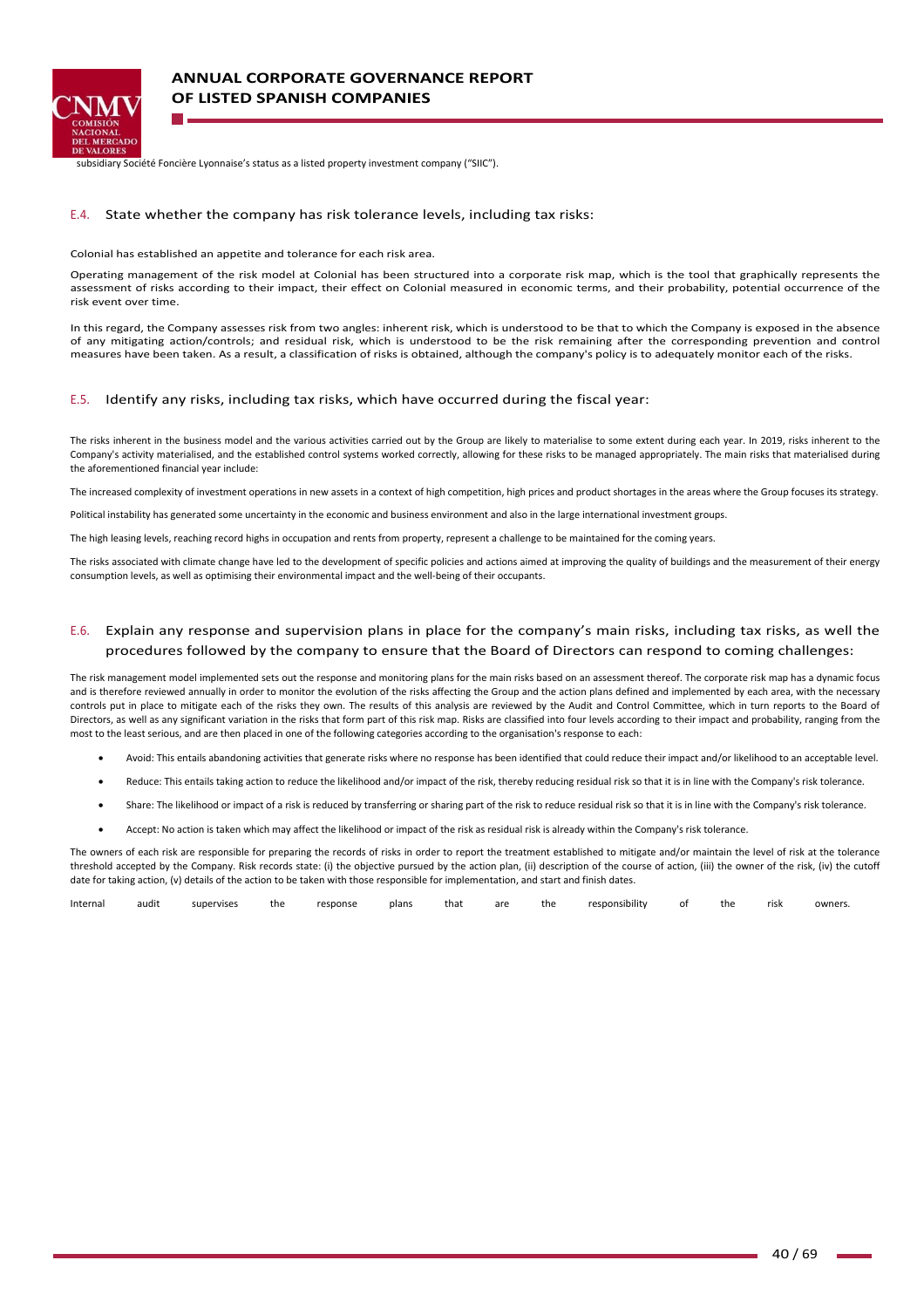

# **F. INTERNAL RISK MANAGEMENT AND CONTROL SYSTEMS IN RELATION TO INTERNAL CONTROL OVER FINANCIAL REPORTING (ICFR)**

Describe the mechanisms that comprise the risk control and management systems in relation to internal control over financial reporting (ICFR) at your company.

#### **F.1. The company's control environment.**

Provide information, stating the main features, on at least the following:

F.1.1 Which bodies and/or functions are responsible for (i) the existence and maintenance of a proper ICFR system; (ii) its implementation; and (iii) its supervision.

The Board of Directors, as stipulated in the Regulations, is ultimately responsible for the existence and updating of a suitable and effective ICFR system.

Specifically, Article 5 of the Board Regulations ("General Functions and Competences") stipulates, inter alia, the following functions:

1. Determine the Company's general policies and strategies, approve the investment and financing policy, the strategic or business plan, the annual management targets and annual budgets, and the treasury share policy, determine the corporate governance policy of the Company and the Group and the dividend policy, and approve the corporate social responsibility policy. The Board of Directors also determines the Company's risk management and control policy, including tax risks, identifying its main risks, and implementing and supervising the internal reporting and control systems in order to ensure the future viability and competitiveness of the Company, adopting the decisions best suited to its ideal development.

To this end, Colonial has published an Internal Risk Management and Control Manual for its ICFR system, approved by the ACC, detailing the methodology for establishing the materiality of risks, as well as methodologies for documenting, classifying and assessing risks and associated control activities.

2. Approval of the financial information that all listed companies must periodically disclose.

To this end, Colonial has published a Manual for Disclosure of Regulated Information that covers the aspects mentioned in this section and has been approved by the ACC.

- 3. Monitor the effective functioning of the Committees created by the Board and the performance of the delegated bodies and executives designated by the Board.
- 4. Approve and amend Board Regulations.

The ICFR Organisation and Supervision Model, approved by the ACC, establishes the mechanism that the Board of Directors, and by delegation, the ACC, deems appropriate and sufficient to guarantee the completeness, reliability, correct presentation and validity of Colonial's financial information.

Without prejudice to the other functions attributed by law, Article 32 of the Regulations of the Board of Directors states that at least the following functions must be performed by the ACC. In particular, the ACC is tasked with the following functions, among others, regarding the ICFR organisational model:

- 1. Submit to the Board for approval a report on the risk control and management policy, which identifies at least: (i) types of financial and non-financial risks faced by the Company, including financial and economic risks, contingent liabilities and other off-balance sheet risks; (ii) the level of risk that the Company considers acceptable; (iii) the measures planned to mitigate the impact of identified risks, should they materialise; (iv) and the information and internal control systems to be used to control and manage these risks, including contingent liabilities and off‐balance sheet risks.
- 2. Oversaw the preparation and filing of required financial information.
- 3. In relation to the information and internal control systems: (i) supervise the preparation process and the integrity of financial information on the Company and, where applicable, on the Group, review compliance with the regulatory requirements, the proper delimitation of its scope of consolidation and the correct application of accounting principles; (ii) ensure the independence and effectiveness of the internal audit processes, propose the election, appointment, re‐election and removal of the head of the internal audit unit in addition to proposing the budget for this unit, approve both orientation and its operating plans, ensure that the activity is focused mainly on the risks that are relevant to the Company, receive regular information on activities and verify that senior management takes account of the conclusions and recommendations of reports; and (iii) establish and supervise a method that allows employees to make confidential and, if possible and appropriate, anonymous, declarations on any irregularities, especially financial and accounting irregularities, that may potentially be important to the company.
- 4. It also receives regular information from the auditor on the audit plan and its execution.
- 5. Report, in advance, to the Board of Directors on all matters provided for in the Law, the Company Bylaws and the Regulations and, in particular, on the financial information that the Company must make public periodically.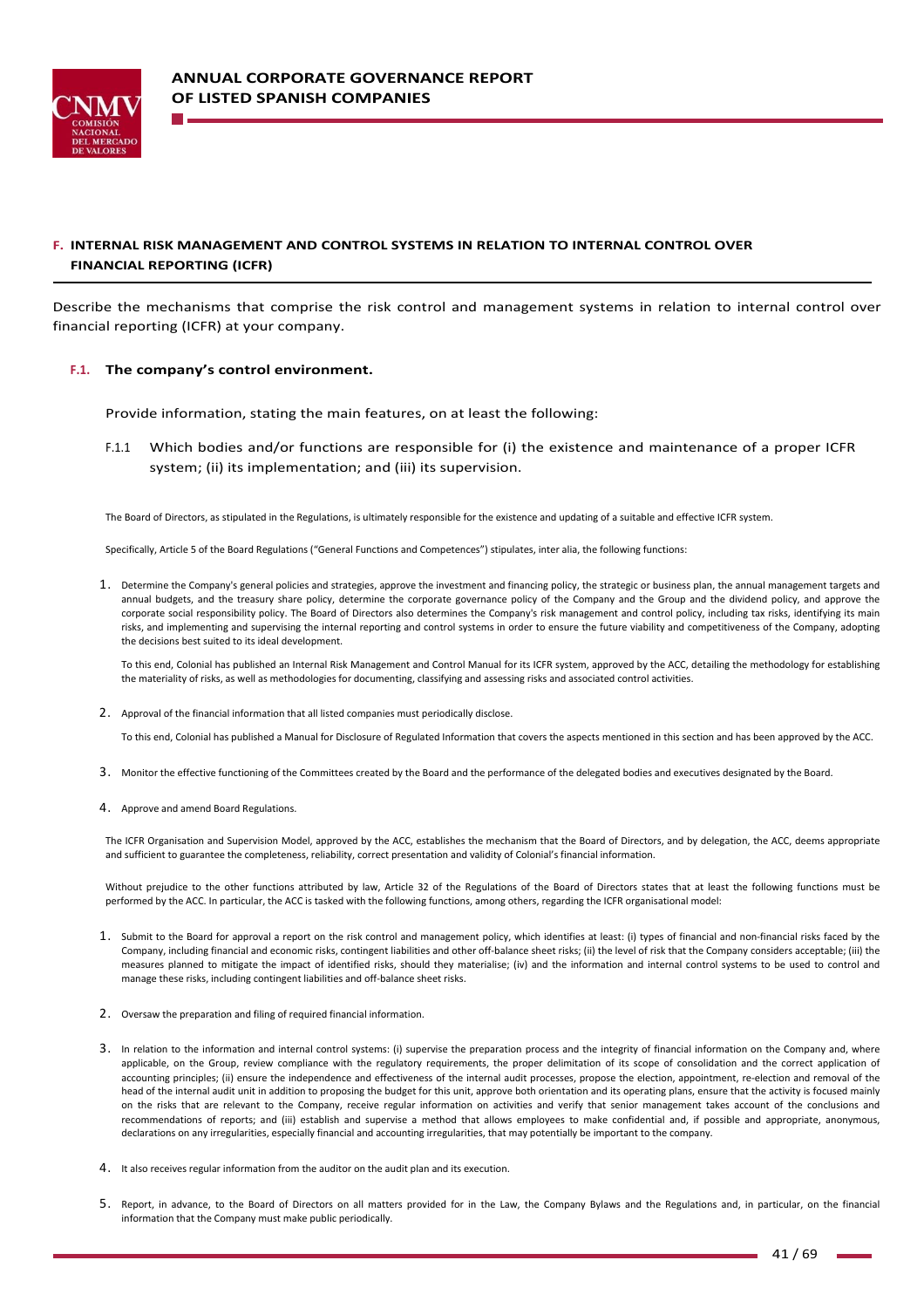

Minutes shall be taken of all Committee meetings and made available to all board members.

The internal audit function is responsible for drawing up the annual Internal Audit Plan and submitting it to the ACC. The internal auditor shall carry out these tests and report on the conclusions to the ACC, including any internal control weaknesses identified, recommendations for improvement and the general conclusions of the annual audit plan which specifically includes, among others, those related to the ICFR system.

- F.1.2 Whether the following exist, especially in connection with the financial reporting process:
- <sup>∙</sup> Departments and/or mechanisms tasked with: (i) devising and reviewing the organisational structure; (ii) clearly defining the boundaries of responsibility and authority, with proper distribution of tasks and functions; and (iii) ensuring that sufficient procedures are in place to spread awareness of this across the company:

The responsibility for developing Colonial's ICFR organisational model lies with the Internal Audit Department and the Financial Department, as they are the two departments most involved in drawing up and subsequently supervising the financial information to be reported.

Nevertheless, all Departments involved to a lesser or greater degree in preparing the financial information must also take responsibility for correctly carrying out the tasks, processes and controls in which they are involved.

The organisational model of Colonial's ICFR system is structured as follows:

- a) Establishment of a general environment of appropriate control, setting out the main guidelines of operation of the ICFR and senior-level roles and responsibilities.
- b) Identification of major risk events, which, if they occur, may materially affect financial information.
- c) For risks identified in the relevant processes, specific mitigating controls are implemented to reduce these risks to acceptable levels. The operational Departments concerned are responsible for adequately implementing these procedures.
- d) The Financial Department is responsible for maintaining documentation on and keeping Colonial's accounting policies and manuals up to date and maintaining an environment of general controls of the IT systems.
- e) Lastly, the Internal Audit function and the ACC are responsible for overseeing ICFR in order to ensure its operational efficiency.

<sup>∙</sup> Code of conduct, approving body, dissemination and instruction, principles and values covered (stating whether it makes specific reference to record-keeping and financial reporting), body in charge of investigating breaches and proposing corrective or disciplinary action:

The Company's Board of Directors approved Colonial's Code of Ethics on 28 September 2011. This Code of Ethics reiterates Colonial's commitment to the principles of corporate ethics and transparency, and establishes a series of basic principles to which all Colonial personnel, partners and suppliers must adhere at all times, as their behaviour may affect Colonial's reputation.

Specifically, and with regard to financial information, Article 6.5 of the Code establishes the following:

"Colonial undertakes as a guiding principle for its corporate behaviour with shareholders, investors, analysts and the market in general, to disclose true and complete information which expresses a true and fair view of the Company and the Group, its corporate activities and its business strategies.

This information shall always be disclosed in accordance with regulations and within the timeframes established by prevailing legislation. Corporate action and the strategic decisions of Colonial are focused on creating value for its shareholders, transparency in its management, the adoption of best corporate governance practices at its companies and the strict compliance with prevailing regulations in this matter."

The internal and external dissemination of the Code of Ethics is the responsibility of Colonial's Regulatory Compliance Unit, which reports to the ACC. This dissemination has been carried out in due compliance with applicable regulations, with receipt and knowledge by each and every Colonial employee assured.

The Regulatory Compliance Unit is responsible for compiling any irregularities or breaches of the Code, and informing the Human Resources department to take the necessary disciplinary action based on the fines and sanctions detailed in the collective bargaining agreement or employment legislation applicable.

The ACC is responsible for assessing the degree of compliance with the Code and preparing an annual report based on its findings.

The Board of Directors is responsible for reviewing and updating the Code of Ethics based on the report drawn up by the ACC.

Whistleblowing channel to report any financial and accounting irregularities to the audit committee, in addition to any breaches of the code of conduct and irregular activities within the organisation, reporting whether this is confidential, as the case may be:

Under Article 32 of Colonial's Board Regulations, the ACC is responsible, inter alia, for:

*"In relation to information systems and internal control: ... (iv) for establishing and supervising a method that allows employees to make confidential and, if possible and appropriate, anonymous statements on any irregularities, especially financial and accounting irregularities, that may potentially be important to the*   $commonv$ .

As noted in the preceding point, the Regulatory Compliance Division, which reports to the ACC, is responsible for managing any irregularities or breaches of the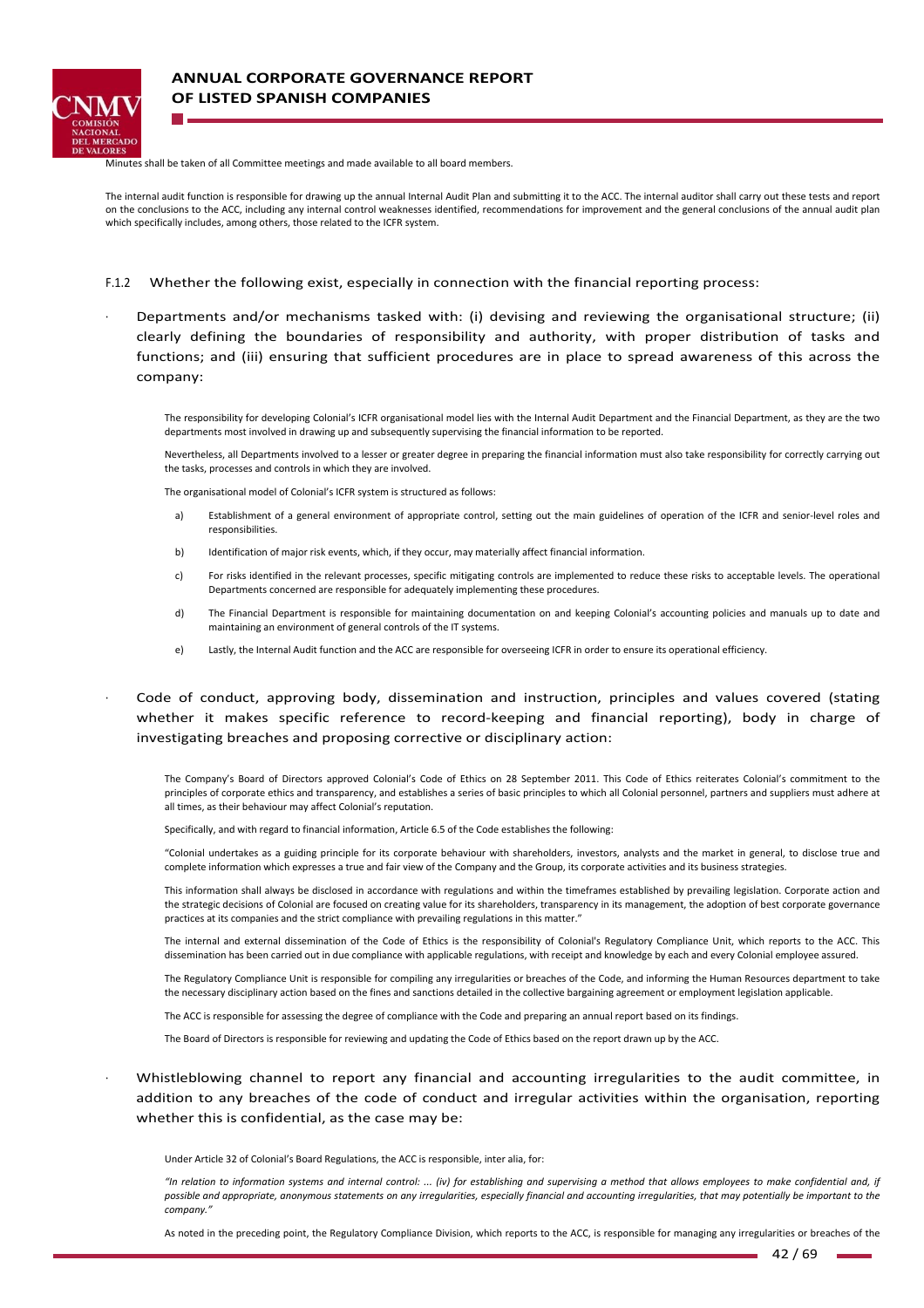

regulations, and specifically, of Colonial's Code of Ethics.

To this end, Colonial has a whistleblower channel through the corporate intranet that enables employees to report irregularities and non‐compliance identified in the organisation. It is presently in full and efficient operation for all employees, with all of them having been informed and trained in its use.

This channel is managed by the Regulatory Compliance Division and is regularly reviewed to guarantee its confidentiality and compliance with the regulations applicable.

<sup>∙</sup> Training programmes and regular refresher courses for personnel involved in the preparation and review of financial information and the assessment of ICFR, covering at least accounting standards, auditing, internal control and risk management:

Colonial has a Training Plan covering all business areas according to the specific needs of each. However, the functional business areas themselves, under the coordination and supervision of the Human Resources department, are responsible for devising and proposing specific training plans for their areas.

For staff involved in preparing and reviewing financial information, training is structured around attending events concerning regulatory updates of financial, accounting and tax regulations, as well as receiving, distributing and analysing documentation from external advisors regarding regulatory developments.

The Regulatory Compliance Unit also provides regular training on the prevention of criminal risks in order to keep the company's personnel up to date with prevention systems in this area. In addition, the Regulatory Compliance Unit, together with the functional areas, is responsible for identifying and distributing regulatory developments that affect Colonial, so that these can be analysed and implemented.

In the event of any regulatory changes of special relevance to Colonial's financial, accounting or tax departments, the Operations‐Finance Department proposes the need for specific training to address these changes.

Also, personnel from the Internal Audit Department attended thematic courses and forums outside the Company related to the evaluation of certain internal control and risk management aspects.

#### **F.2. Assessment of risks in relation to financial information.**

#### Report, at least, on:

- F.2.1 The main characteristics of the process for identification of risks, including the risk of error or fraud, as follows:
- <sup>∙</sup> Whether the process exists and is documented:

Colonial has a Risk Management and Control System (RMCS), as indicated in section E.1 of this report.

To this end the managers of the various operating units cooperate in identifying and correcting risk by applying the RMCS, as indicated in sections F.1.1 and F.1.2 of this report.

Colonial's ICFR Organisational and Monitoring Model, as well as its ICFR Internal Control and Risk Management Manual, which aim to ensure the preparation and issuance of reliable financial information, are aligned with and form part of Colonial's general risk policy, the RMCS, which have been approved by the ACC.

Whether the process covers all financial reporting objectives (existence and occurrence, completeness, measurement, presentation, disclosure and comparability, and rights and obligations), whether it is updated and how often:

The ICFR Internal Control and Risk Management Manual provides for the following seven types of risk:

1) Integrity: Transactions, events, assets, liabilities or equity interests that are "not" identified and, consequently, are "not" included in the Company's accounting records. Data entries "not" captured in the ledgers or rejected data entries. Disclosures "not" identified and, consequently, "not" included in the notes to the financial statements or deliberately omitted.

2) Existence: Transactions "not" authorised that are entered into the company's accounting software. Duplicated transactions. Erroneous adjustments in ledgers.

3) Disclosures and comparability: Disclosures "not" identified and, consequently, "not" included in the notes to the financial statements or deliberately omitted. Transactions that have not been recorded consistently over time.

4) Rights and obligations: Incorrect determination of the ability to control the rights arising from an asset or a contract/agreement. Correct determination of the obligations arising from a liability or a contract/agreement.

5) Measurement: Incorrect determination of the value of an asset, liability, income or expense, and which could generate the recording of adjustments in the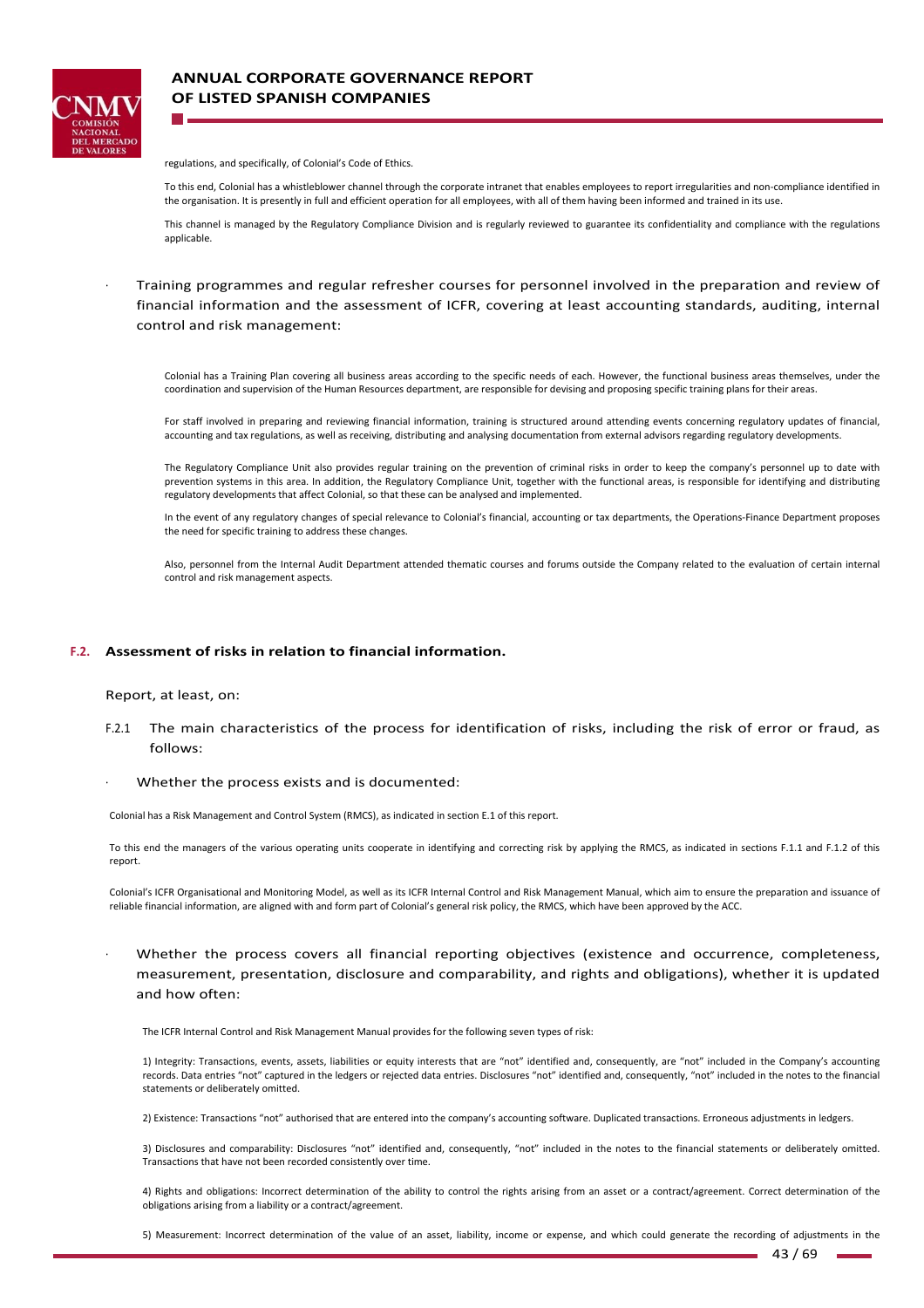

## **ANNUAL CORPORATE GOVERNANCE REPORT OF LISTED SPANISH COMPANIES**

determination of market values, amortised values, value in use or due to a depreciation error, as well as adjustments made and not properly justified.

6) Classification: incorrect presentation of economic transactions in the financial statements (assets vs. liabilities, income vs. expenses, current vs. non‐current, etc.).

7) Transaction cutoff date: incorrect recording of transactions in the accounting period.

Colonial's ICFR Internal Control and Risk Management Manual is revised and periodically updated by Internal Audit and the Legal Advisory and Operations‐Finance Departments, at the proposal of any of these, also taking into account the suggestions and proposals of Internal Audit arising from its reviews. The ACC must approve any revision or amendments to the Manual, while Internal Audit and the Finance Department must be notified and review them in advance.

### <sup>∙</sup> The existence of a process to identify the scope of the consolidated group, considering aspects such as the possibility of complex corporate structures or special‐purpose vehicles:

Colonial's Board Regulations and, specifically the section regarding the responsibilities of the ACC, stipulate that the responsibilities of the Committee include, among others:

"In relation to information systems and internal control: (i) to supervise the preparation process and completeness of financial information on the Company and, where applicable, the Group, reviewing compliance with regulatory requirements, the composition of the consolidated group and the correct application of accounting criteria ..

In this regard, Colonial has a consolidation process that stipulates, as a basic procedure, the determination of the Group's scope of consolidation at the end of every reporting period.

This procedure is implemented by the Accounting, Consolidation and Tax Department, which reports to the Financial

Department and the ACC is informed when the scope of consolidation is changed.

Whether the process takes account of other types of risks (operational, technology, financial, legal, tax, reputational, environmental risk etc.), which may affect the financial statements:

As described in the first item of section F.2.1, the basic function of the ACC, as delegated by the Company's Board of Directors, is to monitor and control risk.

Colonial's ICFR Organisation and Supervision Model, as well as its Internal Control and Risk Management Manual, are aligned with and form part of Colonial's general risk policy (see section E of this report), and have been approved by the CAC.

In the process of identifying risks involving financial information within the ICFR system, all the areas of risk identified in Colonial's risk map have been considered.

#### <sup>∙</sup> Which of the entity's governing bodies supervises the process:

Colonial's Board Regulations and, specifically the section regarding the responsibilities of the ACC, stipulate that the responsibilities of the Committee include, among others:

"In relation to information systems and internal control: ... (ii) to conduct a periodic review of the internal control and risk management systems in such a way that the main risks are identified, managed and notified properly."

In this regard, the ACC is responsible for approving Colonial's ICFR Internal Control and Risk Management Manual.

As indicated in section F.1.1 and F.1.2 of this report, the Internal Audit function is responsible for monitoring the ICFR system in order to ensure operational effectiveness. The internal auditor shall carry out these tests and report on the conclusions to the ACC, including any internal control weaknesses identified, recommendations for improvement and the general conclusions of the annual audit plan which specifically includes, among others, those related to the ICFR system.

### **F.3. Control activities.**

Provide information, indicating salient features, if available, on at least the following:

F.3.1 Procedures to review and authorise financial information and the ICFR system description to be published on the securities markets, stating those responsible, as well as documentation describing the flow of activities and controls (including those relating to fraud risk) for the different kinds of transactions that may have a material impact on the financial statements, including the procedure for the accounting closure and the specific review of relevant judgements, estimates, valuations and forecasts.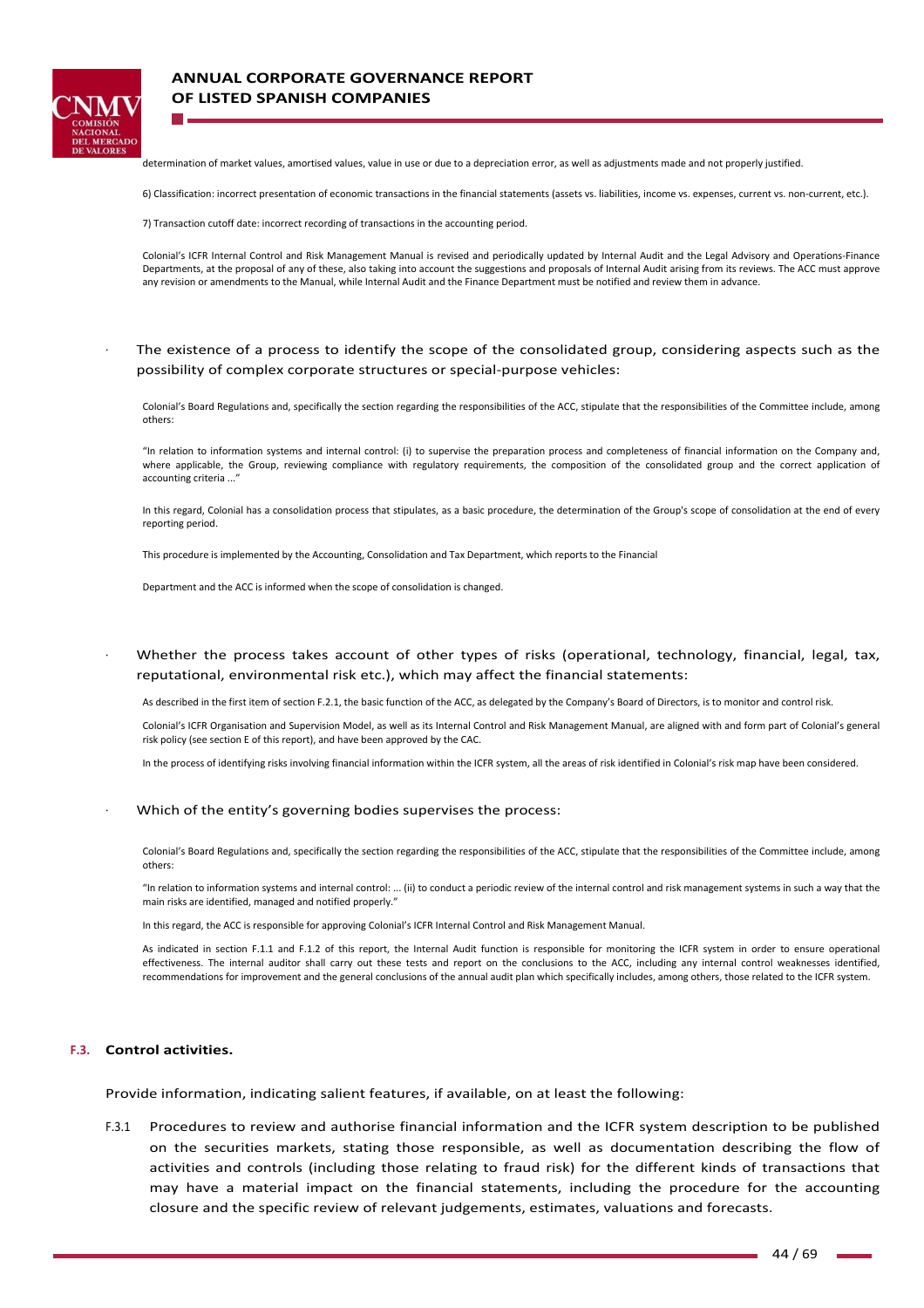

## **ANNUAL CORPORATE GOVERNANCE REPORT OF LISTED SPANISH COMPANIES**

In relation to procedures for reviewing and authorising the financial information and description of ICFR to be disclosed in the securities markets, as mentioned above, the ACC is responsible for supervising the preparation and disclosure of reliable financial information to the market. In this regard, the Committee has approved a manual for disclosure of statutory information that regulates the procedure for preparing and approving this information.

Colonial's ICFR Internal Control and Risk Management Manual establishes the criteria for identifying the relevant public financial information as follows:

- a) Periodic Public Information (PPI) obligations of issuers:
	- 1) Ouarterly Financial Report.
	- 2) Half‐yearly Financial Report.
	- 3) Annual Financial Report and Annual Corporate Governance Report (ACGR).
- b) Annual Report on Directors' Remuneration (IAR).
- c) Registration document
- d) Regulatory Announcements.

These include an internal control questionnaire that must be completed involving the Operations‐Finance Department, the Corporate Development and Management Control Department, both of which report to the General‐Corporate Department, through the Legal Advisory Department and, depending on the type of information, ending with the CEO, Board of Directors or the General Meeting of Shareholders itself.

Monitoring of the Manual for Disclosure of Statutory Information as well as the completion of the specific internal control questionnaires are mandatory and subject to review by Colonial's internal auditor.

In terms of the documentation describing activity flows and controls (including those relating to the risk of fraud) of the various types of transaction that may materially affect the financial statements, Colonial has an ICFR Organisational and Monitoring Model approved by the ACC.

The Organisational Model of Colonial's ICFR system is based on two distinct areas:

- a) The general control environment, where the main guidelines of operation of the ICFR and high-level roles and responsibilities are developed.
- b) Specific ICFR controls, where the operating procedures relating to the preparation of financial information are developed.

In addition, Colonial has an ICFR Internal Control and Risk Management Manual that sets out the specific controls established with regard to the risks relating to financial information and formal documentation.

Colonial has determined what errors or inaccuracies in the financial statements and other public information could severely affect its reputation, image and share price and these are, therefore, included in the ICFR system for monitoring and supervision.

Once the relevant financial information has been determined, the cycles and business processes are identified, which, in both preparation and issue, may have a material impact on the information. Once the processes have been identified, the relevant functional areas and internal auditing then identify the implicit risks of the processes and the corresponding controls. These processes, risks and controls are formally documented so they can be correctly carried out and monitored.

The Company ensures that the identified risks are consistent with the corporate risk model.

The scope of the processes selected ensures that, by complying therewith, complete and reliable financial information is obtained.

The Financial Department and Internal Audit are jointly responsible for identifying the ICFR processes, risks and relevant controls, which are then approved by the ACC. In this process, the Company has specifically considered the potential risk of fraud and has control activities in place to prevent this risk.

The key processes identified at Colonial relating to the ICFR system are:

- a) Closing of accounts, including the process of judgements, estimates, measurements and projections.
- b) Consolidation and reporting of subsidiaries.
- c) Revenue recognition.
- d) Asset valuation (determination of the fair value of investment property).
- e) Cash, debt and derivatives.
- f) Manual for Disclosure of Statutory Information.
- g) Procedure for maintaining the Group's accounting policies and the Accounting Policies Manual.
- h) Taxes.
- i) Reporting systems, including capture and preparation mechanisms for supporting financial information to be issued.
- j) Investments and asset acquisitions.
- k) Purchases of goods and services.
- l) Human resources.

All key processes are documented and are updated annually to include any potential changes. The key processes at Colonial that have a significant influence on the preparation of financial information are documented through the following: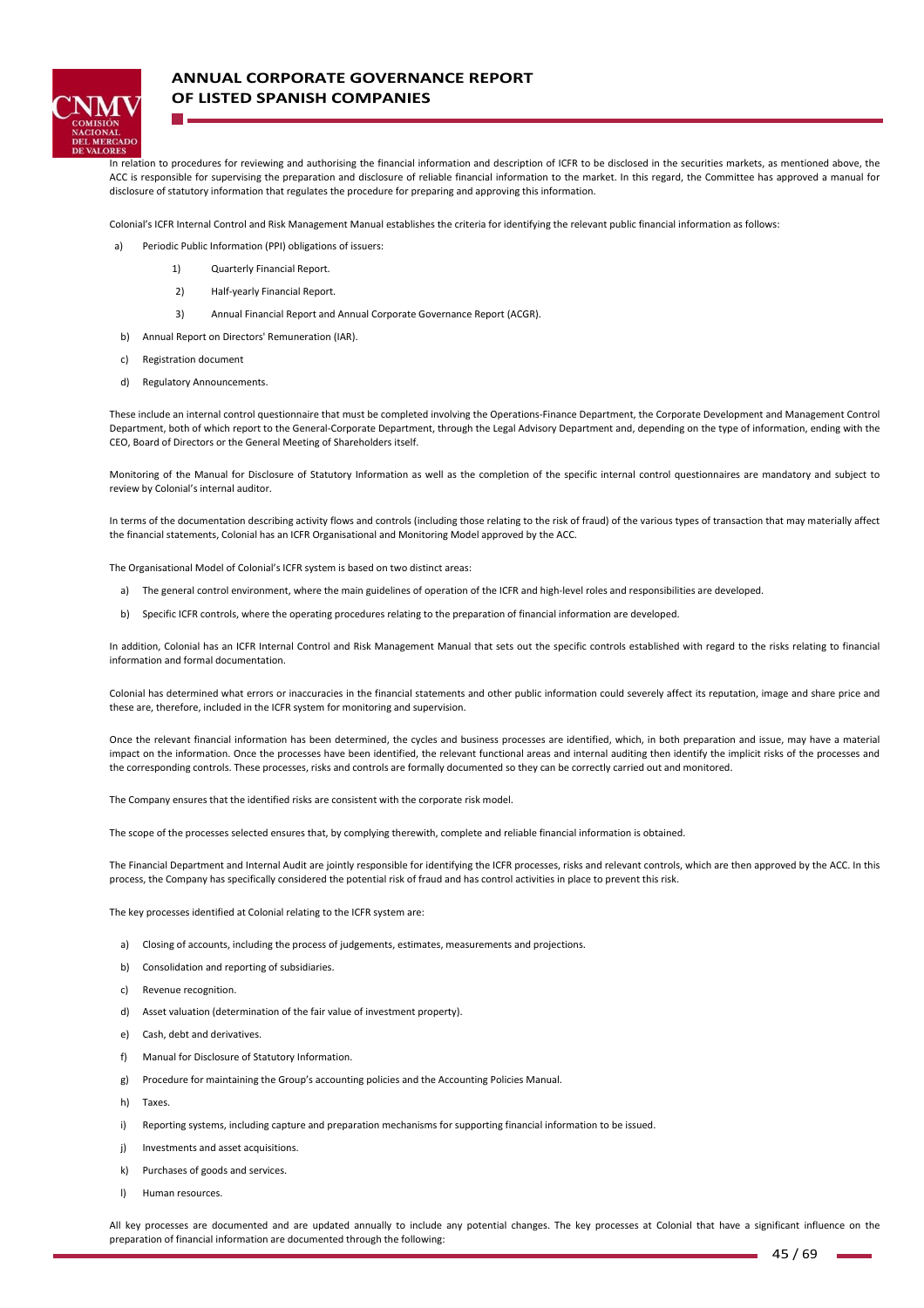

- a) Flow charts of the activities of the processes.
- b) Descriptions of the processes, risks and controls in place.
- c) Risk and control matrices.

The ICFR Internal Control and Risk Management Manual is an internal regulation that must be adhered to. The most senior-ranking employee in each of the departments involved in the procedures documented in the internal control model is responsible for ensuring that the processes and controls are correctly applied and documented for each accounting period.

In this regard, Colonial has software to monitor the responses to the controls defined in each accounting period for the key processes. Internal audit monitors and supervises compliance with these controls.

Any transactions with a substantial weight of critical judgments, estimates, measurements and projections are specifically monitored, as is the case with real estate asset valuations, the preparation of impairment tests and the preparation of effectiveness tests for derivative financial instruments.

## F.3.2 Internal control policies and procedures for IT systems (including access security, control of changes, system operation, continuity and separation of duties) giving support to key Company processes involved in the preparation and publication of financial information.

The Systems function is in charge of Colonial's corporate computer systems. This department reports to the Financial Department, which, in turn, reports to the General-Corporate Department.

At present, the operation and maintenance of Colonial's corporate IT systems supporting financial reporting are outsourced.

Furthermore, the head of IT systems at Colonial is responsible for establishing the IT internal control model regarding secure access, segregation of duties (in coordination with the operating business and support areas) and control of changes, as well as carrying out risk monitoring and control activities arising from the outsourcing of the IT systems.

All Spanish Colonial Group companies operate under one transactional system, SAP. The information systems of the French Group SFL are not fully integrated with Colonial, and, therefore, information is exchanged by exporting data to secure files.

Colonial's IT internal control model includes, among others, the following key processes:

- a) Physical security of equipment and data processing centres (in coordination with the external provider).
- b) Logical security of the applications (in coordination with the external supplier).
- c) Monitoring of Service Level Agreements (SLAs) and Service Level Objectives (SLOs) with external suppliers.
- d) Project management, rollouts, developments and upgrades of current systems.
- e) Management of operations.
- f) Management of infrastructure and communications.
- g) Management of back‐up and recovery systems (in coordination with the external supplier).
- h) Management of users, profiles and accesses.
- i) Management of the audits of the IT systems.
- F.3.3 Internal control policies and procedures designed to supervise the management of third‐party subcontracted activities, in addition to any evaluation, calculation or appraisal tasks entrusted to independent experts that may have a material impact on the financial statements.

As described in section F.3.1, Colonial has identified the key processes that may materially affect its financial information. Among the criteria used to identify these processes, the Company has considered criteria for activities with a high level of third‐party involvement and also, those that are fully outsourced.

In this regard, the relevant processes involving significant third-party participation are as follows:

- a) Valuation of real estate assets: determination of fair value.
- b) Financial hedging instruments: effectiveness tests and obtainment of the fair value.
- c) IT systems: maintenance and operation.

All processes with substantial third-party involvement have been documented, identifying the risks and controls implemented. The functional areas involved in the various processes are responsible for monitoring them and for implementing the appropriate controls.

The internal audit's annual plan includes the monitoring activities needed to ensure the processes described are correctly executed.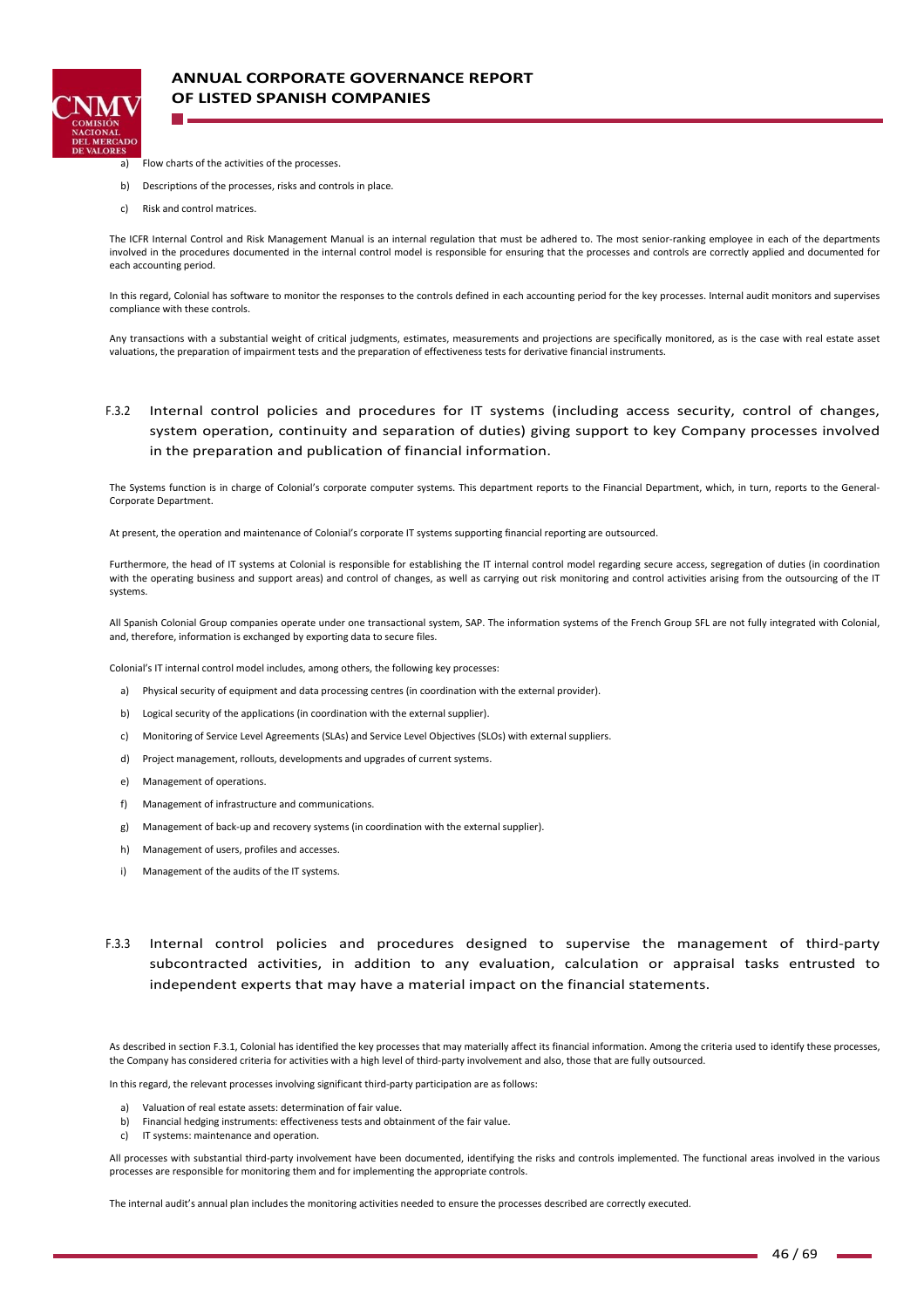

#### **F.4. Information and reporting.**

Provide information, indicating salient features, if available, on at least the following:

F.4.1 A specific function in charge of defining and maintaining accounting policies (accounting policies area or department) and resolving queries or settling disputes over their interpretation, which is in regular communication with the team in charge of operations, and a manual of accounting policies regularly updated and communicated to all the Company's operating units.

Colonial's ICFR Organisational and Monitoring Model, which has been approved by the ACC, stipulates that the Financial Department is responsible for maintaining documentary records of Colonial's accounting policies and keeping the Group accounting policies manual up to date, which entails resolving queries or settling disputes over their application.

Colonial has a Group Accounting Policies Manual, which has been approved by the ACC, and which must be adhered to by all Group companies. The Financial Department is responsible for preparing and maintaining this manual.

F.4.2 Mechanisms to capture and prepare the financial information with consistent formats, to be implemented and used by all units in the Company or group, which support the main financial statements and the notes, in addition to any information provided on the ICFR.

Colonial has ensured greater control and security in the process of gathering and preparing financial information by implementing a computer tool to facilitate the financial consolidation and financial and operating budget planning of the Group.

The Group Accounting Policies Manual establishes a chart of accounts and templates of financial statements that all Group companies must follow and which are set up in the tool, thereby guaranteeing the uniformity of the financial information.

The preparation of statutory financial information, as well as the individual financial statements for Colonial's national companies, is coordinated centrally by the Finance Department and the Corporate Development and Management Control Department, thereby guaranteeing uniformity.

A significant portion of the details required to prepare this financial information is obtained directly from the IT tool, since it has been customised to do so. For those cases where certain information must be prepared without this tool, Colonial has control mechanisms in place to ensure its completeness and reliability, as well as a physical archive of the information in an internal repository with access limited to the staff involved in preparing the financial information.

Also, Colonial uses a GRC *(Governance, Risk and Compliance)* IT tool in order to monitor the information specific to ICFR management relating to compliance with the controls established for key procedures defined by the Company for the ICFR systems. Internal audit monitors and supervises the operation of this tool.

#### **F.5. Supervision of system operation.**

Provide information, stating the main features, on at least:

F.5.1 ICFR supervisory activities conducted by the Audit Committee and whether the entity has an internal audit department whose competences include supporting the committee in its oversight of the internal control system, including ICFR. State also the scope of the ICFR assessment during the year and the procedure used by the person in charge to report the results, whether the Company has an action plan specifying corrective measures for any flaws detected, and whether it has taken stock of their potential impact on its financial information.

The main activities carried out by the ACC in relation to the ICFR system in 2019 consisted of approving the Internal Audit Plan for 2019, which includes monitoring ICFR and being apprised of the related degree of implementation, compliance and effectiveness.

In order to learn about the internal control weaknesses detected in the performance of the external auditors' work, as well as relevant aspects or incidents, the ACC has held meetings with the Company's external auditors.

Lastly, the ACC has performed the following main activities relating to the financial information:

1. Review of the public financial information disclosed to the markets.

2. Analysis of the consistency of the accounting policies used as well as an analysis of the observations and recommendations received from the external auditors.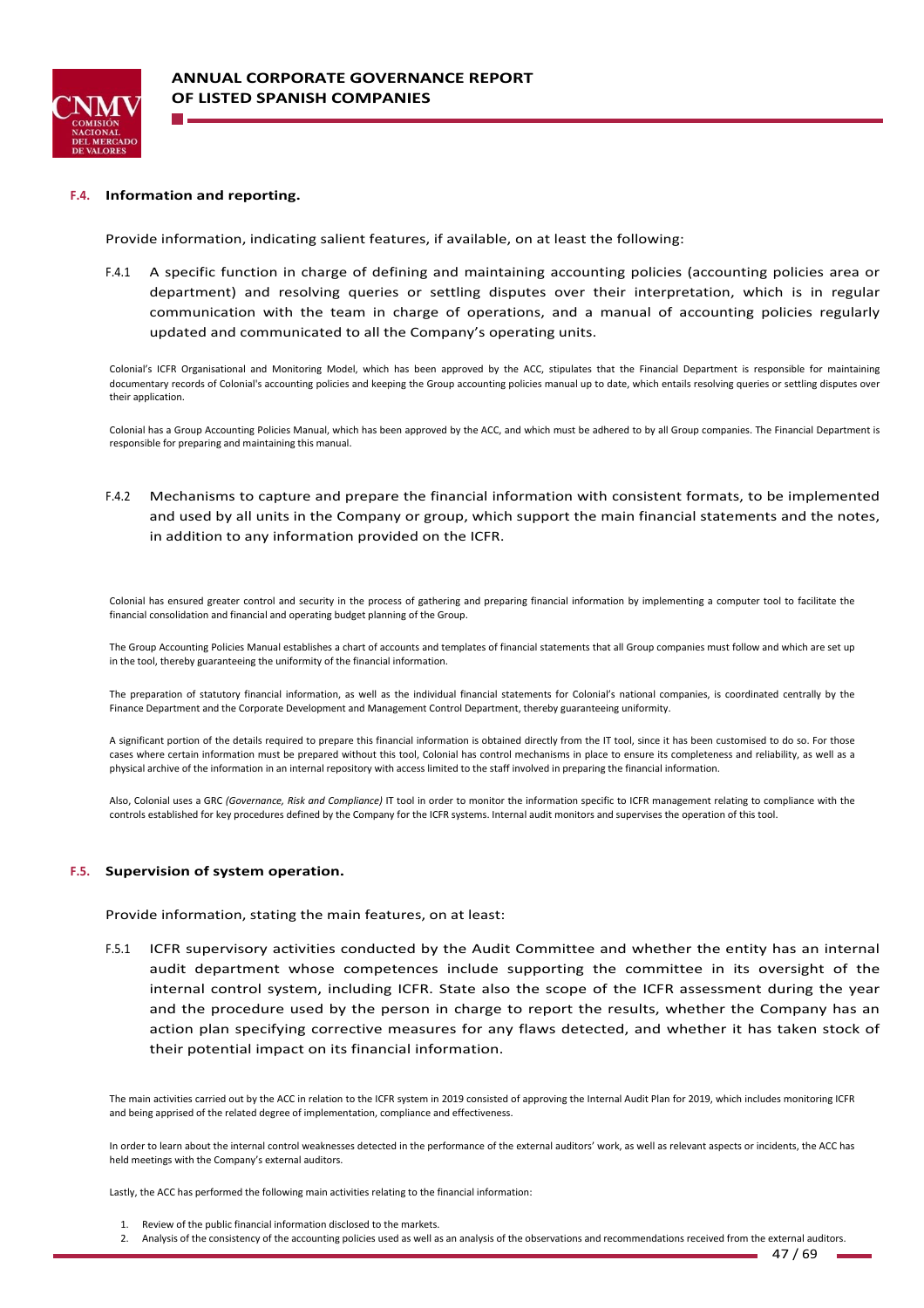

# **ANNUAL CORPORATE GOVERNANCE REPORT OF LISTED SPANISH COMPANIES**

- 3. Review of the management report.
- 4. Review of the information contained in the half-yearly financial statements concerning related-party transactions.
- 5. Monitoring the effectiveness of relevant processes, risks and controls related to internal control systems and IFRS.

Regarding the internal audit function, Colonial's Regulations of the Board of Directors, and, specifically the section regarding the responsibilities of the ACC, stipulate that the responsibilities of the Committee include, among others:

*"The Audit and Control Committee, with respect to the information and internal control systems, shall:* 

*(iii) monitor the independence and efficacy of the internal audit function, proposing the selection, appointment, re‐election and removal of the head of internal audit; propose the department's budget, receiving regular report‐backs on its activities and verifying that senior management are acting on the findings and recommendations of its reports".*

In July 2009, the ACC approved Colonial's internal audit regulations. The main responsibilities of this function include periodically verifying the degree of application of the approved policies and procedures that comprise the internal control system, offering suggestions for improvement.

The ACC has already approved the Internal Audit Plan for 2019, including the necessary actions necessary to guarantee monitoring and evaluation of the internal control procedures, the performance of one-off work to verify the operational effectiveness of Colonial's ICFR, with regular reporting of incidences detected and necessary improvement actions, as well as the potential impact on financial information, once verified with the audited areas.

F.5.2 Whether the company has a discussion procedure whereby the accounts auditor (in accordance with what is set forth in the NTAs), the internal audit staff and other experts are able to inform senior management and the audit committee or company directors of any significant weaknesses in internal control identified during the processes of review of annual financial statements or any others entrusted to them. State also whether the entity has an action plan to correct or mitigate the weaknesses found.

Article 8 of Colonial's Board Regulations provides as follows:

*"Dealings of the Board of Directors with the external auditor will be through the Audit and Control Committee."*

In this regard, Article 32 of the Board Regulations governs the functioning of the ACC and, inter alia, establishes the following functions:

- 1. Serve as a channel of communication between the Board of Directors and the Company's external auditor, assessing the results of each audit, and in this connection also with the function of regularly collecting information from the auditor on the audit plan and how it is to be carried out.
- 2. Establish the necessary relations with the external auditor in order to receive information on any matters that might jeopardise the auditors' independence, for examination by the Committee, any other matters related to the financial audit process and, when appropriate, to authorise non-prohibited services on the terms provided in current legislation relating to independence and to communicate with the auditors as provided for in the financial audit legislation and auditing standards.
- 3. Supervise the effectiveness of the Company's internal control, the internal audit and the risk management systems, and discuss with the auditor any significant weaknesses detected in the internal control system during the conduct of the audit.

All these monitoring activities of the Board of Directors and the ACC are conducted throughout the year and included in the agenda of the various sessions based the schedule established for each year.

#### **F.6. Other significant information**

No additional issues to disclose have been identified.

#### **F.7. External auditor's report**

#### Report by:

F.7.1 If the ICFR information supplied to the market has been reviewed by the external auditor, the corresponding report should be attached. If this is not the case, it should explain why.

The ACC and internal audit department performed the ICFR monitoring activities, which supplement the contributions of the external auditor regarding the identification, as appropriate, of the internal control weaknesses identified in the course of their external audit and included in the additional report to the ACC. In this regard, the latest additional report of the external auditor specifies that no internal control recommendations have been identified.

These monitoring activities are considered to be appropriate and sufficient and, therefore, it is not considered necessary to submit the ICFR information to additional external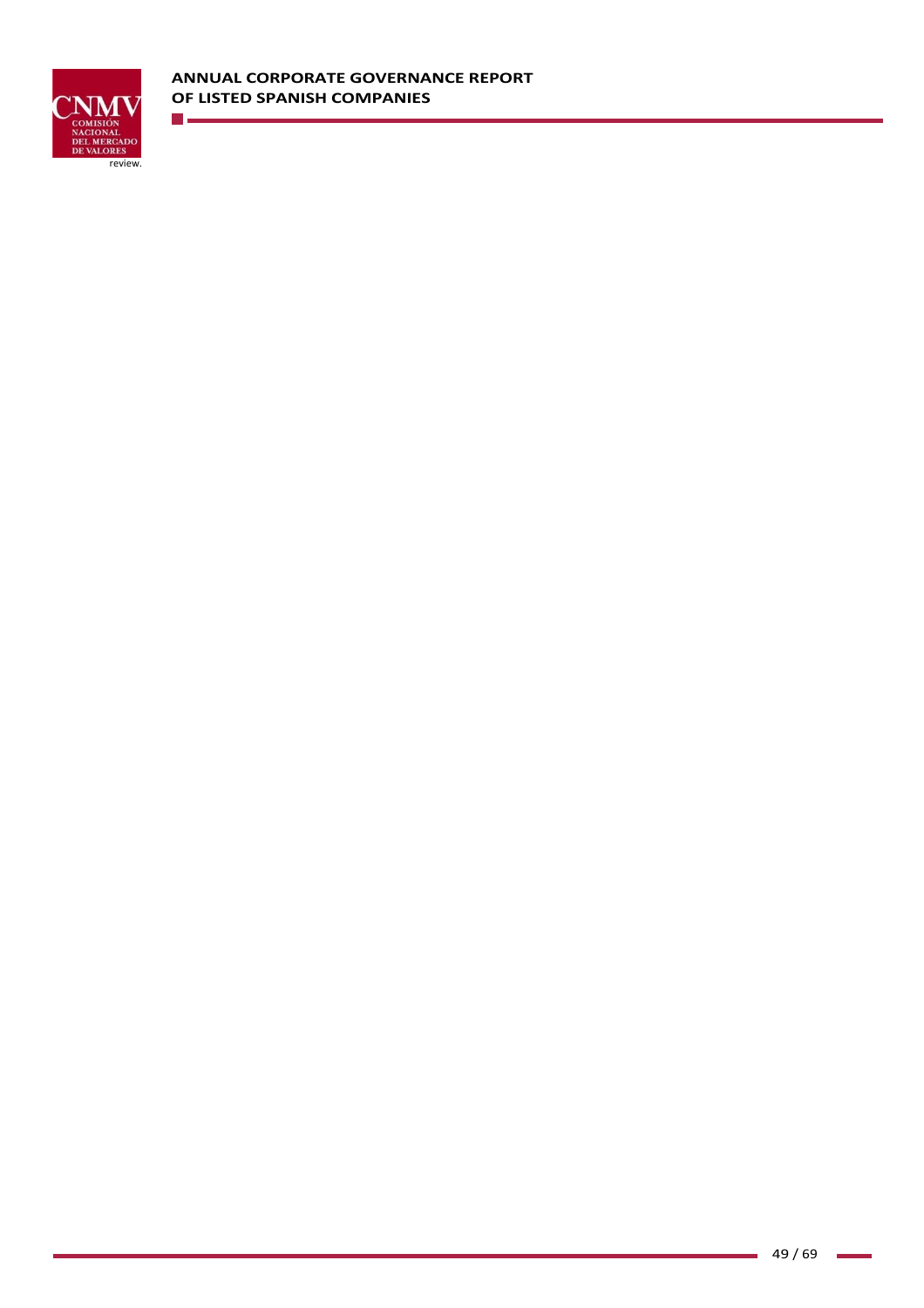

### **G. EXTENT TO WHICH THE CORPORATE GOVERNANCE RECOMMENDATIONS ARE FOLLOWED**

Please indicate the extent to which the company has followed the recommendations of the Code of Good Governance of Listed Companies.

Should the company not comply with any of the recommendations or comply only in part, include a detailed explanation of the reasons so that shareholders, investors and the market in general have enough information to assess the company's behaviour. General explanations are not acceptable.

1. The bylaws of listed companies should not place an upper limit on the votes that can be cast by a single shareholder, or impose other obstacles to the takeover of the company by acquiring shares on the market.

Compliant [X] Explain [ ]

- 2. When a dominant and a subsidiary company are listed on the stock market, the two should provide detailed disclosures on:
	- a) Their respective areas of activity and possible business relations between them, as well as those of the subsidiary listed company with other companies belonging to the same group.
	- b) The mechanisms in place to resolve any conflicts of interest that may arise.

| Compliant [X] | Partially compliant [ ] | Explain $[ ]$ | Not applicable [] |
|---------------|-------------------------|---------------|-------------------|
|---------------|-------------------------|---------------|-------------------|

- 3. During the ordinary general meeting, the chairman of the board should verbally inform shareholders in sufficient detail of the most relevant aspects of the company's corporate governance, supplementing the written information circulated in the annual corporate governance report, and in particular:
	- a) Of the changes that have occurred since the last ordinary general meeting.
	- b) Of the specific reasons why the company is not following certain recommendations of the Code of Corporate Governance and, if any, the alternative rules applied to this matter.

Compliant [X] Partially compliant [ ] Fxplain [ ]

4. The company will define and promote a policy of communication and contact with shareholders, institutional investors and proxy advisors, respecting the rules on market abuse and treating shareholders who are in the same position equally.

And the company should make this policy public via its website, including information on the way it has been put into practice and identifying the interlocutors or persons responsible for carrying this out.

Compliant [X] Partially compliant [ ] Fxplain [ ]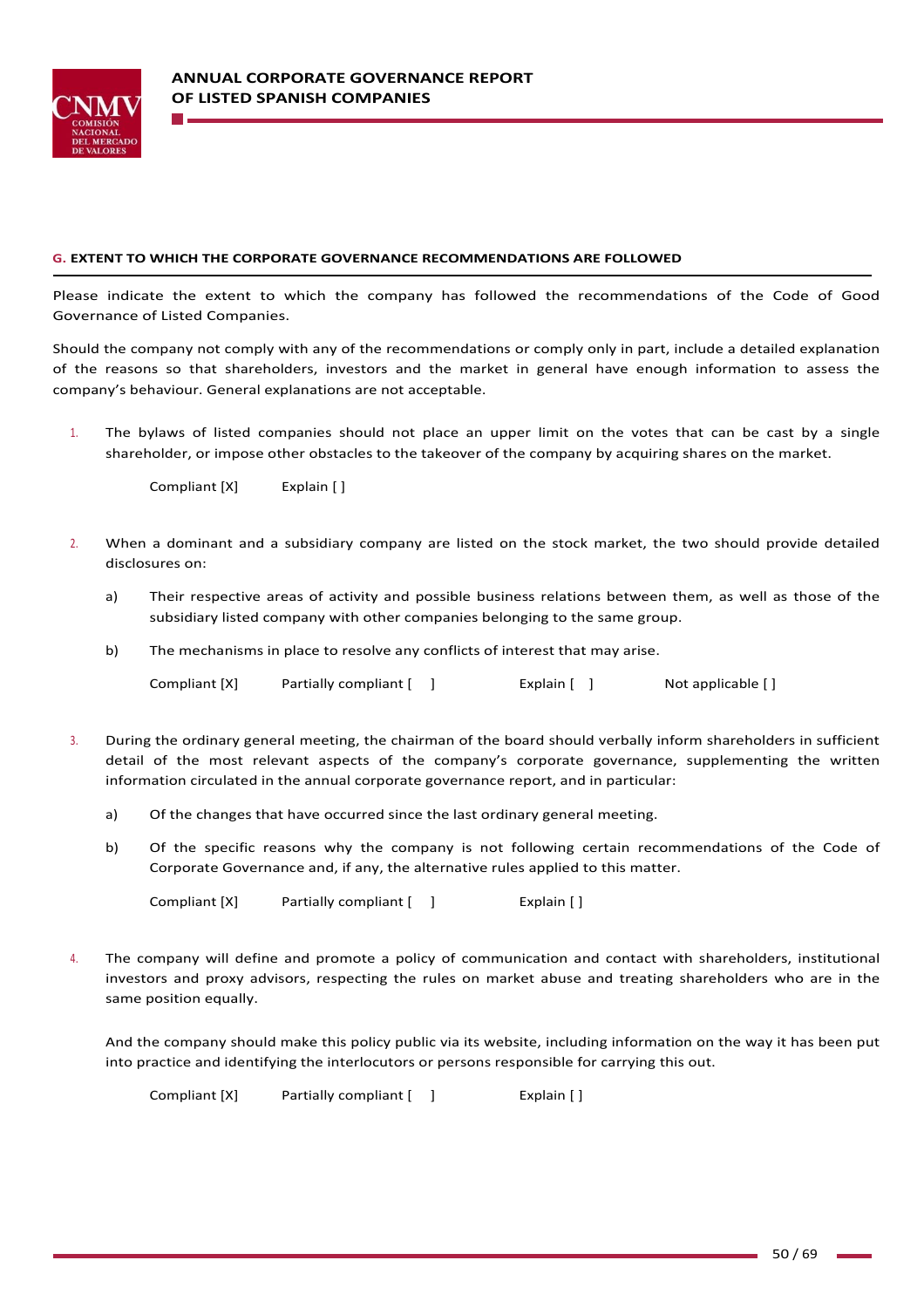

5. That the Board of Directors does not submit to the general meeting a proposal of delegation of powers to issue shares or convertible securities excluding the right to preferential purchase, for an amount above 20% of the share capital at the time of delegation.

And that when the Board of Directors approves any issue of shares or convertible securities excluding the right to preferential purchase, the Company should immediately publish on its website the reports on this exclusion as laid down in the companies laws.

Compliant [X] Partially compliant [ ] Explain [ ]

- 6. The listed companies which produce the reports listed below, either in mandatory or voluntary form, publish them on their website with sufficient notice before the ordinary general meeting is held, although their dissemination is not mandatory:
	- a) Report on the external auditor's independence.
	- b) Reports of proceedings of the audit committees and the appointments and remuneration committee.
	- c) Audit committee report on related‐party transactions.
	- d) Report on the corporate social responsibility policy.

Compliant [X] Partially compliant [ ] Explain [ ]

7. The Company broadcasts live, via its website, the holding of general meetings of shareholders.

Compliant [X] Explain [ ]

8. The Audit Committee ensures that the Board of Directors should seek to present the accounts to the General Meeting of Shareholders without limitations or qualifications in the audit report and, in exceptional cases where there are qualifications, both the chairman of the Audit Committee and the auditors should clearly explain to shareholders the contents and scope of such limitations or qualifications.

Compliant [X] Partially compliant [ ] Fxplain [ ]

9. The Company should make public on its website, permanently, the requirements and procedures it will accept to prove ownership of shares, the right to attend the general meeting of shareholders and the exercise or delegation of voting rights.

And such requirements and procedures facilitate the shareholders' attendance and the exercise of their rights and are applied in a non‐discriminatory manner.

Compliant [X] Partially compliant  $[$  ] Explain []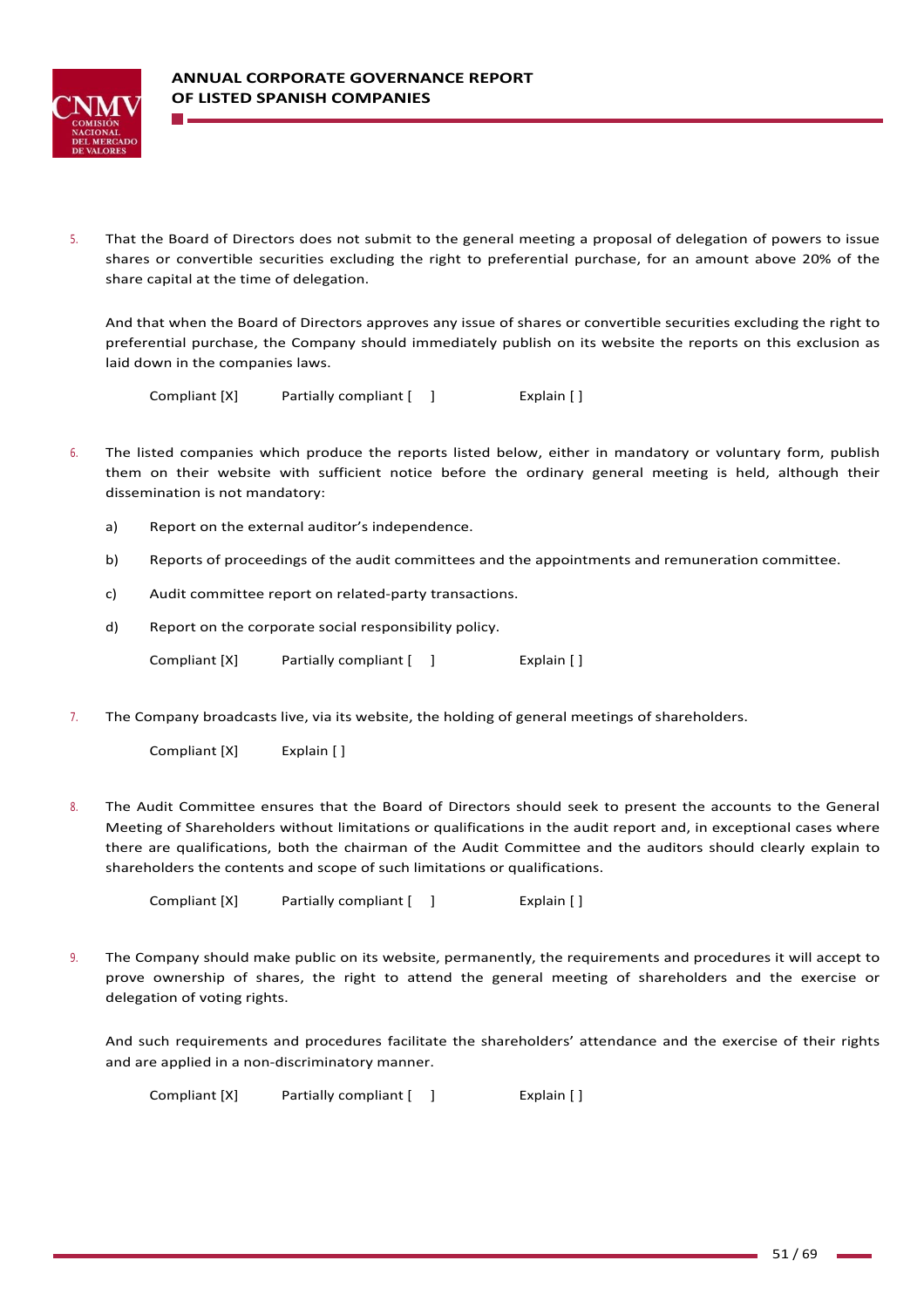

- 10. Where any legitimate shareholder has exercised, prior to the holding of the general meeting of shareholders, the right to complete the agenda or to submit new resolution proposals, the Company:
	- a) Immediately disseminates such additional items and new resolution proposals.
	- b) Makes public the attendance card model or form of proxy or remote voting with the changes required so that the new items on the agenda and alternative resolution proposals can be voted on, in the terms proposed by the board of directors.
	- c) Submits all these items or alternative proposals to vote and the same voting rules are applied to them as those made by the board of directors, including, in particular, presumptions or inferences about the direction of the vote.
	- d) Announces, after the general meeting of shareholders, the breakdown of the vote on such additional points or alternative proposals.

Compliant [X] Partially compliant [ ] [ [ Explain [ ] [ ] Not applicable [ ]

11. In the event that the Company plans to pay premiums to attend the general meeting of shareholders, it will previously establish a general policy on such premiums and this policy is stable.

| Compliant [ ] | Partially compliant [ ] | Explain [ ] |  | Not applicable [X] |
|---------------|-------------------------|-------------|--|--------------------|
|---------------|-------------------------|-------------|--|--------------------|

12. The Board of Directors shall perform its duties with unity of purpose and independent judgment and it shall treat all shareholders who are in the same position equally and guide itself by the Company's interests which are understood as achieving a profitable and sustainable long‐term business, to promote the Company's continuity and maximize its economic value.

In pursuing the Company's interests, in addition to complying with laws and regulations and acting in good faith, ethically and respecting the commonly accepted uses and good practices, the Board of Directors shall endeavour to reconcile the Company's interests with, where applicable, the legitimate interests of its employees, its suppliers, its customers and those of other stakeholders that may be affected, as well as the impact of the Company's activities on the community as a whole and in the environment.

Compliant [X] Partially compliant [ ] [ [ ] Explain [ ]

13. The board of directors has enough members in order to implement efficient and participative proceedings, which makes it advisable that the board should have between five and fifteen members.

Compliant [X] Explain [ ]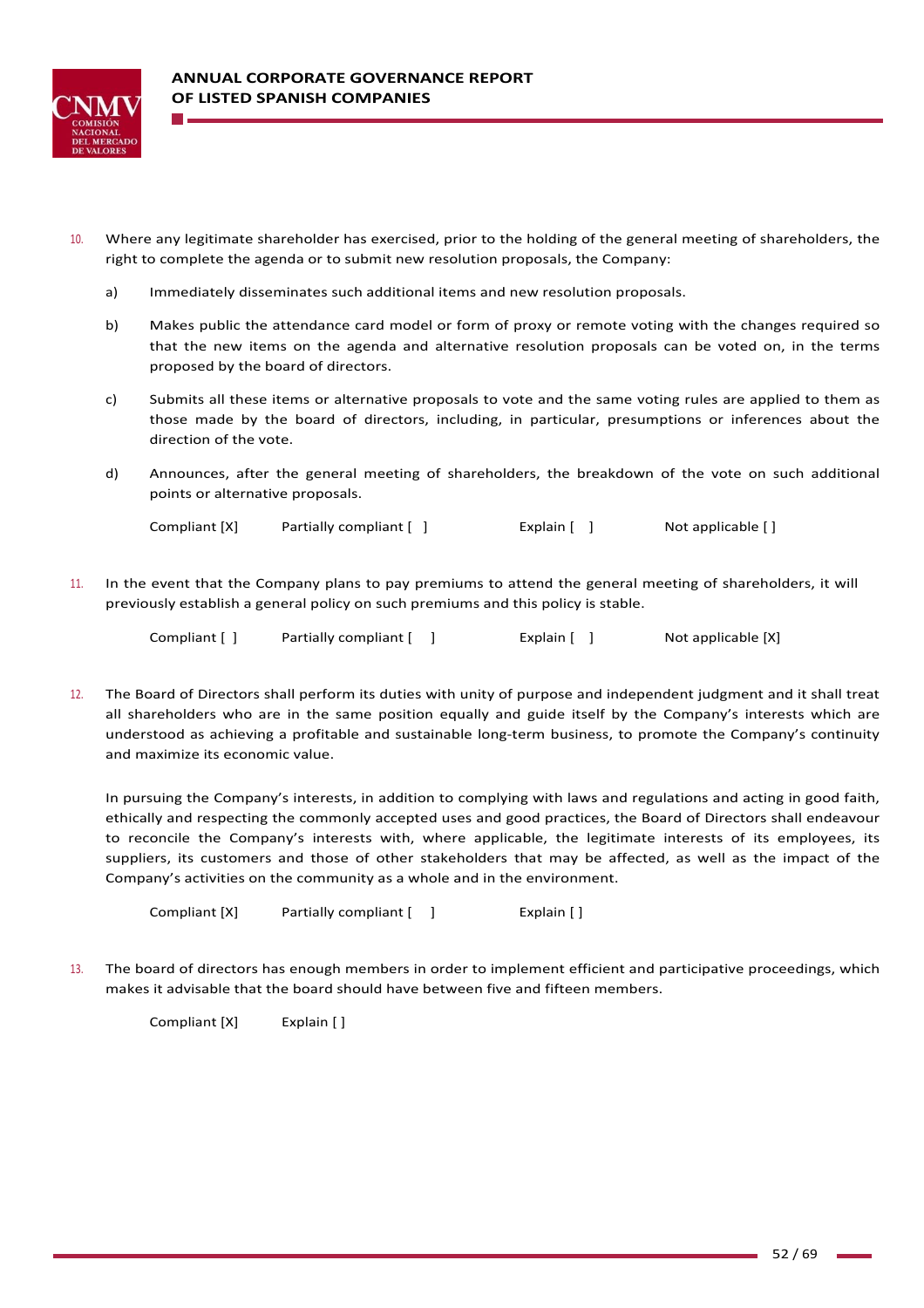

- 14. The Board of Directors approves a policy of selection of directors that:
	- a) Is specific and verifiable.
	- b) Ensures that proposals for appointment or reappointment are based on a preliminary analysis of the needs of the board of directors.
	- c) Promotes the diversity of knowledge, experience and gender.

The result of the previous analysis of the needs of the board of directors is collected in the committee's report justifying the appointments to be published when the general meeting of shareholders is called, in which the ratification, appointment or re‐election of each director is submitted.

And the selection policy promotes the goal that by 2020 the number of female directors will represent no less than 30% of the total members of the Board of Directors.

The appointments committee will annually verify compliance with the policy of selection of directors and inform thereof in the annual corporate governance report.

Compliant [X] Partially compliant [ ] Explain [ ]

15. The proprietary directors and independent directors constitute a significant majority of the Board of Directors and the number of executive directors is kept to the minimum necessary, having regard to the complexity of the corporate group and the percentage shareholding of the executive directors in the Company's share capital.

Compliant [X] Partially compliant [ ] [ [ ] Explain [ ]

16. The percentage of proprietary directors over the total of non‐executive directors is not higher than the proportion between the capital represented by such directors and the remainder of the Company's share capital.

This criterion may be reduced:

- a) In large-cap companies where the shareholdings legally considered significant are low.
- b) In companies where there is a diversity of shareholders represented on the board of directors and there are no links between them.

Compliant [X] Explain []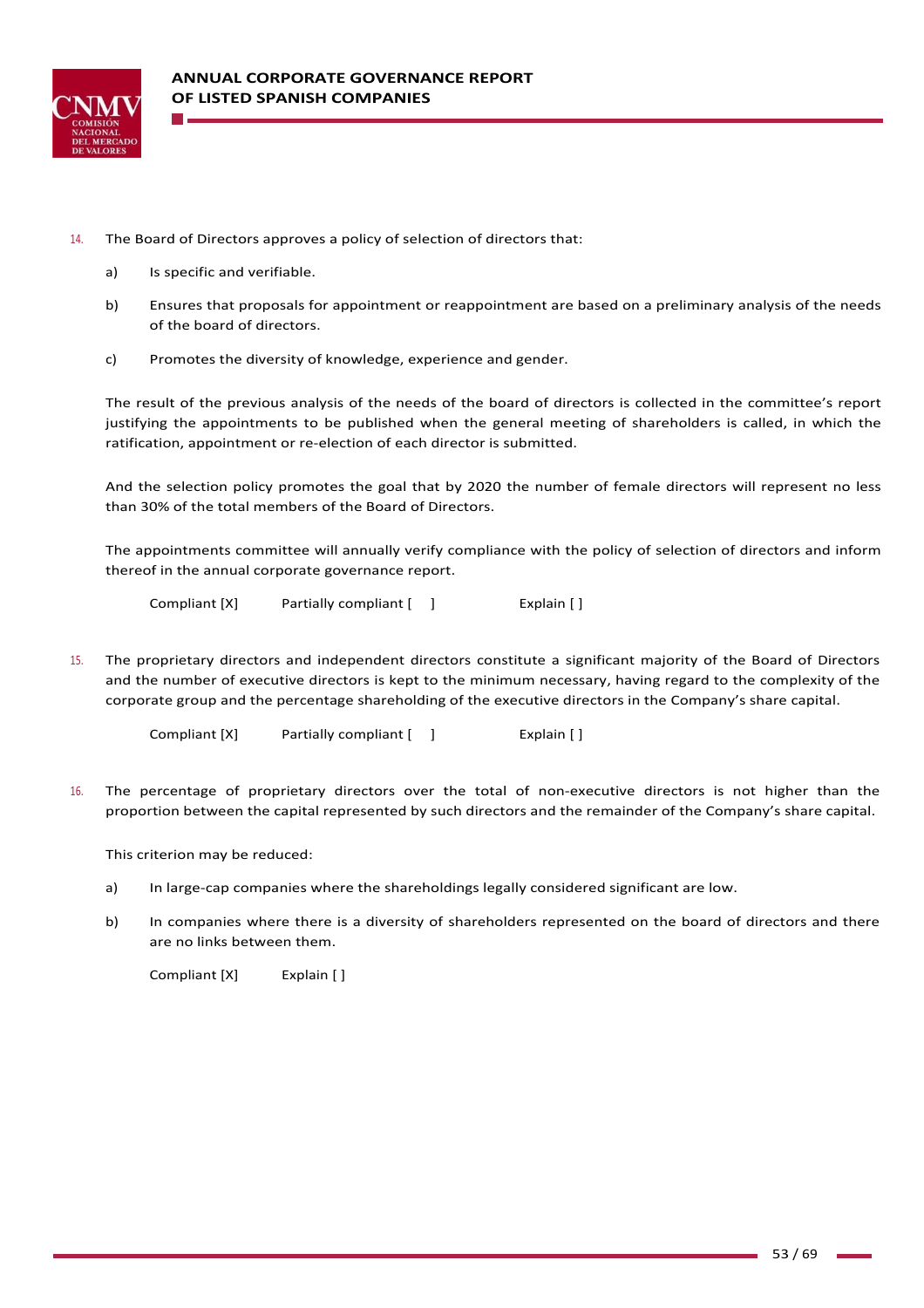

17. The number of independent directors represents at least half of all directors.

However, where the Company is not highly capitalized or where, still being so, it has a shareholder or several acting together, who control more than 30% of the share capital, the number of independent directors should represent at

Compliant [ ] Explain [X]

The company has 6 independent directors out of a total of 13, one more than the number of proprietary directors and triple the number of executive directors. Thus, although the percentage of independent directors does not reach the 50% required by the recommendation, in accordance with the company's current shareholder structure it is estimated that representation of this type of Directors is considerable, and thus all interests are duly represented in the management body.

- 18. Companies should post the following director particulars on their websites, and keep them permanently updated:
	- a) Professional and biographical profile.
	- b) Other boards of directors on which they sit, whether or not these belong to listed companies, as well as other remunerated activities in which they may be involved.
	- c) The category to which the director belongs, where applicable, stating, in the case of proprietary directors, the shareholder they represent or to whom they have links.
	- d) Date when they were first appointed as a director of the company, as well as the dates of any subsequent reappointments.
	- e) Their holdings of company shares and their stock options.

Compliant [X] Partially compliant [ ] Explain [ ]

19. The annual corporate governance report, with prior verification by the appointments committee, explains the reasons for the appointment of proprietary directors at the request of shareholders whose stake is less than 3% of the share capital; and reasons are given why formal requests for a seat on the board from shareholders with a stake equal to or greater than that of others, at whose request proprietary directors were appointed, have not been respected.

Compliant [ ] Partially compliant [ ] Explain [ ] Not applicable [X]

20. Proprietary directors tender their resignation when the shareholders they represent sell their entire shareholding. If such shareholders reduce their stakes, thereby losing some of their entitlement to proprietary directors, the latter's number should be reduced accordingly.

Compliant [X] Partially compliant [ ] Explain [ ] Not applicable [ ]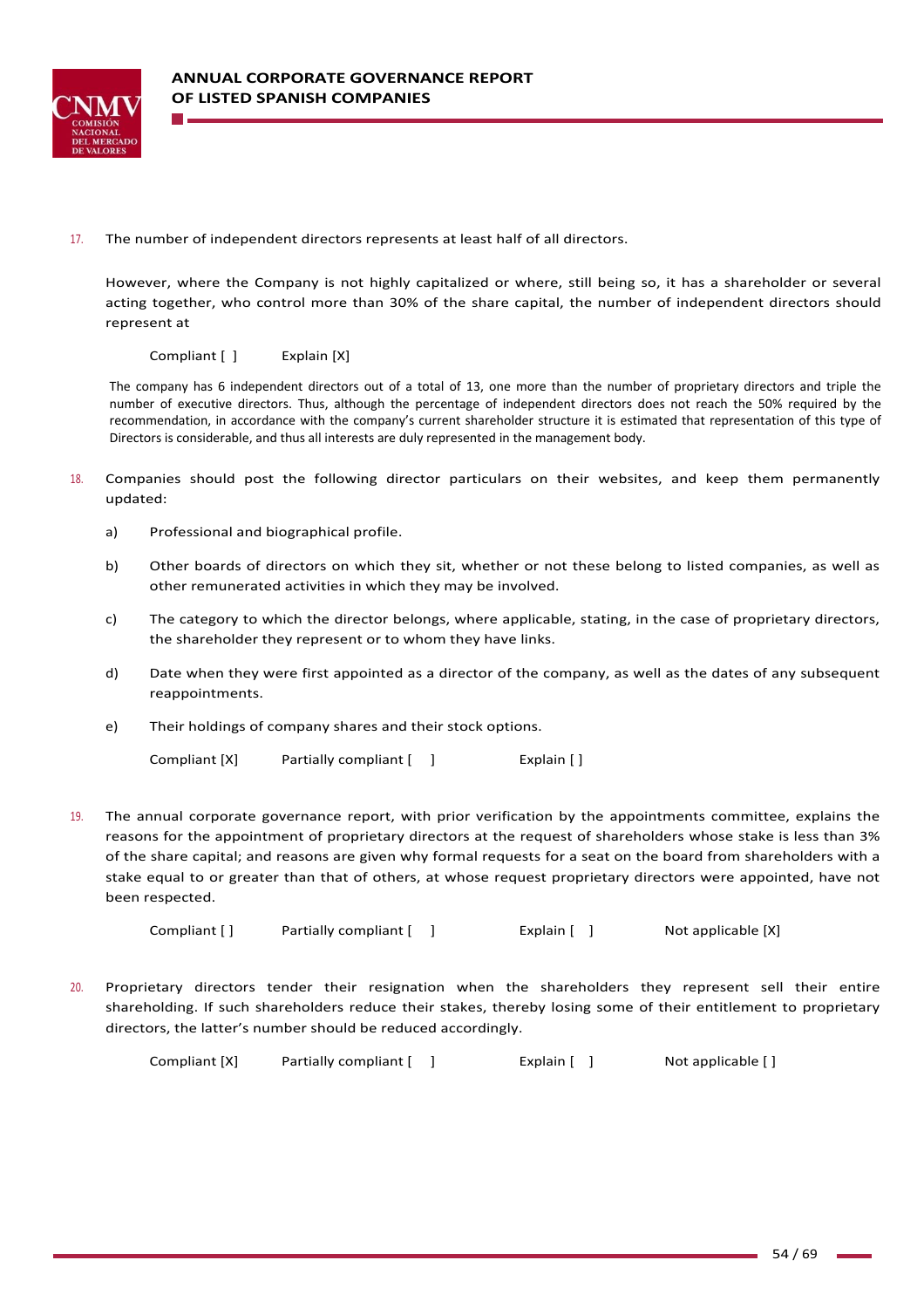

21. The Board of Directors will not propose the removal of any independent Director before the statutory period for which they were appointed, except where just cause is found by the Board of Directors following a report from the Appointments Committee. It shall be understood that there is just cause when the director takes up a new post or takes on new duties that prevent him/her from devoting the necessary time to the performance of the duties associated with the directorship, when the director fails to carry out the duties inherent to his/her post or when the director is involved in circumstances which cause him/her to lose his/her independent status in accordance with the provisions of the legislation applicable.

The removal of independent directors from office may also be proposed as a result of public buy‐outs, mergers or other similar enterprise-level transactions implying a change in the structure of the Company's capital, where such changes in the Board are due to the proportionality criterion in Recommendation 16.

Compliant [X] Explain [ ]

22. Companies establish rules obliging directors to provide information and, where appropriate, tender their resignation in cases where it is alleged they could prejudice the good name and reputation of the Company and, in particular, oblige them to inform the Board of Directors of any criminal lawsuits they may be involved in, as well as any subsequent legal proceedings.

In any event, if a Director is prosecuted or has a court order issued against him or her initiating trial proceedings for any of the offences defined in corporate law, the board of directors should examine the case as soon as possible and, in view of the particular circumstances, decide whether or not he/she should remain in office. The board of directors should also give a reasoned account of these circumstances in the annual corporate governance report.

Compliant [X] Partially compliant [ ] Fxplain [ ]

23. All directors clearly express their opposition when they consider that a proposal submitted to the Board for Directors for decision could be contrary to the Company's interests. Moreover, independent directors and other directors in particular, who are not affected by potential conflict of interest, should do the same in the case of decisions that could be detrimental to shareholders not directly represented on the Board of Directors.

And when the Board of Directors adopts significant or repeated decisions on matters with regard to which the director has expressed serious reservations and subsequently opts to resign, the ensuing conclusions drawn and reasons for the resignation must be explained in the letter referred to in the following recommendation.

recommendation.

Compliant [X] Partially compliant [ ] [ [ Explain [ ] [ Not applicable [ ]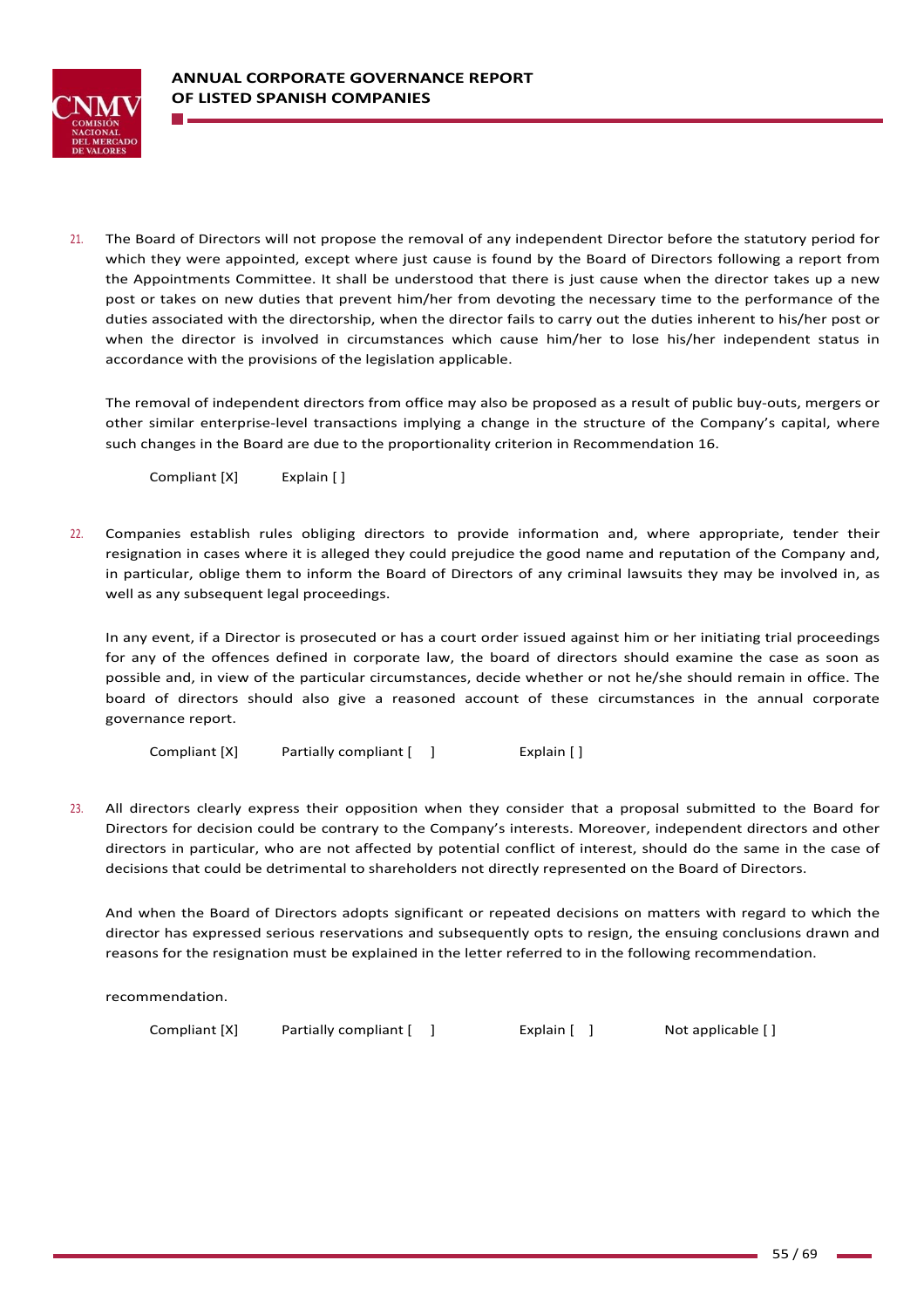

24. When, whether due to resignation or any other reason, a director leaves his or her position before the end of the term, the reasons are explained in a letter sent to all the members of the Board of Directors. Irrespective of whether such resignation is filed as a regulatory announcement, the motive for the same must be explained in the Annual Corporate Governance Report.

| Compliant [X] | Partially compliant [ ] | Explain $[ ]$ | Not applicable [] |
|---------------|-------------------------|---------------|-------------------|
|---------------|-------------------------|---------------|-------------------|

25. In addition, the Appointments Committee will ensure that non‐executive directors have sufficient time to properly perform their duties.

and that the Board regulations sets the maximum number of boards of which the directors may form part.

Compliant [X] Partially compliant [ ] [ [ ] Explain [ ]

26. The Board of Directors holds meetings as frequently as required in order to carry out its role effectively, at least eight times a year, following the programme and agenda established at the start of the year, with each director able to propose for inclusion alternative items not originally on the agenda.

Compliant [X] Partially compliant [ ] Fxplain [ ]

27. Directors' absences should be limited to the bare minimum and quantified in the Annual Corporate Governance Report. And, when they must occur, instructions are given to proxies.

Compliant [X] Partially compliant [ ] [ [ ] Explain [ ]

28. When the directors or the secretary express concerns about a particular proposal or, in the case of the directors, about the Company's progress and such concerns are not resolved within the Board of Directors, this is recorded in the minutes at the request of whoever expressed such concerns.

| Compliant [X] | Partially compliant [ ] |  | Explain $[$ ] | Not applicable [] |
|---------------|-------------------------|--|---------------|-------------------|
|---------------|-------------------------|--|---------------|-------------------|

29. The Company shall establish suitable channels for directors to obtain the advice they need to carry out their duties, extending if necessary to external assistance at the Company's expense.

Compliant [X] Partially compliant [ ] [ [ ] Explain [ ]

30. In addition, regardless of the knowledge required of the Directors to perform their duties, the Company will also offer Directors refresher programs when circumstances so warrant.

Compliant [X] Explain [ ] Not applicable [ ]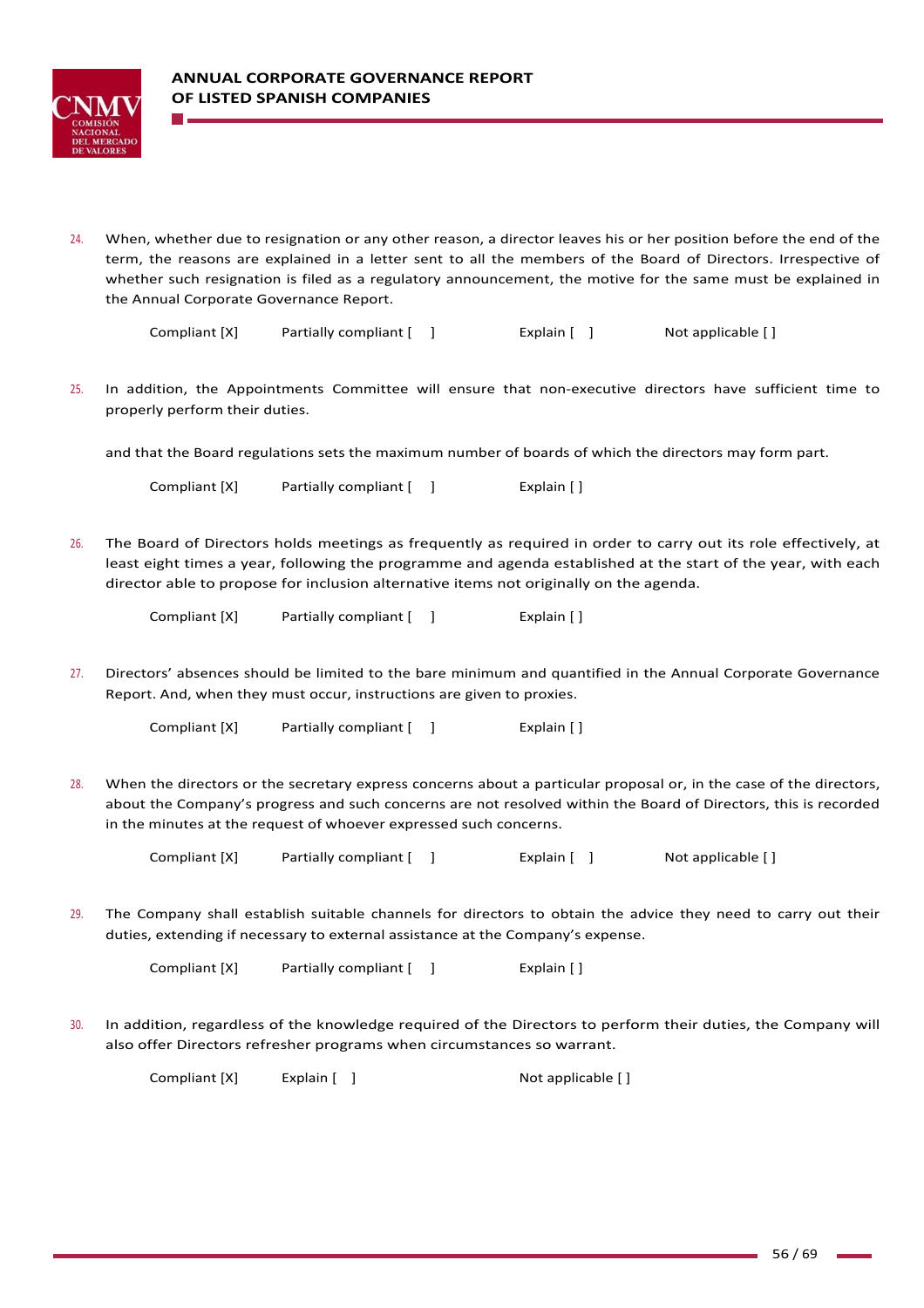

31. The agenda of the sessions clearly indicates the points on which the Board of Directors will adopt a decision or agreement so that directors can study or seek, in advance, the information required for its adoption.

When exceptionally, for reasons of urgency, the Chairman wishes to submit for the approval of the Board of Directors any decisions or agreements not included in the agenda, this will require the express prior consent of the majority of the directors present, which will be duly recorded in the minutes.

Compliant [X] Partially compliant [ ] Explain [ ]

32. Directors should be regularly informed of the movements in shareholdings and of the opinions that significant shareholders, investors and rating agencies have of the Company and its group.

Compliant [X] Partially compliant [ ] [ [ ] Explain [ ]

33. The chairman, as the person responsible for the proper functioning of the board of directors, in addition to exercising the functions assigned to him by law and the bylaws, should prepare and submit to the board a schedule of dates and items to be discussed; organise and coordinate regular assessment of the board and, where applicable, assessment of the company's chief executive; take responsibility for management of the board and of the effectiveness of its functioning; ensure that sufficient time is allocated to discuss strategic issues, and agree and review programmes to update knowledge for each director, when circumstances so advise.

Compliant [X] Partially compliant [ ] Fxplain [ ]

34. When there is a coordinating director, the Bylaws or regulations of the Board of Directors, in addition to the powers legally entitled, attribute him/her the following: chairing the Board of Directors in the absence of the Chairman and Vice‐Chairmen, if any; echoing the concerns of non‐executive directors; maintaining contacts with investors and shareholders to ascertain their views in order to form an opinion about their concerns, particularly in relation to the corporate governance of the Company; and coordinate the Chair´s plan of succession.

Compliant [X] Partially compliant [ ] The Explain [ ] Not applicable [ ]

35. The Secretary to the Board of Directors shall also ensure that the Board of Directors is aware of recommendations on good governance that apply to the Company and that are part of the Code of Good Governance for listed companies.

Compliant [X] Explain []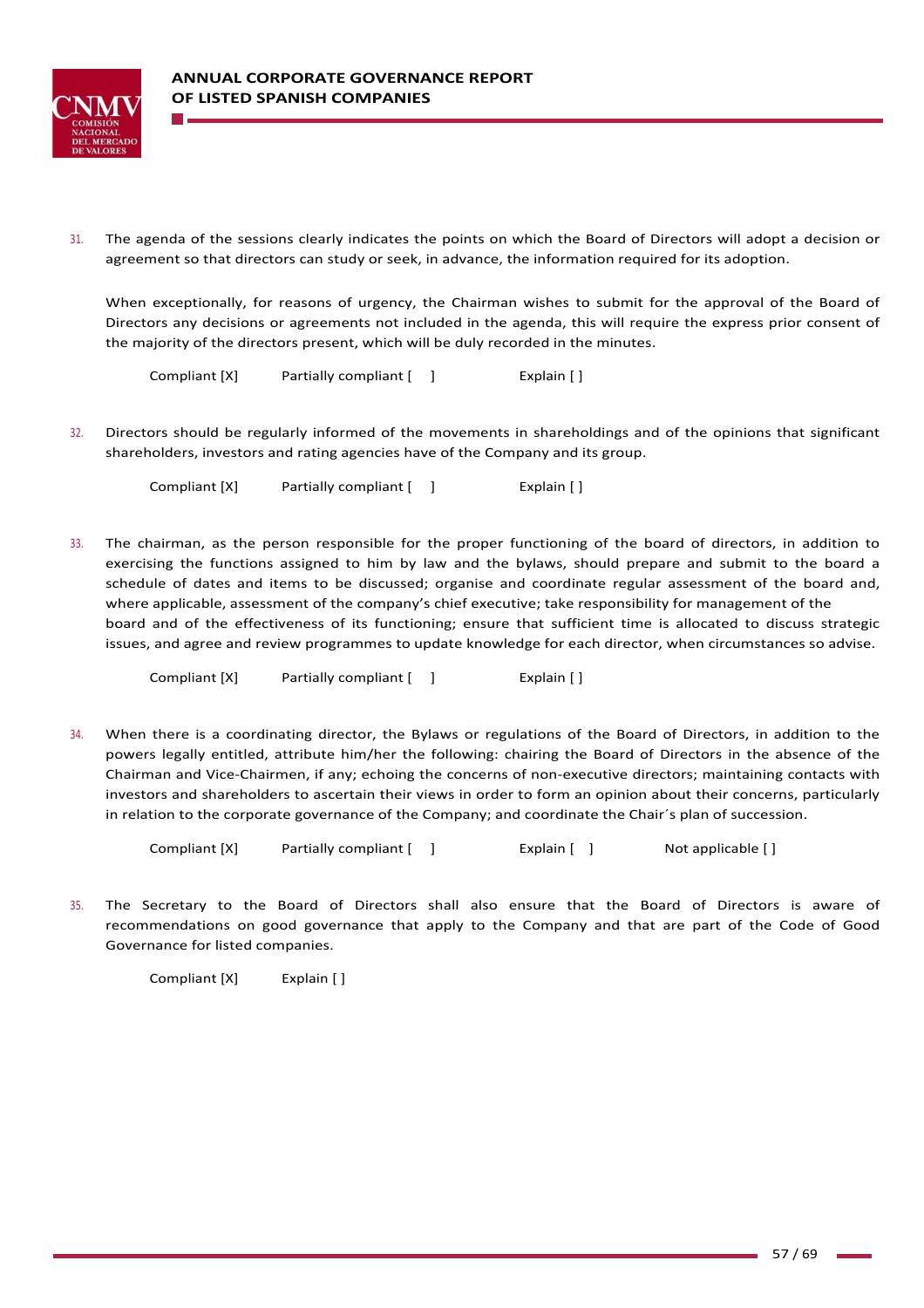

- 36. The complete Board of Directors should evaluate, once a year, and adopt, where applicable, an action plan to correct deficiencies identified with respect to:
	- a) The quality and efficiency of operation of the board of directors.
	- b) The operations and the composition of its committees.
	- c) The diversity of Board membership and competences.
	- d) The performance of the Chairman of the Board of Directors and the Chief Executive Officer of the Company.
	- e) The performance and contribution of each Director, paying particular attention to those who are in charge of the various board committees.

The evaluation of the various committees will be based on the reports they submit to the Board of Directors, and for the latter, evaluation will be based on the one submitted by the Appointments Committee.

Every three years, the Board of Directors will be assisted to carry out the evaluation by an external consultant, whose independence will be verified by the Appointments Committee.

Business relationships that the consultant or any Company in its group have with the Company or any Company of its group should be detailed in the annual corporate governance report.

The process and the evaluated areas will be further described in the annual corporate governance report.

Compliant [X] Partially compliant [ ] Fxplain [ ]

37. When an Executive Committee exists, the framework for the participation of the different categories of directors will be similar to that of the Board of Directors itself, and its Secretary will be the secretary to the board.

Compliant [X] Partially compliant [ ] Explain [ ] Not applicable [ ]

38. The Board of Directors is always aware of matters dealt with and decisions adopted by the Executive Committee and all the members of the board receive a copy of the minutes of the meetings of the Executive Committee.

Compliant [X] Partially compliant [ ] Explain [ ] Not applicable [ ]

39. The members of the Audit Committee, and especially its chairman, are appointed taking into account their knowledge and expertise in the field of accounting, audit or risk management, and the majority of such members are independent directors.

Compliant [X] Partially compliant [ ] [ [ ] Explain [ ]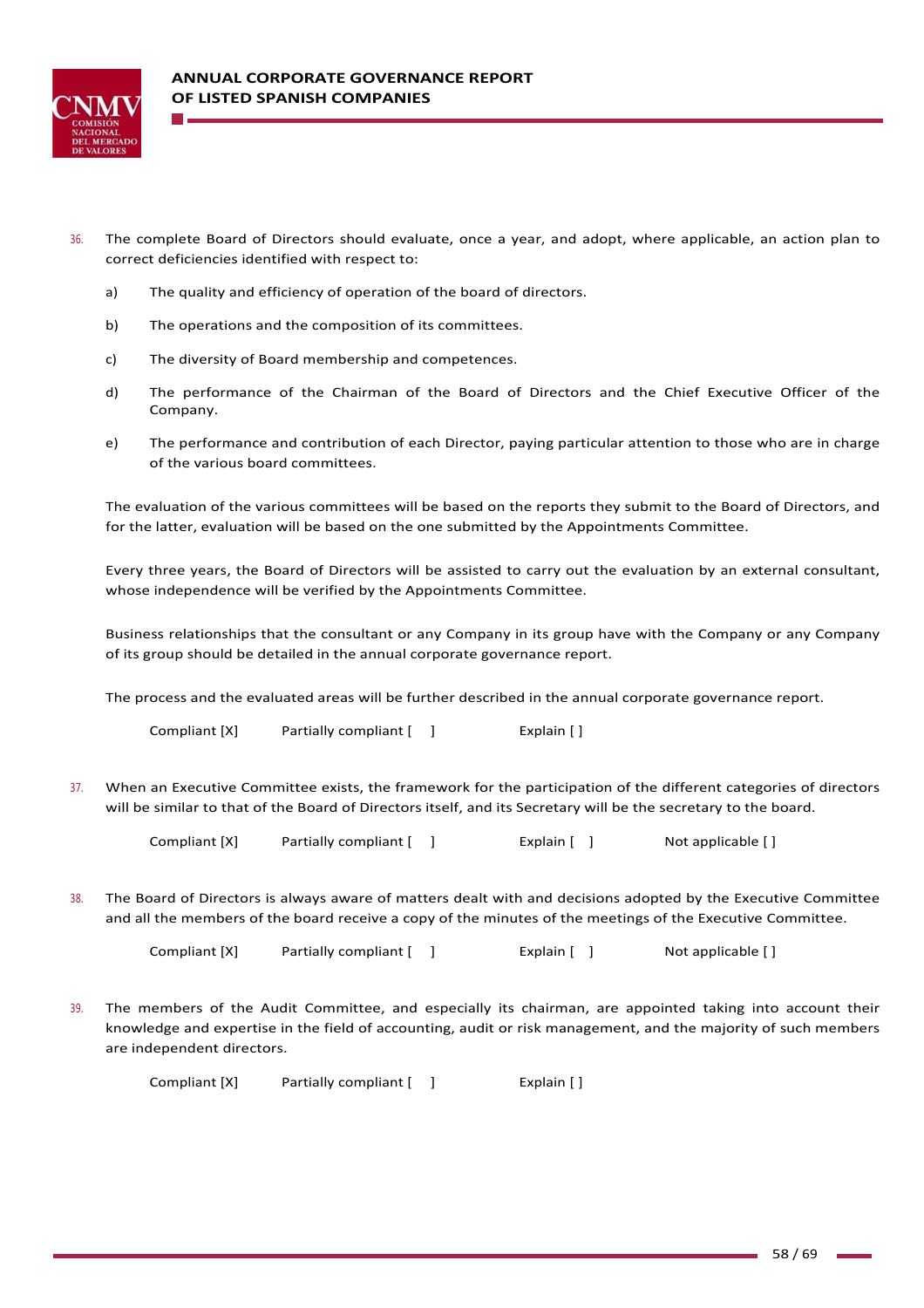

1 H H

40. To supervise the division that fulfils the internal audit duties to ensure the proper functioning of the information and internal control systems, which are functionally dependent on the non‐executive Chairman of the Board or the Audit Committee.

Compliant [X] Partially compliant [ ] Fxplain [ ]

41. The head of the division that fulfils the internal audit duties will present its annual work plan to the Audit Committee in which it directly reports any incidents that may have arisen during its implementation, submitting this information at the end of each year in an activity report.

Compliant [X] Partially compliant [ ] Explain [ ] Not applicable [ ]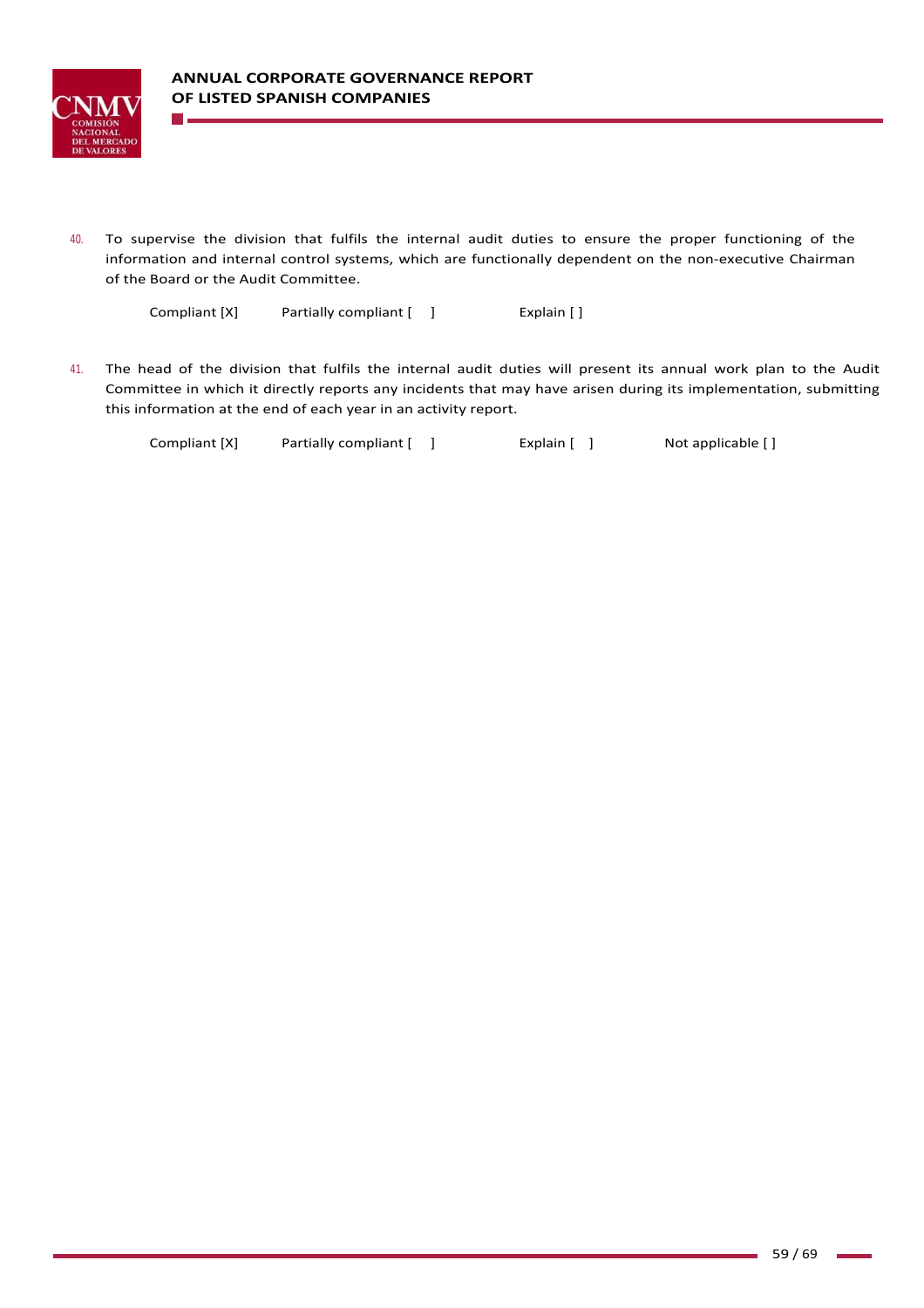

- 42. In addition to those as legally established, the Audit Committee is responsible for the following:
	- 1. With regard to information systems and internal control:
		- a) Supervise the process of preparing and the integrity of the financial information on the Company and, where applicable, to the Group, reviewing compliance with the regulatory requirements, the proper delimitation of its scope of consolidation and the correct application of accounting principles;
		- b) Ensure the independence and effectiveness of the internal audit processes, proposing the election, appointment, re-election and removal of the head of the internal audit division in addition to proposing the budget for this service, approving both orientation and its operating plans, ensuring that their activity is focused mainly on the risks that are relevant to the Company, receiving regular information on their activities and verifying that senior management is taking into account the conclusions and recommendations of the Committee's reports.
		- c) Establish and supervise a method that allows employees to make confidential and, if possible and appropriate, anonymous statements on any irregularities, especially financial and accounting irregularities, that may potentially be important to the Company.
	- 2. With regard to the external auditor:
- a) Examine the circumstances behind the resignation of the external auditor, should this occur.
	- b) Ensure that the remuneration for the external auditor for his or her work does not compromise his or her integrity or independence.
	- c) Ensure that the Company notifies the change of auditor as a regulatory announcement to the CNMV and that this notification is accompanied by a statement citing any disagreements the Company may have had with the outgoing auditor and, if there were such disagreements, to discuss them.
	- d) Ensure that the external auditor annually holds a meeting with the full Board of Directors to report on the work done and the evolution of the Company´s accounting and risk situation.
	- e) Ensure that the Company and the external auditor adhere to current regulations regarding the provision of non-audit services as well as the limits on the auditor's business concentration and, in general, the other rules on auditor independence.

Compliant [X] Partially compliant [ ] [ [ ] Explain [ ]

43. The Audit Committee may summon any employee or executive of the Company; this includes appearances without the presence of any other executive.

Compliant [X] Partially compliant [ ] [ [ ] Explain [ ]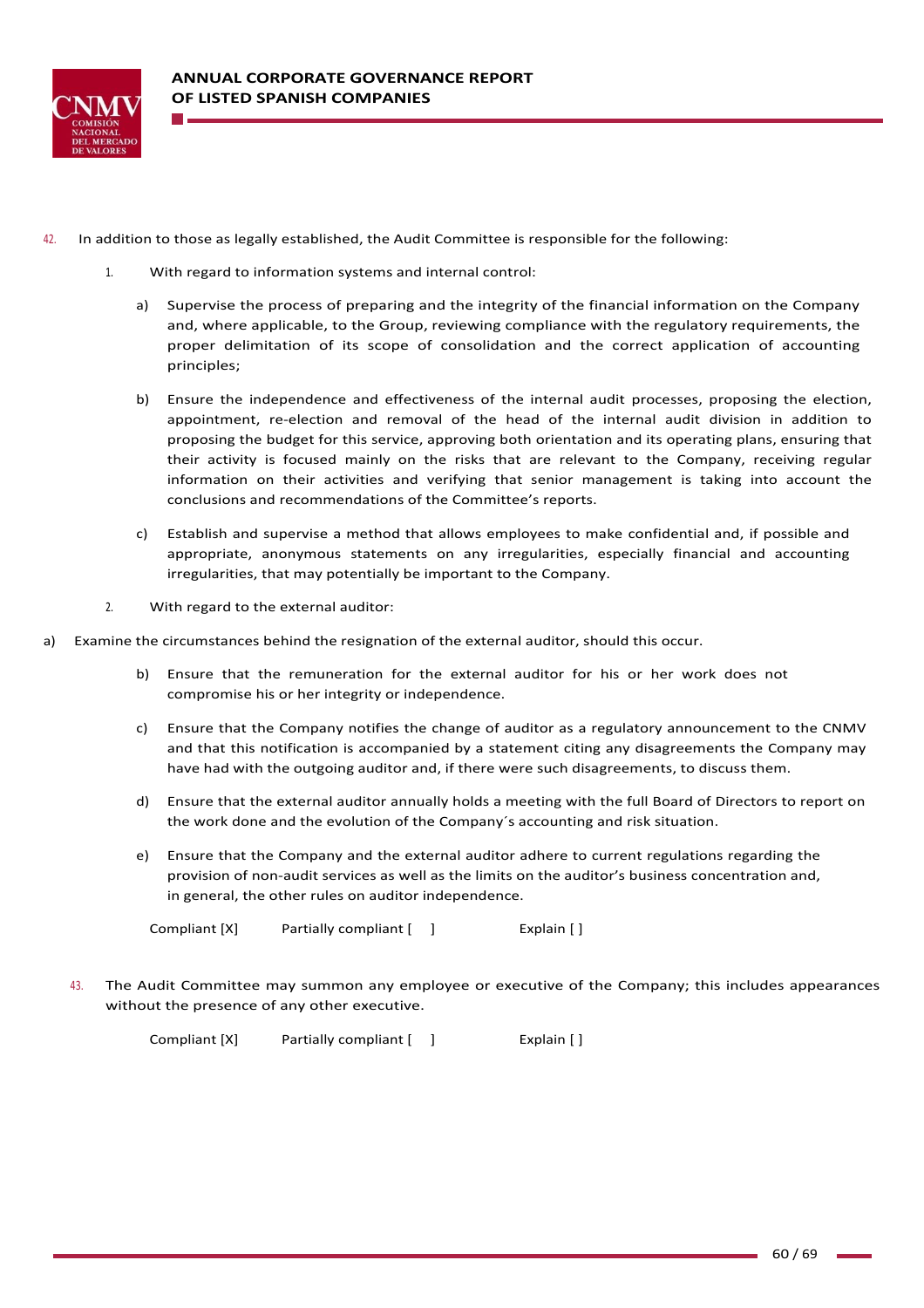

44. The Audit Committee should be informed of the operations of structural and corporate changes that the Company plans to carry out, for analysis and preliminary report to the Board of Directors on their economic conditions and their accounting impact, and especially, if any, on the proposed swap equation.

Compliant [X] Partially compliant [ ] Explain [ ] Not applicable [ ]

- 45. The control and risk management policy should specify at least:
	- a) The different types of financial and non-financial risks (including operational, technological, legal, business, environmental, political and reputational) that the Company faces, including financial and economic risks, contingent liabilities and other off‐balance sheet risks.
	- b) Setting the level of risk that the Company considers acceptable.
	- c) The measures planned to mitigate the impact of identified risks, should they materialise.
	- d) The information and internal control systems to be used to control and manage the abovementioned risks, including contingent liabilities or off‐balance sheet risks.

Compliant [X] Partially compliant [ ] [ [ ] Explain [ ]

- 46. Under the direct supervision of the Audit Committee or, if any, of a specialised committee of the Board of Directors, there is an internal function of risk control and management exercised by a unit or internal department of the Company that has expressly attributed the following functions:
	- a) Ensure the proper functioning of the control and risk management systems and, in particular, that all the important risks affecting the Company are adequately identified, managed and quantified.
	- b) Actively participate in the development of a risk strategy and take part in the important decisions concerning risk management.
	- c) Ensure that the control and risk management systems in place adequately mitigate the risks within the framework of the policy defined by the Board of Directors.

Compliant [X] Partially compliant [ ] [ [ ] Explain [ ]

47. Members of the Appointments and Remuneration Committee – or both Committees if they were separate – are designated by ensuring that they have the knowledge, skills and experience appropriate to the duties that they are to perform and that most of these members are independent directors.

Compliant [X] Partially compliant [ ] [ [ ] Explain [ ]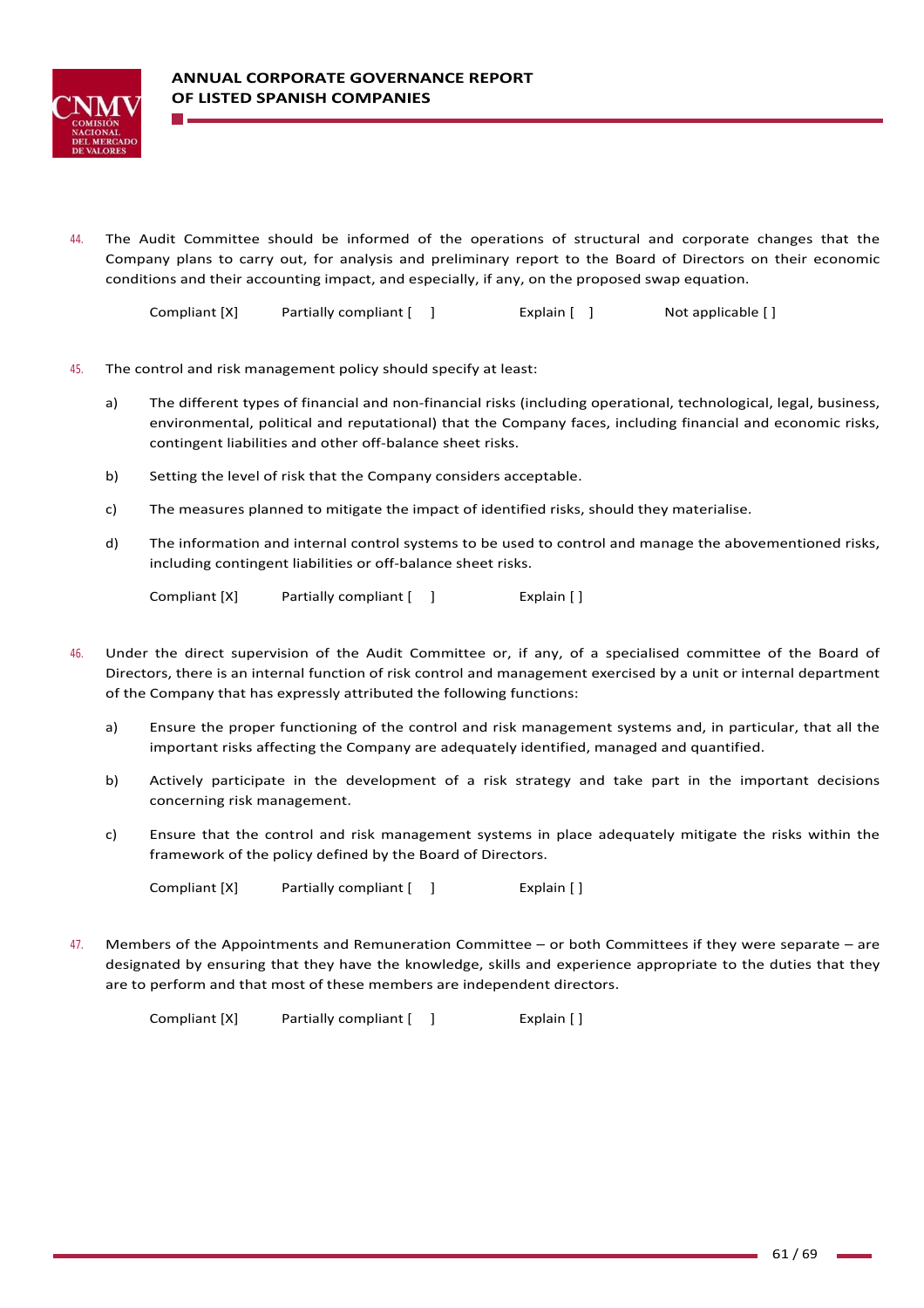

48. Highly-capitalized companies have an Appointments Committee and a separate Remuneration Committee.

Compliant [ ] Explain [X] **Not applicable [ ]** Not applicable [ ]

In view of the current structure of the Company, in particular the number of employees and executives, as well as its organisation and activity, it is considered appropriate to maintain a single appointments and remuneration committee.

49. The Appointments Committee should consult with the Company's Chairman of the Board of Directors and chief executive officer of the company, especially on matters relating to executive directors.

Any Director may request that the Appointments Committee take into consideration potential candidates to fill director vacancies if he/she feels that they are suitable.

Compliant [X] Partially compliant  $\begin{bmatrix} 1 \end{bmatrix}$  Explain  $\begin{bmatrix} 1 \end{bmatrix}$ 

- 50. The duties of the remuneration committee must be exercised with independence and include, in addition to those indicated by law, the following:
	- a) Propose to the Board of Directors the standard conditions for senior officers' employment contracts.
	- b) Check compliance with the remuneration policy set by the company.
	- c) Periodically review the remuneration policy applied to directors and senior officers, as well as the remuneration systems that include shares and how they are implemented, in addition to guaranteeing that their individual remuneration is proportional to that which is paid to other directors and senior officers of the Company.
	- d) Ensure that any conflicts of interest do not interfere with the independence of the external advice given to the committee.
	- e) Verify the information on directors' and senior officers' remuneration found in various corporate documents, including the annual report on directors' remuneration.

Compliant [X] Partially compliant [ ] [ [ ] Explain [ ]

51. The Remuneration Committee should consult with the Chairman and chief executive officer of the Company, especially on matters relating to executive directors and senior officers.

Compliant [X] Partially compliant [ ] Fxplain [ ]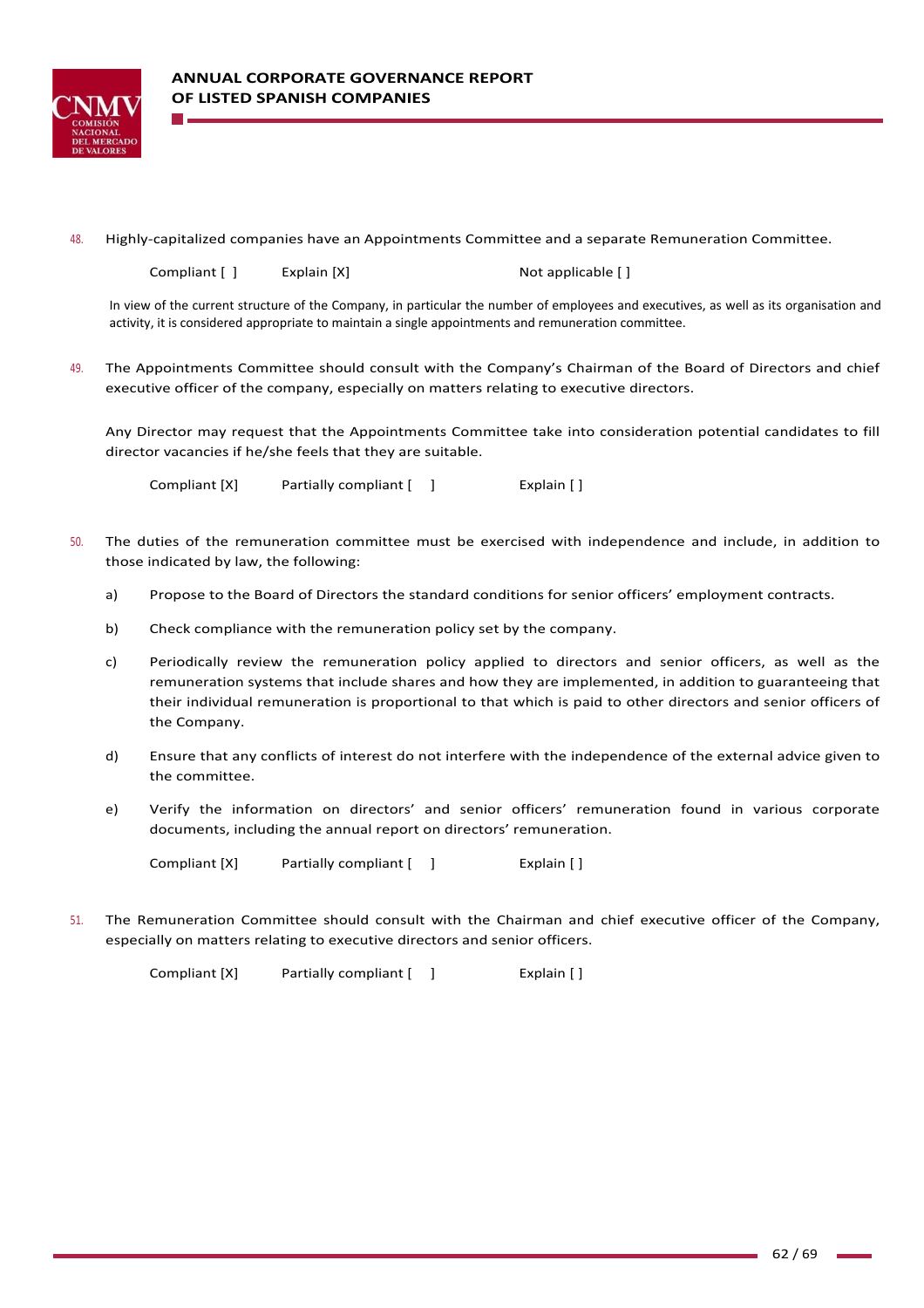

- 52. The rules regarding the composition and proceedings of the supervisory and control committees should be listed in the Board Regulations and be consistent with those applicable to the legally mandatory committees under the foregoing recommendations, including the following:
	- a) They should be composed exclusively of non‐executive directors, with a majority of independent directors.
	- b) The chairmen should be independent directors.
	- c) The board of directors should appoint the members of these committees, taking into account the knowledge, skills and experience of the directors and the responsibilities of each committee; deliberate on its proposals and reports; and, at the first plenary session of the board after their meetings, receive an account of their activity and a report on the work carried out.
	- d) The committees should seek external advice when they deem it necessary to perform their duties.
	- e) Minutes of meetings should be taken, and copies sent to all directors.

Compliant [ ] Partially compliant [ ] [ [ ] Explain [ ] Not applicable [X]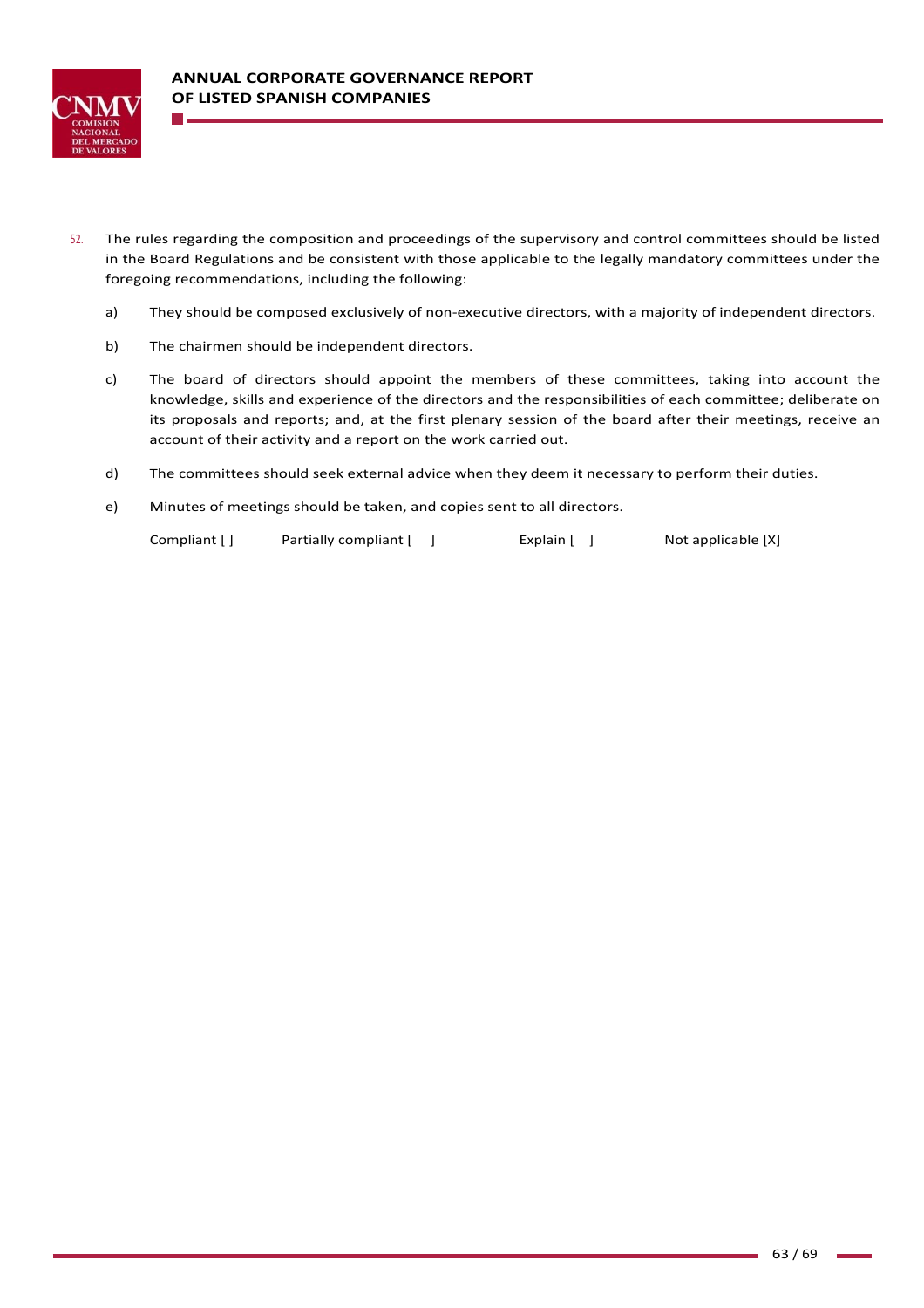

53. Monitoring of compliance with the rules of corporate governance, internal codes of conduct and corporate social responsibility policy should be conferred on one or several committees of the board of directors, which may be the audit committee, the appointments committee, the corporate social responsibility committee, if any, or a specialised committee that the

board of directors, in the exercise of its powers of self-organisation, decides to create for this purpose, to which are conferred the following minimum functions:

- a) Overseeing compliance with the Company's internal codes of conduct and its rules of corporate governance.
- b) Supervising the Company's communication strategy and its relations with shareholders and investors, including small and medium shareholders.
- c) Regular assessment of the adequacy of the Company's corporate governance system so that it may fulfil its mission of promoting its business activity and keep the legitimate interests of other stakeholders in mind.
- d) Reviewing the Company's corporate responsibility policy, ensuring that it is aimed at creating value.
- e) Monitoring the Company's social responsibility strategy and practices and assessing its degree of compliance.
- f) Supervising and evaluating relations with different stakeholders.
- g) Evaluating all matters that relate to the Company's non-financial risks, including operational, technological, legal, social, environmental, political and reputational risks.
- h) Coordinating the process of reporting non-financial information and information on diversity, in accordance with applicable regulations and international reference standards.

Compliant [X] Partially compliant [ ] Fxplain [ ]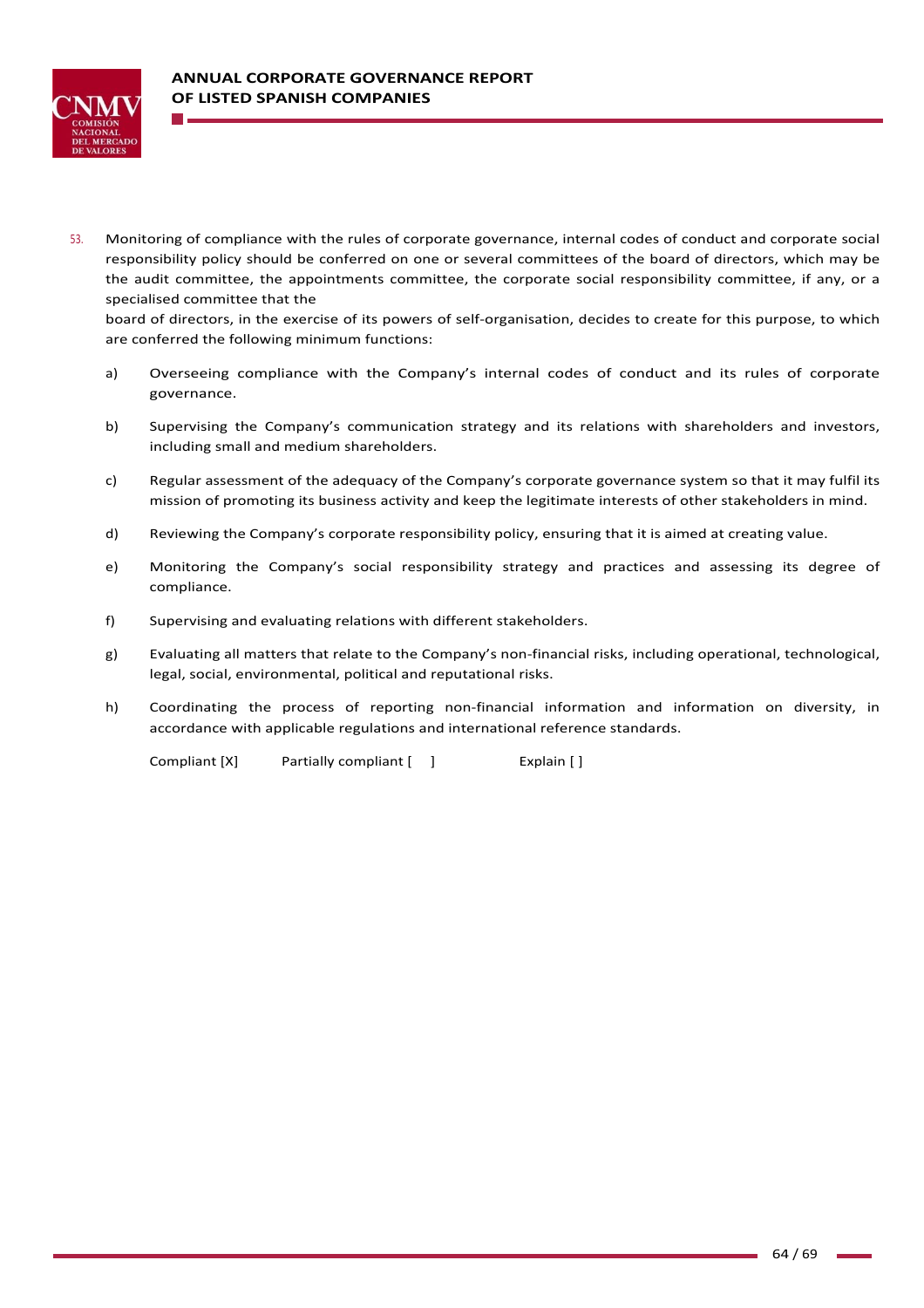

- 54. The corporate social responsibility policy should include the principles or commitments, which the Company voluntarily undertakes in its relationship with the different stakeholders and identify at least:
	- a) The objectives of the corporate social responsibility policy and the development of support tools.
	- b) The corporate strategy related to sustainability, the environment and social issues.
	- c) Specific practices in matters relative to: shareholders, employees, clients, suppliers, social welfare issues, the environment, diversity, tax responsibility, respect for human rights and the prevention of illegal conduct.
	- d) Methods or systems monitoring the results of the implementation of the specific practices identified in the previous point, the associated risks and their management.
	- e) The mechanisms for monitoring non-financial risk, ethics and business conduct.
	- f) The channels of communication, participation and dialogue with stakeholders.
	- g) Responsible communication practices that prevent manipulation of information and protect integrity and honour.

Compliant [X] Partially compliant  $\begin{bmatrix} 1 & 1 \end{bmatrix}$  Explain  $\begin{bmatrix} 1 & 1 \end{bmatrix}$ 

55. The company should report in a separate document or in the management report on matters related to corporate social responsibility, using any of the internationally accepted methodologies.

Compliant [X] Partially compliant [ ] Fxplain [ ]

56. Directors' remuneration is what is necessary to attract and retain directors with a desirable profile, to compensate them for the dedication, qualifications and responsibility that the position entails, and to ensure that the amount does not interfere with the independence of non‐executive directors' decisions.

Compliant [X] Explain [ ]

57. Executive directors are restricted to variable remuneration linked to the performance of the Company and to their personal performance, as is the remuneration in the form of shares, stock options or rights to shares or instruments that are referenced to the value of the stock and long‐term savings systems such as pension plans, retirement schemes or other social security systems.

Delivery of shares as remuneration can be contemplated for non‐executive directors on condition that they hold them until they cease to be directors. The foregoing shall not apply to shares that the director needs to dispose of, if appropriate, to meet the costs related to acquisition.

Compliant [X] Partially compliant [ ] Explain [ ]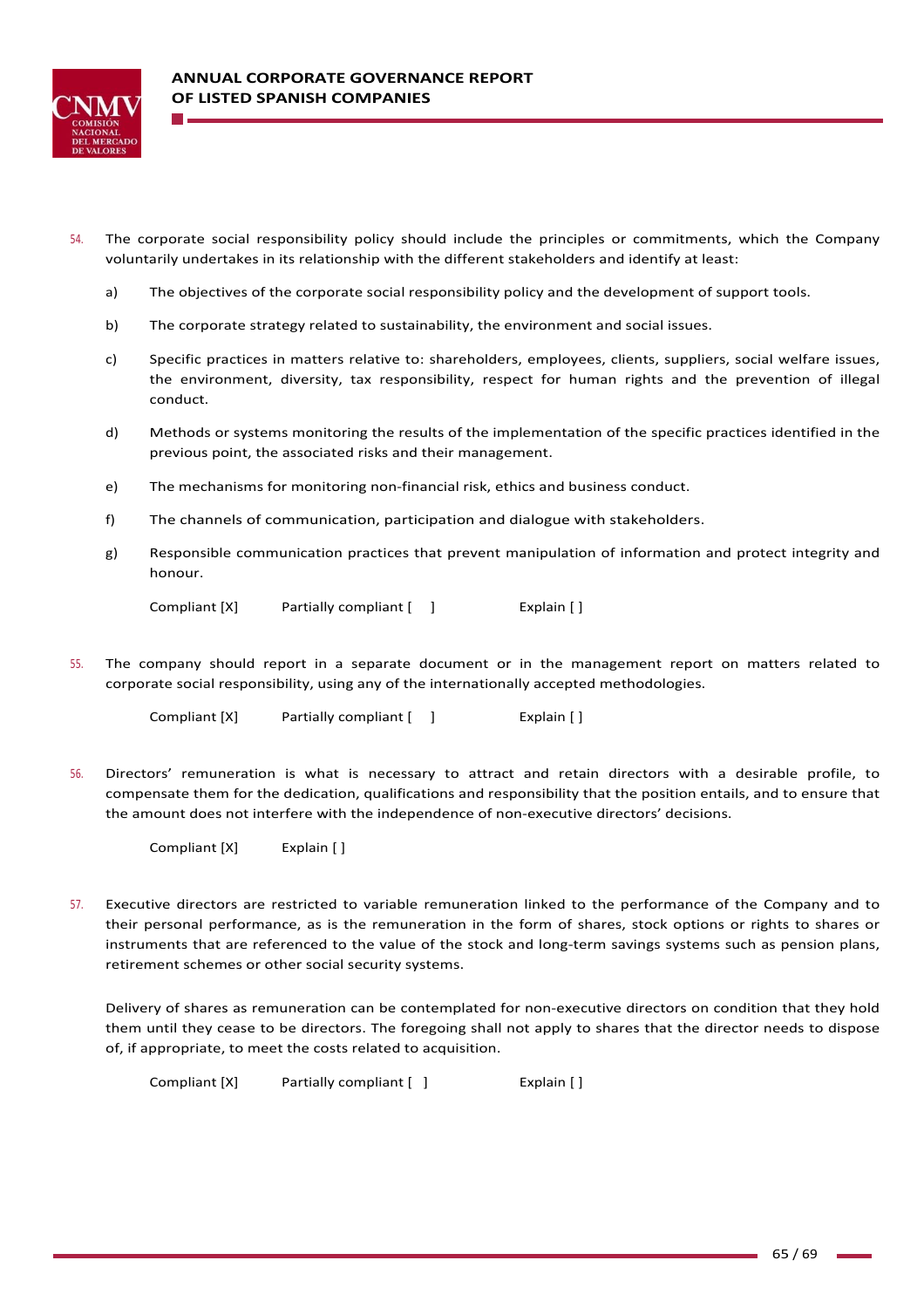

58. In the case of variable remuneration, remuneration policies should include precise limits and technical safeguards to ensure they reflect the professional performance of the recipients and not only the general progress of the markets or the company's activity sector or circumstances of this kind.

And in particular, the variable components of remunerations:

- a) Should be linked to performance criteria that are predetermined and measurable, and these criteria should consider the risk taken to obtain a result.
- b) Should promote the sustainability of the Company and include non-financial criteria that are suitable for creating long-term value, such as compliance with internal rules and procedures of the Company and its policies for control and risk management.
- c) Should be configured on the basis of a balance between compliance with short-term, medium-term and long-term objectives, to remunerate output for continuous performance over a period of time that is sufficient to appreciate the contribution to the sustainable creation of value, in such a way that the items measuring this performance do not focus only on sporadic, occasional or extraordinary facts.

Compliant [X] Partially compliant [ ] The Explain [ ] Not applicable [ ]

59. The payment of a significant part of the variable components of remuneration should be deferred for a period sufficient to ensure that the previously established minimum performance conditions have been met.

| Compliant [X] | Partially compliant [ ] | Explain $[$ ] | Not applicable [ ] |
|---------------|-------------------------|---------------|--------------------|
|---------------|-------------------------|---------------|--------------------|

60. In the case of remuneration linked to company earnings, deductions should be computed for any qualifications stated in the external auditor's report.

Compliant [X] Partially compliant [ ] [ [ ] Explain [ ] Not applicable [ ]

61. A significant percentage of the variable remuneration of executive directors should be linked to the delivery of shares or financial instruments referenced to their value.

Compliant [X] Partially compliant [ ] [ [ Explain [ ] Not applicable [ ]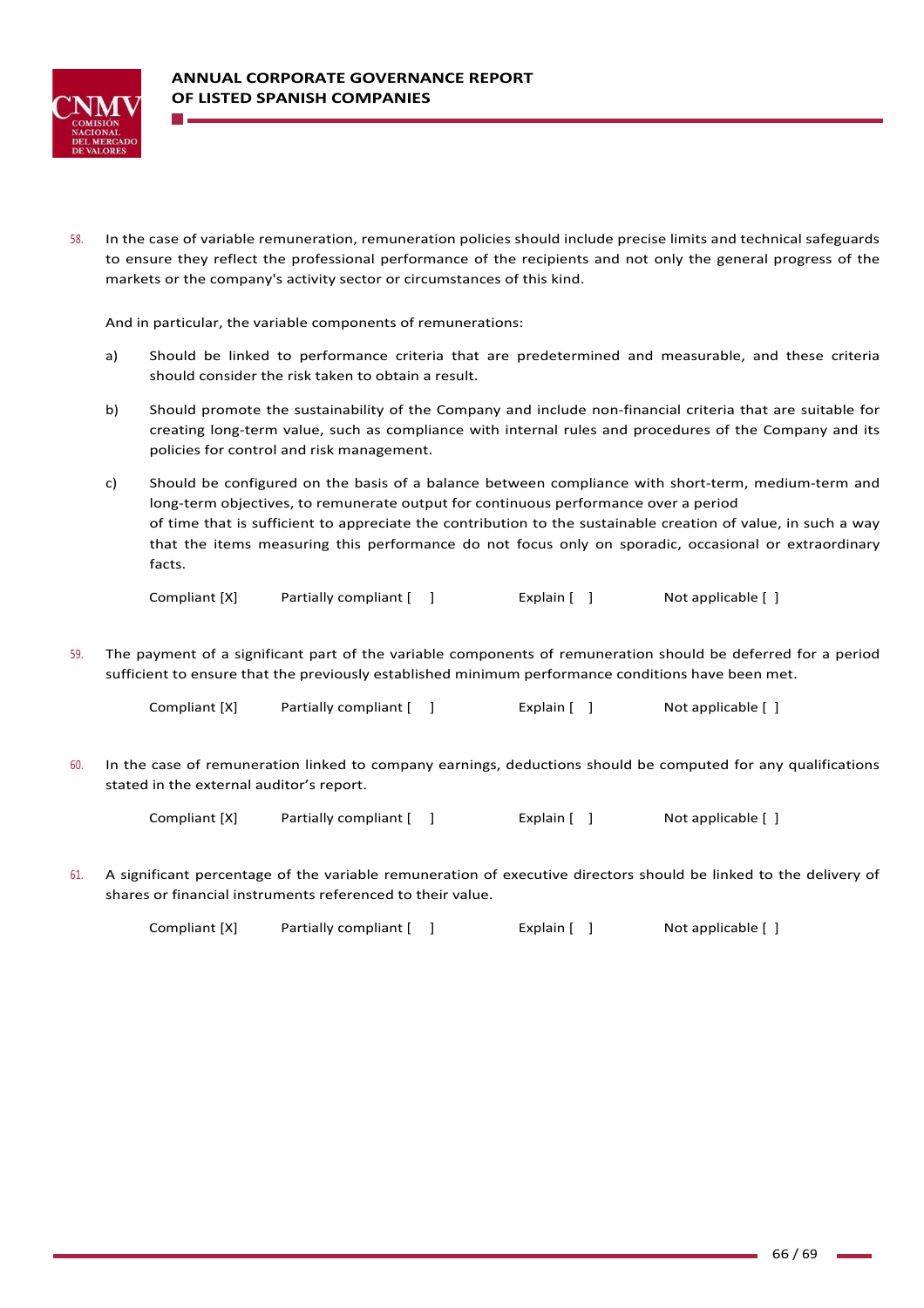

62. Once the shares or options or rights over shares corresponding to the remuneration systems are allocated, directors will not be able to transfer ownership of a number of shares equivalent to twice their fixed annual remuneration, or to exercise the options or rights until at least three years have elapsed since they were allocated.

The foregoing shall not apply to shares that the director needs to dispose of, if appropriate, to meet the costs related to acquisition.

| Compliant [X] | Partially compliant [ | Explain $[$ ] | Not applicable [ ] |
|---------------|-----------------------|---------------|--------------------|
|---------------|-----------------------|---------------|--------------------|

63. Contractual agreements include a clause that allows the Company to claim reimbursement of variable components of remuneration when payment has not been adjusted to the return conditions or when they have been paid based on data that are subsequently credited with inaccuracy.

Compliant [X] Partially compliant [ ] Explain [ ] Not applicable [ ]

64. Payments for contract termination do not exceed the established amount equivalent to two years of total annual remuneration and they are not paid until the Company has been able to verify that the director has met the performance criteria previously established.

| Compliant [X] | Partially compliant [ ] | Explain [ ] | Not applicable [ ] |
|---------------|-------------------------|-------------|--------------------|
|---------------|-------------------------|-------------|--------------------|